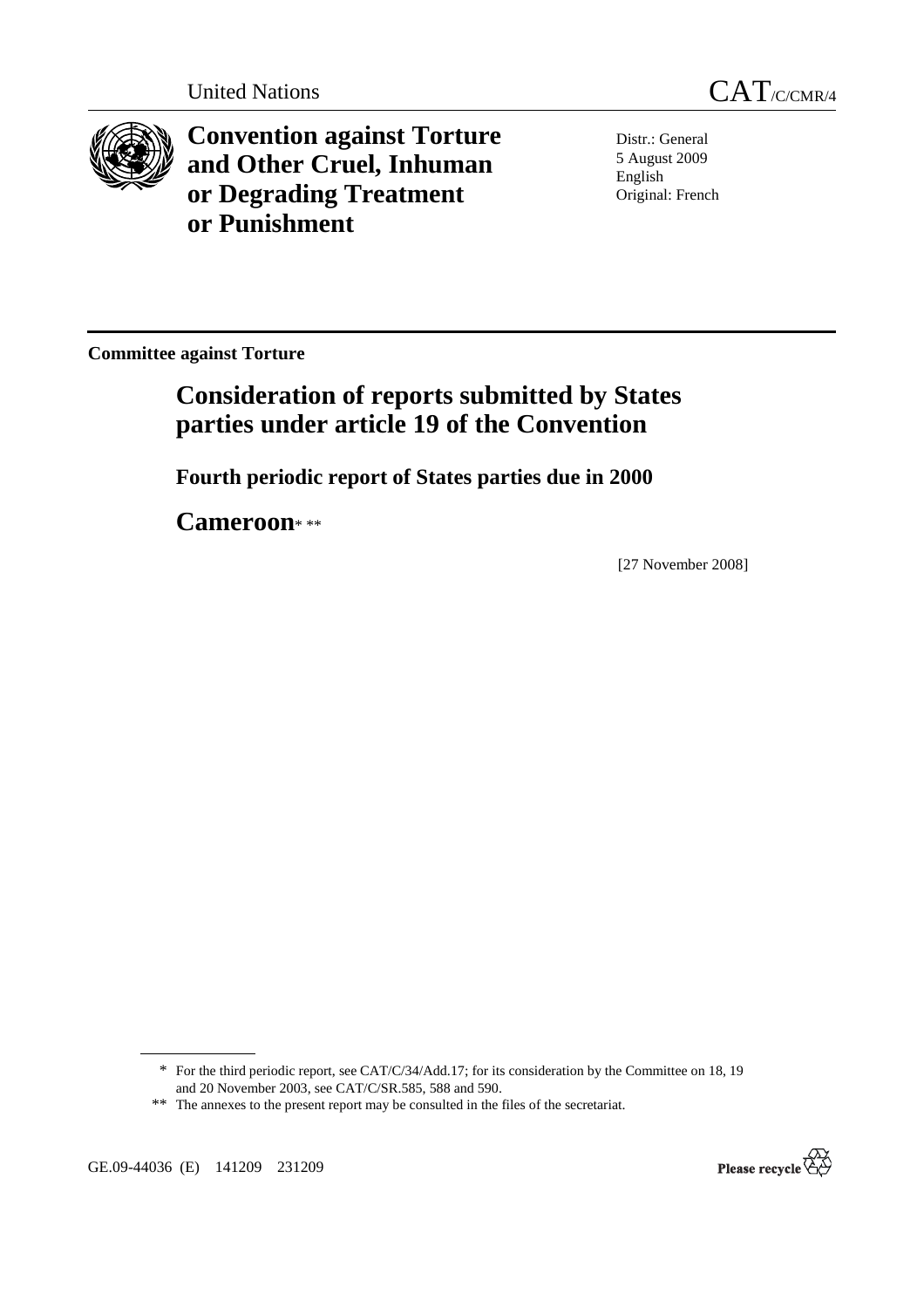## Contents

Abbreviations and acronyms

| Chapter |      |                                                                    |                                                                                                                        | Paragraphs  | Page    |
|---------|------|--------------------------------------------------------------------|------------------------------------------------------------------------------------------------------------------------|-------------|---------|
|         |      |                                                                    |                                                                                                                        | $1 - 2$     | 4       |
|         | I.   | New information on the general framework for implementation of the |                                                                                                                        |             |         |
|         |      |                                                                    |                                                                                                                        | $3 - 20$    | 4       |
|         |      | А.                                                                 |                                                                                                                        | $4 - 9$     | 4       |
|         |      | Β.                                                                 |                                                                                                                        | $10 - 20$   | 6       |
|         | П.   |                                                                    |                                                                                                                        | $21 - 147$  | $\,8\,$ |
|         |      | А.                                                                 | Response of the State of Cameroon to the recommendations in                                                            | $21 - 81$   | 8       |
|         |      | Β.                                                                 | Response of the State of Cameroon to the recommendations in                                                            | $82 - 94$   | 21      |
|         |      | C.                                                                 | Response of the State of Cameroon to the recommendations in                                                            | $95 - 118$  | 23      |
|         |      | D.                                                                 | Response of the State of Cameroon to the recommendations in<br>paragraph 11 of the Committee's concluding observations | 119-144     | 26      |
|         |      | Е.                                                                 | Response of the State of Cameroon to the recommendations in                                                            | 145         | 29      |
|         |      | F.                                                                 | Response of the State of Cameroon to the recommendations in                                                            | 146         | 29      |
|         |      | G.                                                                 | Response of the State of Cameroon to the recommendations in                                                            | 147         | 30      |
|         | III. |                                                                    |                                                                                                                        | 148-213     | 30      |
|         |      |                                                                    |                                                                                                                        | $148 - 150$ | 30      |
|         |      |                                                                    |                                                                                                                        | $151 - 162$ | 30      |
|         |      |                                                                    |                                                                                                                        | $163 - 167$ | 31      |
|         |      |                                                                    |                                                                                                                        | 168         | 32      |
|         |      |                                                                    |                                                                                                                        | $169 - 172$ | 32      |
|         |      |                                                                    |                                                                                                                        | $173 - 176$ | 32      |
|         |      |                                                                    |                                                                                                                        | $177 - 179$ | 33      |
|         |      |                                                                    |                                                                                                                        | 180-183     | 33      |
|         |      |                                                                    |                                                                                                                        | 184         | 33      |
|         |      |                                                                    |                                                                                                                        | 185-197     | 34      |
|         |      |                                                                    |                                                                                                                        | 198-201     | 37      |
|         |      |                                                                    |                                                                                                                        | 202         | 37      |
|         |      |                                                                    |                                                                                                                        | $203 - 206$ | 37      |
|         |      |                                                                    |                                                                                                                        | $207 - 209$ | 37      |
|         |      |                                                                    |                                                                                                                        | 210         | 38      |
|         |      |                                                                    |                                                                                                                        | $211 - 213$ | 38      |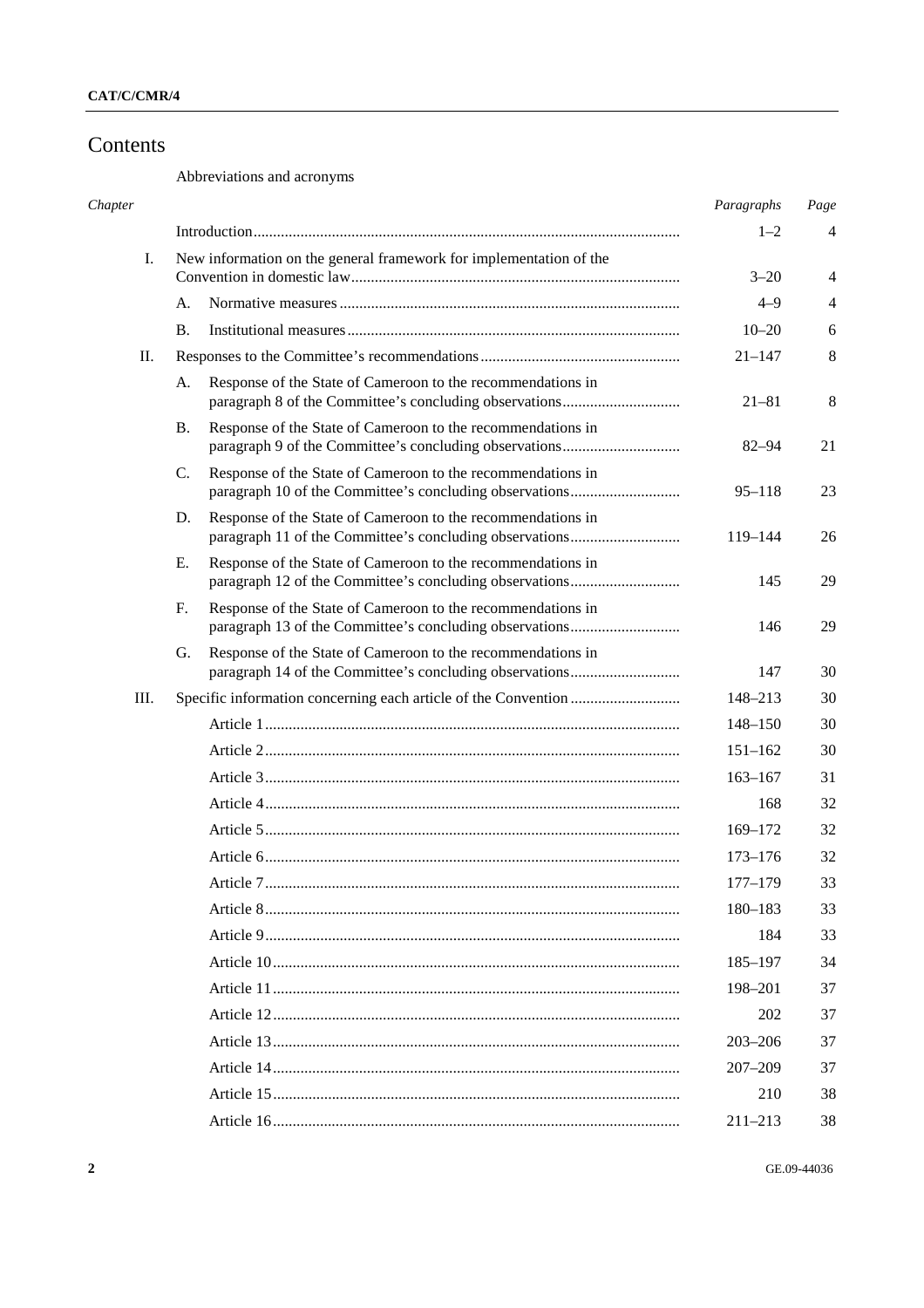## **List of acronyms and abbreviations**

| ACAT/LT:           | Action des Chrétiens pour l'Abolition de la Torture-Antenne du Littoral (Christian<br>Action for the Abolition of Torture - Coastal Branch)                          |
|--------------------|----------------------------------------------------------------------------------------------------------------------------------------------------------------------|
| CA:                | Cour d'Appel (Court of Appeal)                                                                                                                                       |
| CEEAC:             | Communauté économique des États de l'Afrique centrale (Economic Community of<br><b>Central African States)</b>                                                       |
| CEMAC:             | Communauté économique et monétaire de l'Afrique centrale (Central African<br>Economic and Monetary Community)                                                        |
| CICR:              | Comité international de la Croix-Rouge (International Committee of the Red Cross,<br>ICRC)                                                                           |
| <b>CNDHL:</b>      | Commission Nationale des Droits de l'Homme et des Libertés (National<br>Commission on Human Rights and Freedoms)                                                     |
| CP:                | Code pénal (Criminal Code)                                                                                                                                           |
| CPP:               | Code de procédure pénale (Code of Criminal Procedure)                                                                                                                |
| CS:                | Cour suprême (Supreme Court)                                                                                                                                         |
| DGSN:              | Délégation générale à la sûreté nationale (Department for National Security)                                                                                         |
| ENAP:              | École nationale de l'administration pénitentiaire (National Prison Administration<br>College)                                                                        |
| ESIR:              | Equipes Spéciales d'Intervention Rapide (Special Rapid Intervention Teams)                                                                                           |
| GPX:               | Gardien de la Paix (Police Constable)                                                                                                                                |
| <b>CFA FRANCS:</b> | Franc de la Communauté Financière Africaine (African Financial Community franc,<br>CFA franc)                                                                        |
| IADM:              | Initiative d'Allègement de la Dette Multilatérale (Multilateral Debt Relief Initiative,<br>MDRI)                                                                     |
| IFCD:              | Institut de Formation et de Coopération pour le Développement (Institute of<br>Training and Cooperation for Development)                                             |
| MINATD:            | Ministère de l'Administration territoriale et de la Décentralisation (Ministry of<br>Territorial Administration and Decentralization)                                |
| <b>MINJUSTICE:</b> | Ministère de la Justice (Ministry of Justice)                                                                                                                        |
| MP:                | Ministère Public (State Prosecutor's Office)                                                                                                                         |
| ONG:               | Organisation non gouvernementale (Non-governmental Organization, NGO)                                                                                                |
| PACDET:            | Programme d'Amélioration des Conditions de Détention et Respects des Droits de<br>l'Homme (Programme to Improve Detention Conditions and Respect of Human<br>Rights) |
| TGI:               | Tribunal de grande instance (Regional Court)                                                                                                                         |
| TM:                | Tribunal militaire (Military Court)                                                                                                                                  |
| TPI:               | Tribunal de première instance (Court of First Instance)                                                                                                              |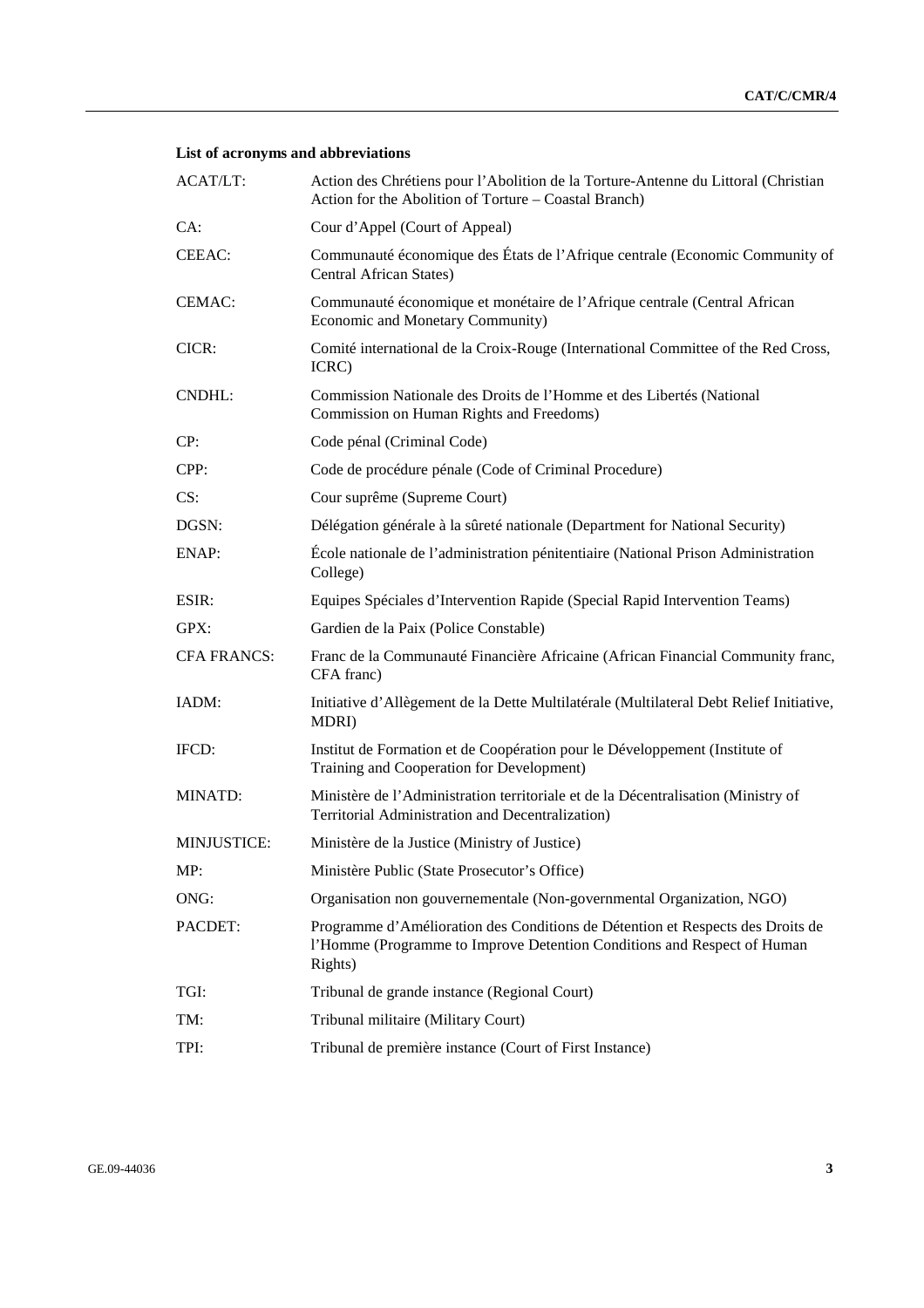## **Introduction**

1. The concluding observations adopted by the Committee against Torture after consideration of the third periodic report of Cameroon on 18, 19 and 20 November 2003 were published under the symbol (CAT/C/CR/31/6).

2. In response to the various concerns and recommendations expressed by the Committee, the State of Cameroon would like to report on the set of measures taken to give effect to its commitment under the Convention against Torture and Other Cruel, Inhuman or Degrading Treatment or Punishment ("the Convention"). After briefing the Committee on progress achieved in the legal sphere on the implementation of the Convention (**I**), the State of Cameroon will respond to each of the Committee's recommendations (**II**) and then systematically analyse each article of the Convention in order to show action taken by the national authorities to promote incorporation of the Convention into domestic law (**III**). It should be noted that, in the interests of providing up-to-date information, this report contains data relating to beyond the period under review.

## **I. New information on the general framework for implementation of the Convention in domestic law**

3. The new measures taken by the State of Cameroon to ensure the effective implementation of the Convention are both normative (**A**) and institutional (**B**).

## **A. Normative measures**

4. Since submitting its last periodic report, Cameroon has signed and ratified international conventions and adopted laws that contribute to strengthening the implementation of the Convention.

5. Hence, at the international level, Cameroon has ratified:

 (a) The United Nations Convention against Transnational Organized Crime, which was the subject of Enabling Act No. 2004/011 of 21 April 2004 and of Ratification Decree No. 2004/125 of 18 May 2004, and two of its three additional protocols, namely

 (b) The Protocol to Prevent, Suppress and Punish Trafficking in Persons, Especially Women and Children, which was the subject of Enabling Act No. 2004/011 of 21 April 2004 and of Ratification Decree No. 2004/125 of 18 May 2004; and

 (c) The Protocol against the Smuggling of Migrants by Land, Sea and Air, which was the subject of Enabling Act No. 2004/011 of 21 April 2004 and of Ratification Decree No. 2004/125 of 18 May 2004.

6. At the regional level, Cameroon is a party to:

 (a) An extradition agreement between the member States of the Central African Economic and Monetary Community, adopted in Brazzaville on 28 January 2004, which was the subject of Enabling Act No. 2005/009 of 29 December 2005 and of Ratification Decree No. 2006/048 of 25 December 2005;

 (b) A legal cooperation agreement between the member States of the Central African Economic and Monetary Community, adopted in Brazzaville on 28 January 2004, which was the subject of Enabling Act No. 2005/009 of 29 December 2005 and of Ratification Decree No. 2006/050 of 25 December 2005.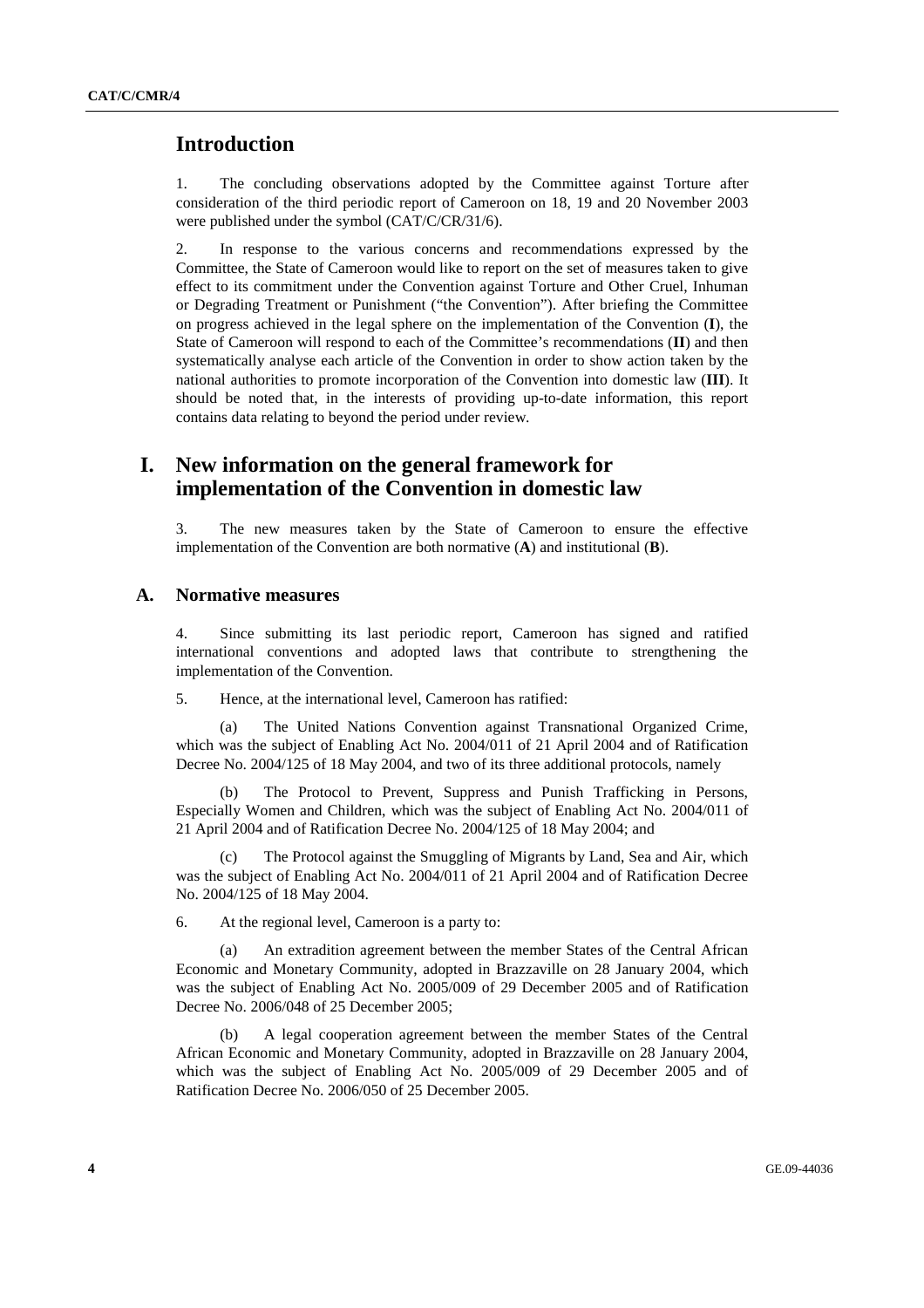7. In the area of cooperation, Cameroon is also a party to the African Convention on Mutual Legal Assistance between the member States of the Economic Community of Central African States adopted on 18 March 2006 in Brazzaville, which was the subject of Act No. 2007/008 of 26 December 2007 authorizing its ratification by the President of the Republic.

8. At the domestic level, significant legislation has been enacted, including:

 (a) Act No. 2004/004 of 21 April 2004 concerning the organization and functioning of the Constitutional Council;

 (b) Act No. 2004/005 of 21 April 2004 establishing the status of members of the Constitutional Council;

 (c) Act No. 2004/016 of 22 July 2004 on the establishment, organization and functioning of the National Commission on Human Rights and Freedoms and its Implementing Decree No. 2005/254 of 7 July  $2005$ ;<sup>1</sup>

(d) Act No. 2005/006 of 27 July 2005 concerning the status of refugees;<sup>2</sup>

(e) Act No. 2005/007 of 27 July 2005 on the Code of Criminal Procedure;<sup>3</sup>

 (f) Act No. 2005/015 of 29 December 2005 on combating smuggling and trafficking in children.<sup>4</sup>

9. In addition to new developments in the protection of human rights brought by the Code of Criminal Procedure, which will be explained in greater detail in the section analysing each article of the Convention (paras. 148 to 213 below), it should be noted that detention conditions have improved substantially, including:

 (a) Formal introduction of action on habeas corpus or immediate release (arts. 584 to 588);

 (b) Restrictions on the number of cases of persons held in police custody (arts. 86 (1), 92 (4), 118 to 126, 196, 236 (1) and (2), 237) and in pretrial detention (arts. 218 to 221, 223 (2) and (3), 236 (1) and (2), 237);

Strengthening the rights of a suspect to have access to a lawyer and to be examined by a doctor at the outset of a judicial inquiry (arts. 122 (3), 123);

 (d) Prohibition of subjecting suspects to torture and the obligation to treat them humanely (art. 121 (2) of the Code of Criminal Procedure);

(e) The right of a suspect to remain silent (art. 116 (3));

 (f) The judge's requirement to specify the duration of pretrial detention on the remand warrant (art. 221);

 (g) The right of a victim of improper detention in police custody or pretrial detention to claim compensation (art. 236);

 (h) Compulsory provision of legal aid for a child by a lawyer or any other person qualified to protect children's rights (art. 719 (2));

<sup>1</sup> Act annexed hereto.

<sup>&</sup>lt;sup>2</sup> Act annexed hereto.

<sup>&</sup>lt;sup>3</sup> This code entered into force on 1 January 2007, pursuant to Act No. 2006/008 of 14 July 2006 amending and supplementing the provisions of article 747 of Act No. 2005/007 of 27 July 2005 on the Code of Criminal Procedure.

<sup>&</sup>lt;sup>4</sup> Act annexed hereto.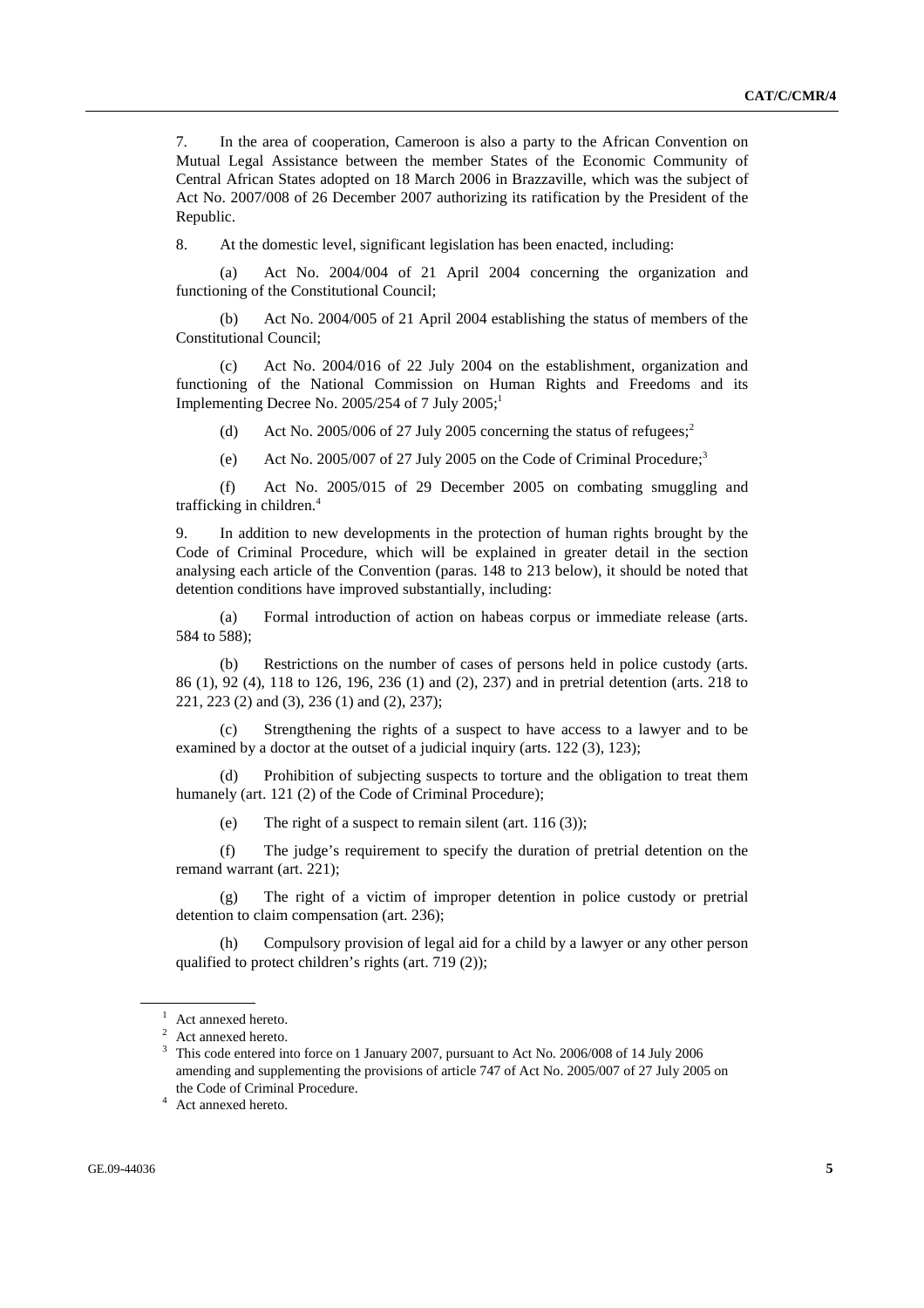(i) Possibility of release on bail at any stage in proceedings (arts. 224 to 235).

### **B. Institutional measures**

10. New measures to enhance implementation of the Convention against Torture include the establishment of the Constitutional Council; the transformation of the National Committee on Human Rights and Freedoms into the National Commission on Human Rights and Freedoms; the transfer of prison administration to the Ministry of Justice; the creation of a Directorate for Human Rights and International Cooperation in the Ministry of Justice; and the establishment of a Special Police Oversight Division, the so-called "*Police des Polices*" ("Police Police") within the Department of National Security.

## **1. Establishment of the Constitutional Council**

11. The remit of the Constitutional Council is set out in articles 46 and 47 (1) of the Constitution of Cameroon, which provide that:

 (a) "The Constitutional Council is the competent authority in constitutional matters. It delivers final rulings on the constitutionality of laws. It is the regulatory body responsible for oversight of the functioning of institutions.

- (b) The Constitutional Council delivers final rulings on:
- (i) The constitutionality of international laws, treaties and agreements;

 (ii) The rules of procedure of the National Assembly and the Senate, prior to their implementation, in conformity with the Constitution;

 (iii) Conflicts of authority between State institutions, the State and the regions, and between the regions themselves."

12. This body was established in stages with the promulgation of Act No. 2004/004 and Act No. 2004/005 of 21 April 2004, cited in paragraph 8 above, and by Decree No. 2005/253 of 30 June 2005 concerning the organization of its secretariat. The pending appointment of Council members is the final stage in its effective establishment.

13. However, in accordance with the transitional provisions of the Constitution, until the Constitutional Council is fully established, the Supreme Court will discharge its functions. In this connection, the Supreme Court has delivered final rulings on several election disputes, the most notable example of which is Decision No. 81/CE/96-97 of 30 June 1997 rendering the election in one constituency null and void following the 17 May 1997 legislative elections. This decision states that "These acts (acts of violence against opposition party officials) are an unjustified and discriminatory violation of the principle of equality of opportunity for candidates and of the right to form political parties under electoral law and of citizens to choose their representatives freely, as they constitute a clear and deliberate infringement of the aforementioned legislation and of article 21 of the Universal Declaration of Human Rights."

14. The Supreme Court also delivered rulings on a number of election disputes<sup>5</sup> in the

<sup>5</sup> Decision No. 118/CEL/2007 of 7 August 2007, in the case of *Basile Yagai (UNDP) v. the State of Cameroon*; Decision No. 119/CEL of 7 August 2007, in the case of *Pierre Kwemo v. the State of Cameroon (MINATD)*; Decision No. 117/CEL of 7 August 2007, in the case of *Augustin Frédéric Kodock (UPC) v. the State of Cameroon (MINATD)*; Decision No. 116/CEL of 7 August 2007, in the case of *Marie Joseph Njana (MDP) v. the State of Cameroon (MINATD)*, Decision No. 30/CEL of 7 August 2007, in the case of *Jean Michel Nintcheu (SDF) v. the State of Cameroon (MINATD)*.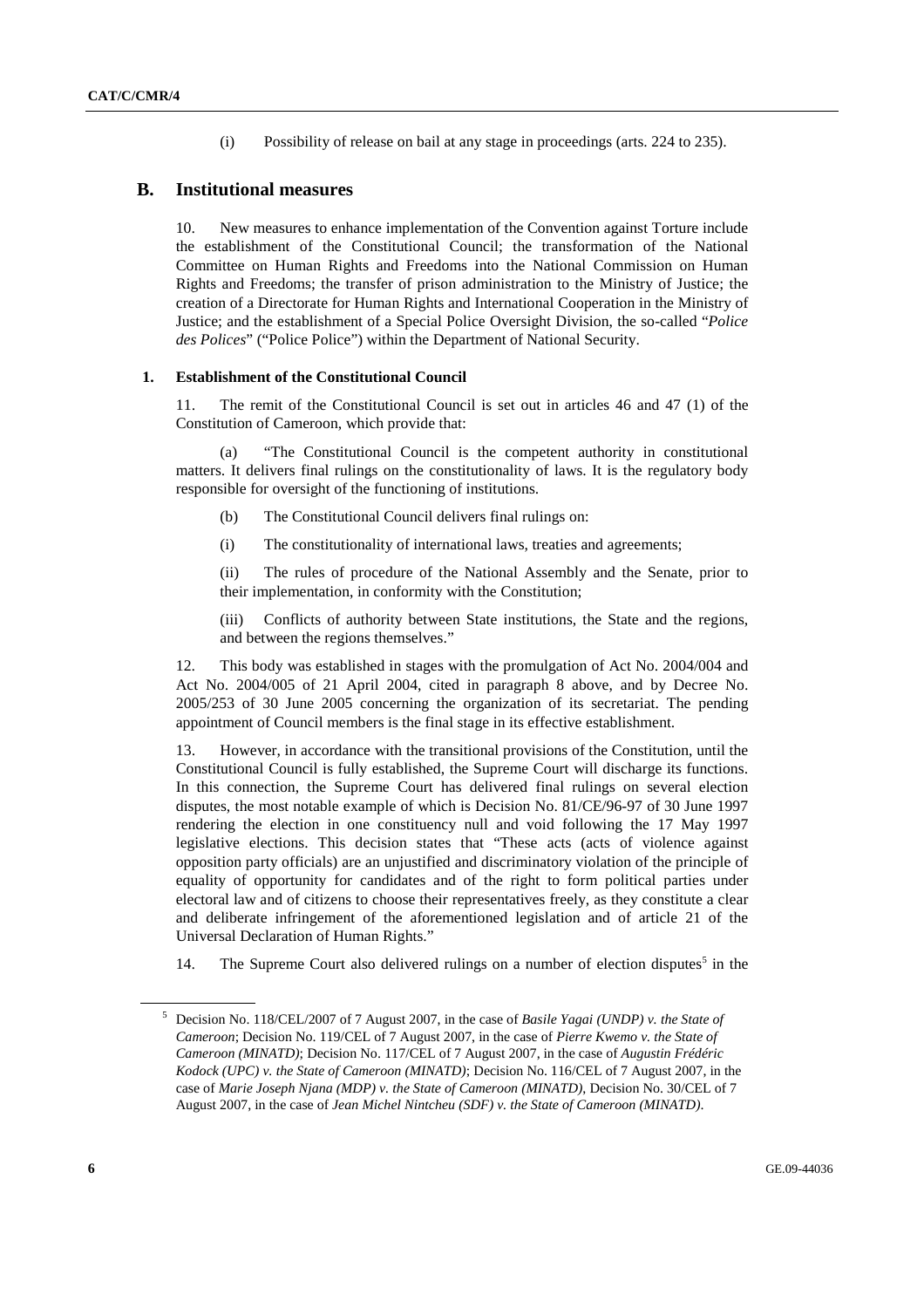joint legislative and municipal elections of 22 July 2007.

### **2. Strengthening the powers of the National Commission on Human Rights and Freedoms**

15. The Paris Principles emphasize the need for human rights institutions to investigate complaints of alleged human rights violations as well as advising the Government on human rights activities. That was why it was deemed appropriate to transform the National Committee on Human Rights and Freedoms into the National Commission on Human Rights and Freedoms, which was established through Act No. 2004/016 of 22 July 2004 on the creation, organization and functioning of the National Commission on Human Rights and Freedoms.

#### **3. Transfer of prison administration to the Ministry of Justice**

16. Prison administration, which formerly came under the auspices of the Ministry of Territorial Administration, has been transferred back to the Ministry of Justice through Decree No. 2004/320 of 8 December 2004 on organization of the Government. This amendment, which was recommended by the Committee (CAT/C/CR/31/6, para. 9) and requested by the Head of State, should ensure that there is a coherent follow-up structure in the criminal justice chain.

#### **4. Creation of a Directorate for Human Rights and International Cooperation**

17. A Directorate for Human Rights and International Cooperation was established by Decree No. 2005/122 of 15 April 2005 on organization of the Ministry of Justice. It is responsible for:

(a) Follow-up of human rights issues in general;

 (b) Follow-up of the implementation of international conventions relating to human rights;

 (c) Informing and raising awareness among personnel in the judiciary and prison administration on human rights protection standards.

18. Since its creation, in addition to other activities it has prepared three reports on the status of human rights in Cameroon in 2005, 2006 and 2007.

### **5. Establishment of a Special Police Oversight Division**

19. A Special Police Oversight Division was established by Decree No. 2005/065 on 23 February 2005. "It ensures the police are policed" (article 1, paragraph 2 of the Decree). It is responsible for:

 (a) "Carrying out civil or administrative investigations and conducting character checks;

 (b) Ensuring the protection of the secrecy, state of mind, character and loyalty of national security personnel, public officials and civil servants of the State or State bodies;

(c) Participating actively in the fight against corruption;

 (d) Contributing to the strengthening of discipline and respect for professional ethics in national security;

 (e) Instituting administrative and judicial investigations against national security personnel.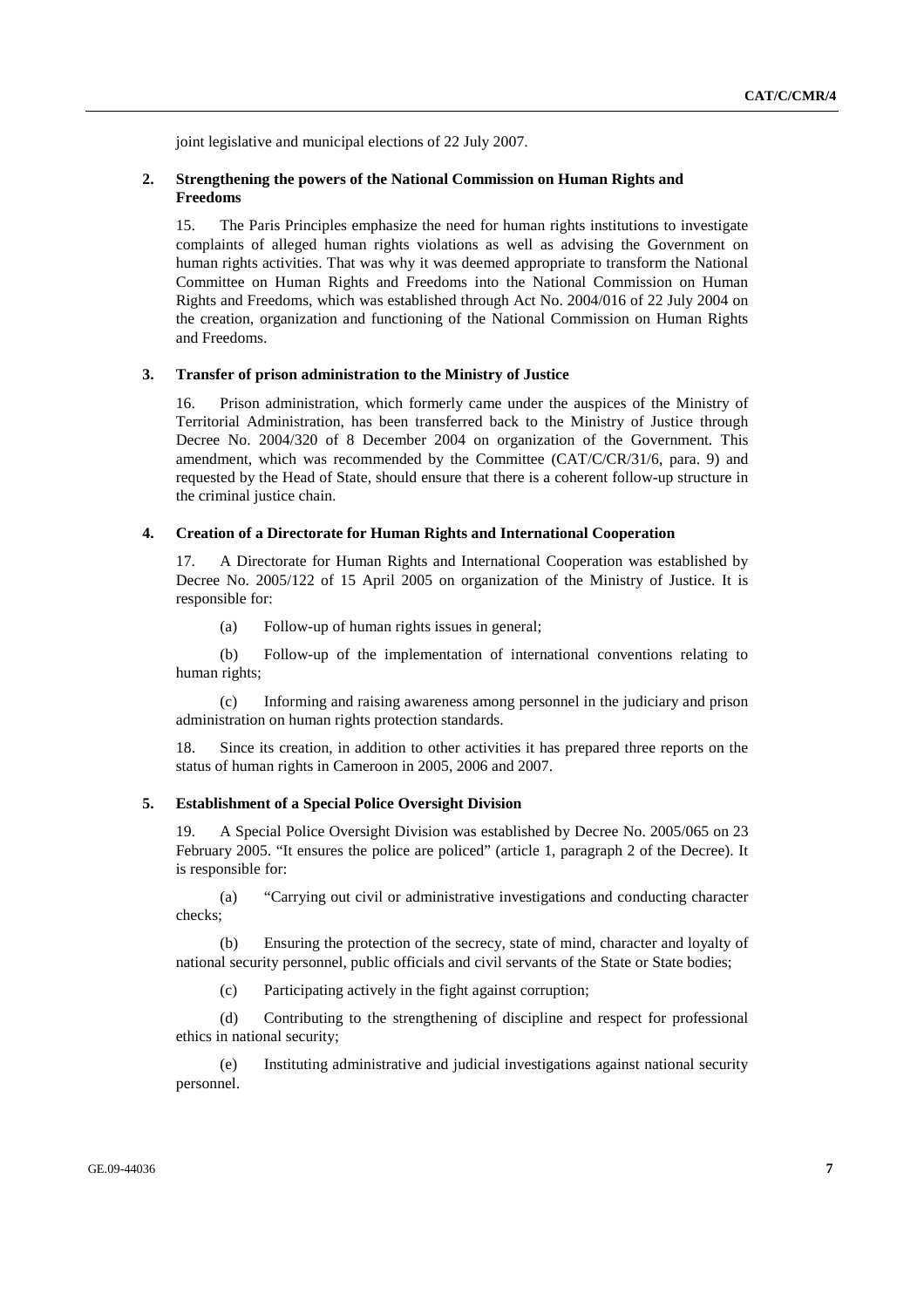Without prejudice to the disciplinary powers of departmental heads, it is responsible for preventing any abuses, misconduct and acts in breach of the law, professional conduct, duty, honour and probity, committed in the line of duty whilst on or off duty." (art. 2)

20. Since its establishment, this division has carried out a number of investigations, which have led to several administrative and/or criminal sanctions being levied against police officials.6

## **II. Responses to the Committee's recommendations**

## **A. Response of the State of Cameroon to the recommendations in paragraph 8 of the Committee's concluding observations**

#### **1. Response to the recommendation in paragraph 8 (a)**

#### *Prohibition of torture in police and gendarmerie stations and prisons*

21. It is worth noting that, in addition to criminalizing torture, Cameroon has implemented a set of measures to end acts of torture and other forms of violence. Political will is evident primarily in official speeches on the issue.

22. As well as criminalizing torture, the Code of Criminal Procedure provides for preventive measures (see paragraph 9 above).

23. Prosecutions resulting convictions have been brought against police, gendarmerie and prison administration officials found guilty of acts of torture, without prejudicing disciplinary action. Furthermore, some of these prosecutions do not match the definition of torture in the Convention, which is also evidence of a decrease in the number of cases of impunity.

24. With respect to the police, legal action has been taken and sanctions levied against the following police officials:

- Police Constables John Brice Kam, Louis Legrand Bimoga and Michel Greboudai and Police Officer Marc Etoundi were prosecuted for torture and murder. At the end of proceedings, Police Constables John Brice Kam, Louis Legrand Bimoga and Michel Greboudai were found guilty of torture and murder of a person in custody and were each sentenced by Mfoundi regional court to five years' imprisonment in its Judgement No. 318/CRIM of 26 August 2003. Police Officer Marc Etoundi was found guilty of failure to render assistance and sentenced to three months' imprisonment.
- Police Constable Geoffrey Effa Ngono Akame was sentenced by Yaoundé military court to two years' imprisonment, suspended for three years, for manslaughter and ordered to pay CFA francs 3 million in damages.
- Senior Police Constable Kedio Ntchingue and Constable Jean-Marie Enyegue were brought before Yaoundé-Centre court of first instance for common assault.
- Police Inspector Stephen Ngu was sentenced by Mémé regional court on 24 October 2005 to five and three years' imprisonment respectively for torture and serious

<sup>&</sup>lt;sup>6</sup> See paragraphs 24 to 33 below for details of disciplinary sanctions and judicial proceedings against police officials.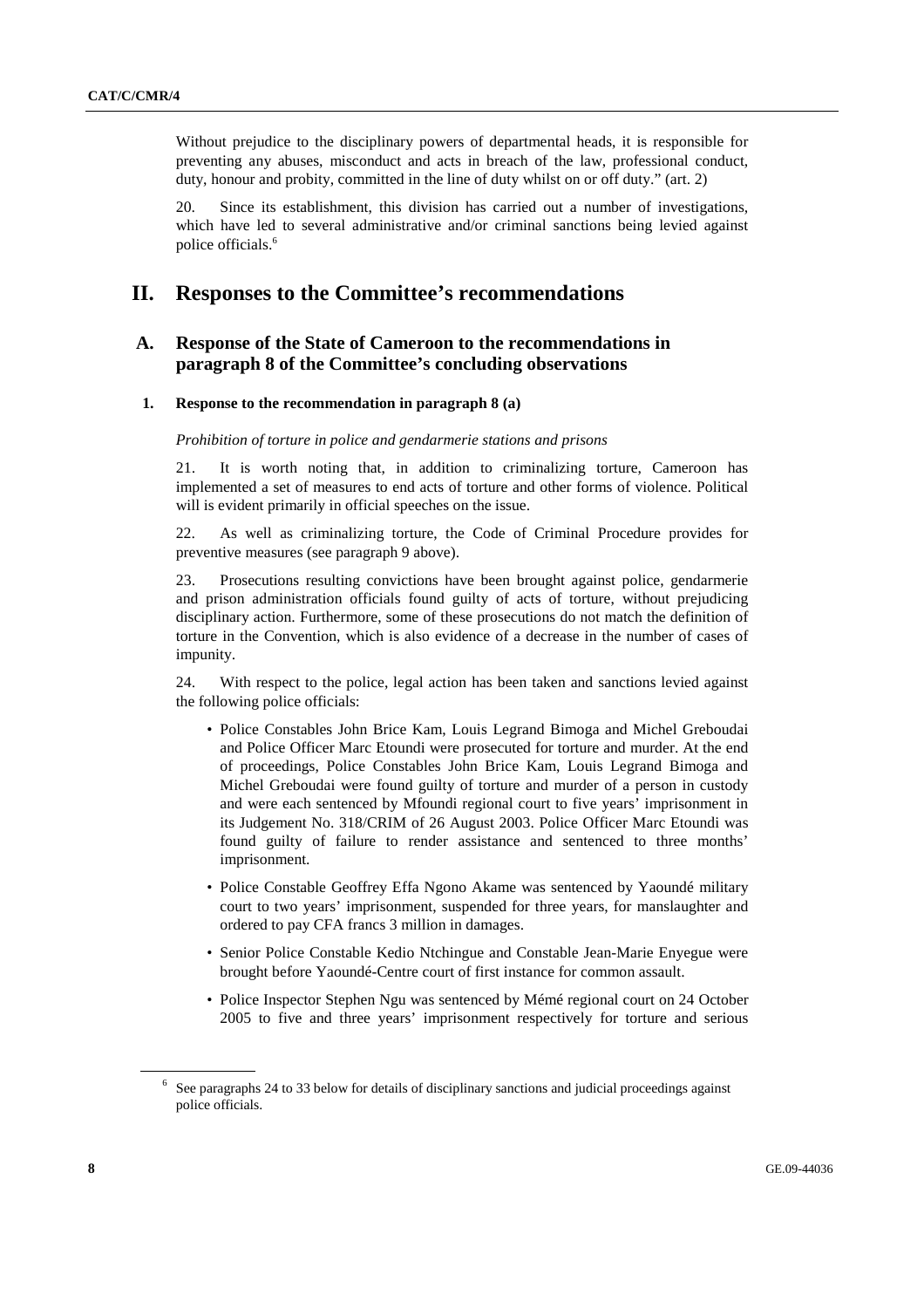assault. In Ikiliwindi on 12 May 2004, the accused burned Bernard Afuh Weriwo, the alleged perpetrator of a bicycle theft, who later died as a result of his burns.

• Police Superintendent Japhet Miagougoudom Bello, First Deputy to the Commissioner for Public Security of the town of Kribi, was found guilty of abuse of authority and complicity in murder through Judgement No. 01/CRIM of 27 October 2006, and then sentenced to 10 years' imprisonment. The accused led an operation ending in the death of a person by gun shot in January 2005. In the same judgement, Boubakari Modibo was found guilty of murder and sentenced to 15 years' imprisonment. The accused were ordered to pay a total of CFA francs 20 million in damages to the complainant. Seven other accused were acquitted in this case.

25. Following an appeal by the accused, Sud court of appeal, through Decision No. 23/CRIM of 8 March 2007, partially reversed the judgement, reducing the charge initially classified as murder to manslaughter, and found the accused Boubakari Modibo guilty of the reduced charge and sentenced him to two years' imprisonment, suspended for five years. Japhet Miagougoudom Bello was found not guilty of complicity in the charge brought against Boubakari Modibo. In a civil suit, the accused was ordered to pay a total of CFA francs 10.5 million in damages to the complainant. The Department for National Security was declared liable under civil law.<sup>7</sup>

26. A number of other cases deserve a mention:

 (a) *The People v. Police Constable Mpacko Dikoume*. In its judgement on 12 December 2006, Wouri regional court found the accused guilty of the charge of manslaughter and sentenced him to three years' imprisonment, suspended for three years, and ordered him to pay a total of CFA francs 12 million in damages to the complainant;

 (b) *The People v. Police Constable Joseph Ndiwa*. In its judgement of 12 December 2006, Wouri regional court found the aforementioned guilty of manslaughter and sentenced him to three years' imprisonment, suspended for three years, a fine of CFA francs 400,000 and ordered him to pay a total of CFA francs 8 million (approximately  $\epsilon$ 12,308) in damages to the complainant;<sup>8</sup>

 (c) *The People v. Police Constable Mandjek*, prosecuted for torture, abuse of trust, serious and common assault. In its judgement of 30 November 2005, Mbanga court of first instance declared the case closed due to the death of the aforementioned;

The People v. Police Inspector Gabriel Ava, tried for torture. At the hearing on 18 April 2006, the accused was found guilty of torture and sentenced by Garoua court of first instance to six months' imprisonment, suspended for three years, and ordered to pay CFA francs 150,000 ( $\epsilon$ 231) in damages to the complainant. This decision is final;

 (e) *The People v. Magloire Enguene*, Police Superintendant at the Garoua Emigration-Immigration office, charged with minor assault and arbitrary arrest and detention. A judicial inquiry is pending and the case is being handled by the investigating judge of Garoua court of first instance;

 (f) *The People v. Markus Memena Goua*, Police Constable in GMI No. 4, prosecuted for abuse of authority. The case is pending before Garoua court of first instance;

 (g) *The People v. Chief Police Superintendent Seke Colomban*, charged with abuse of authority, arbitrary arrest and detention, minor assault and torture. The case is

<sup>7</sup> The decision is final.

<sup>&</sup>lt;sup>8</sup> These two decisions are final.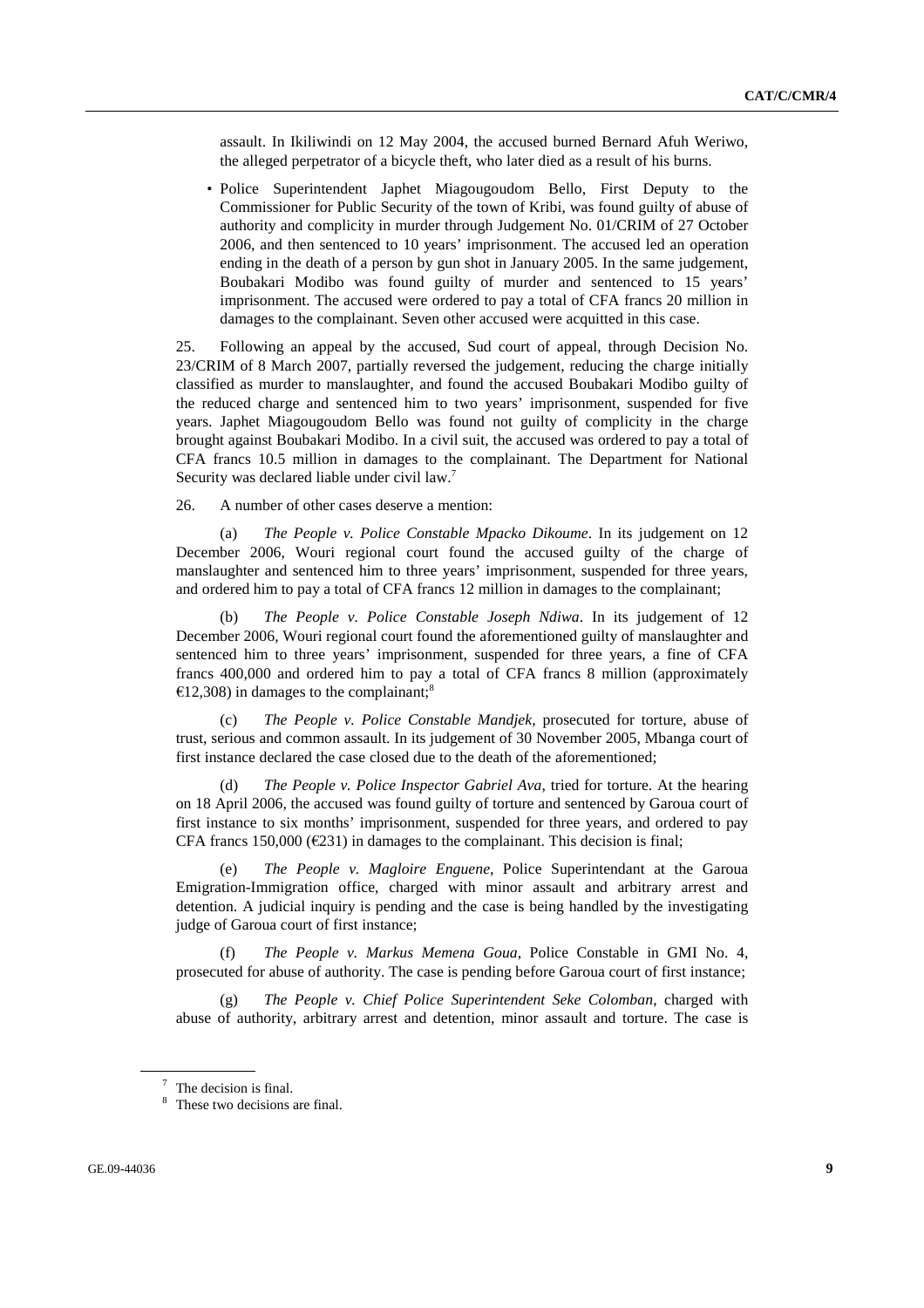under preliminary judicial investigation before the investigating judge of Guider court of first instance;

 (h) *The People v. Police Constable Joseph Belomo*, tried for common assault by Bamenda court of first instance, which handed down a judgement of acquittal on 19 October 2007;

 (i) *The People v. Police Constable Minkoulou Essomba*, prosecuted for minor assault by Bamenda court of first instance, which handed down a judgement of acquittal on 22 December 2006;

 (j) *The People v. Police Officer Richard Epanda*, tried for minor assault by Bamenda court of first instance, which sentenced him to a fine of CFA francs 100,000 in its judgement of 9 February 2007 and ordered him to pay CFA francs 343,630 in damages;

 (k) *The People v. Police Inspector Atep*, sentenced to a fine of CFA francs 10,000 for minor assault by Mokolo court of first instance in the 2004–2005 judicial year;

 (l) *The People v. Police Inspector Meigari Beda*, sentenced to two years' imprisonment, suspended for three years, and a fine of CFA francs 99,000 by Adamaoua court of appeal on 27 January 2005 for torture, threats, blackmail, arbitrary arrest and detention;

 (m) *The People v. Police Inspector Amadou Abba*, sentenced by Nord court of appeal through a decision on 4 February 2005 to six years' imprisonment for torture, suspended for three years, after reducing the charges to common assault.

27. Disciplinary sanctions levied against police officials are shown in tables 1, 2, 3 and 4 annexed to this report.

28. Turning to prison administration, the following legal actions and sanctions are worth highlighting:

 (a) *The People v. Laurent Otabela Otabela*, *Prison Officer employed at Mbalmayo prison*, accused of murdering a prisoner. In its Judgement No. 63/CRIM of 2 July 2007, Nyong and So'o regional court reduced the charges to manslaughter and sentenced the accused, who was on remand, to three years' imprisonment and a fine of CFA francs  $200,000$ ;<sup>9</sup>

 (b) *The People v. Mboke Nane, Governor of Kribi prison*, brought before Océan regional court for manslaughter, failure to render assistance and torture. He was found guilty of torturing a prisoner and sentenced to five years' imprisonment on 25 June 2004. Following appeals lodged by all parties, Sud court of appeal reduced Mr. Mboke Nane's sentence to two years' imprisonment on 12 May 2005.

 (c) *The People v. Chief Prison Administrator*, *Aimé Parfait Bikoro*, *and Chief Prison Officers*, *Luc Awa*, *Mbazoua and Tsimi Biloa*. The first was sentenced to three years' imprisonment, suspended for four years, by Mvila regional court, which also sentenced Chief Prison Officers Luc Awa, Mbazoua and Tsimi Biloa to three years' imprisonment each, suspended for three years, for manslaughter of a prisoner at Ebolowa central prison.

 (d) *The People v. Chief Prison Officer Bienvenu Joseph Mani Essama*, *Prison Officers Jules Hubert Kemnang Nana and Ibrahim Aoudou Kossingo*. The accused were placed under a detention order on 25 January 2006 and tried for torture and complicity in torture by Océan regional court. Following acts of violence carried out with the aid of a

<sup>&</sup>lt;sup>9</sup> Otabela lodged an appeal against the decision on 2 July 2007.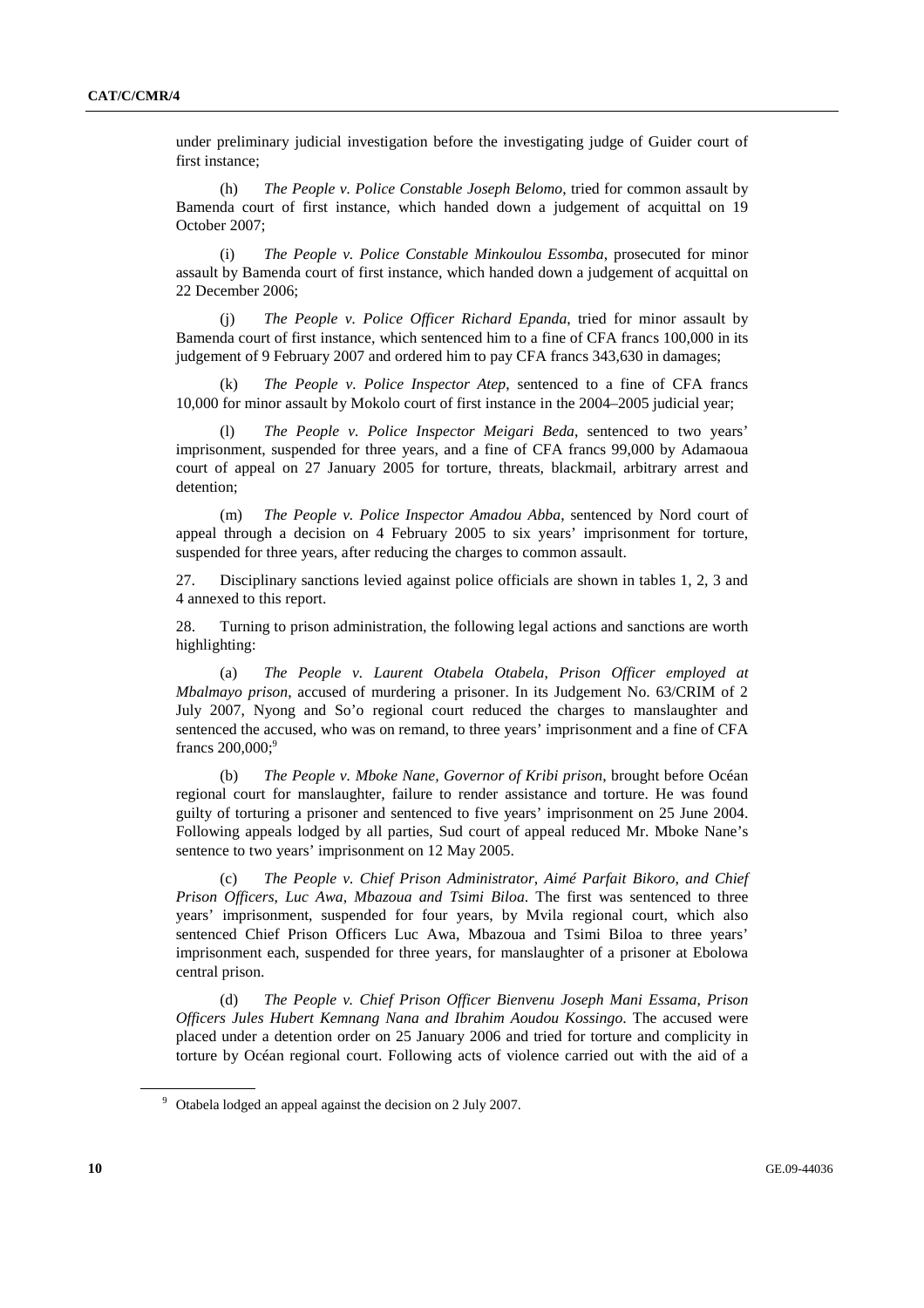club on the prisoner Jean Bokally, who had been chained up by the aforementioned, the latter was taken to hospital where he succumbed to his injuries. Bienvenu Joseph Mani Essama was found guilty of torture and sentenced to 10 years' imprisonment through Judgement No. 28/CRIM of 28 September 2007, while the other two accused were found guilty of complicity in torture and each sentenced to five years' imprisonment.

29. With regard to disciplinary sanctions, as part of a State effort to combat impunity, lenient action is being taken against officials for acts that are unethical or in breach of current regulations, subject to legal proceedings being brought against them.

30. Further evidence of the fight against impunity can be seen in examples of sanctions levied against members of the gendarmerie and army contained in table No. 5 annexed hereto.

31. The following cases illustrate the kind of legal action being taken and sanctions levied:

(a) *The People v. Eric Mezedjo, Ngamessi, Tsapi, Emile Njoya Zene, Ndoumbe*, gendarmes employed in Squadron No. 30 of the Maroua gendarmerie headquarters, charged with arbitrary detention, theft, minor assault and failure to render assistance. The judicial inquiry is pending before Diamaré regional court's investigating judge;

 (b) *The People v. Wakou Bassai*, Commander of Roua-Souleydé gendarmerie, prosecuted for abuse of authority, arbitrary arrest and detention, trespass on domestic premises and threats. In its Judgement No. 115/COR of 13 November 2006, Mokolo court of first instance found the accused guilty and sentenced him to 10 months' imprisonment and a fine of CFA francs 15,000 (approximately  $\epsilon$ 23.07);

 (c) *The People v. Télesphore Metomo Minfomo*, Commander of Bourha gendarmerie, Etienne Alwa, André Pakagne, deputies to the Commander of the gendarmerie in the aforementioned community, tried for abuse of authority and complicity. The case is currently pending before Mokolo court of first instance;

 (d) *The People v. Sergeant Alain Fouda and Michel Ndjock*, prosecuted for torture and misuse of transport. In its Judgement No. 008/06 of 9 February 2006, Douala military court found the accused Alain Fouda guilty of torture and sentenced him to six months' imprisonment, suspended for three years, and a fine of CFA francs 50,000 (approximately  $\epsilon$ 76.92), following his admission claiming mitigating circumstances;

 (e) *The People v. Squadron Leader Anatole Banem et al.*, tried for torture, breach of military rules, allowing a person's individual rights to be violated, etc. In its Judgement No. 20/06 of 21 March 2006, Douala military court sentenced Squadron Leader Anatole Banem, Commander of the Douala territorial gendarmerie, to 6 months' imprisonment for violation of military rules, Warrant Officer 1st class Athanase Domo to 10 years' imprisonment for torture, Warrant Officer 1st class Léon Tchapi to 8 years' imprisonment for torture, Warrant Officer 2nd class Jean Mbiakop to 8 years' imprisonment for torture, Warrant Officer 1st class Jean-Claude Menanga Ahanda to 6 months' imprisonment for breach of military rules, Sergeant Major Barthélemy Minkeng Djemba to 9 years' imprisonment for torture;

 (f) *The People v. Sergeant Major Nkama Onana*, prosecuted for abuse of authority and arbitrary detention. In its Judgement No. 23/06 of 22 March 2006, Douala military court found him guilty of the aforementioned charges, sentenced him to imprisonment and issued an arrest warrant against him at the hearing;

 (g) *The People v. Private Richard Dikala*, tried for violence towards a superior. In its Judgement No. 21/06 of 7 March 2006, Buéa military court found him guilty of the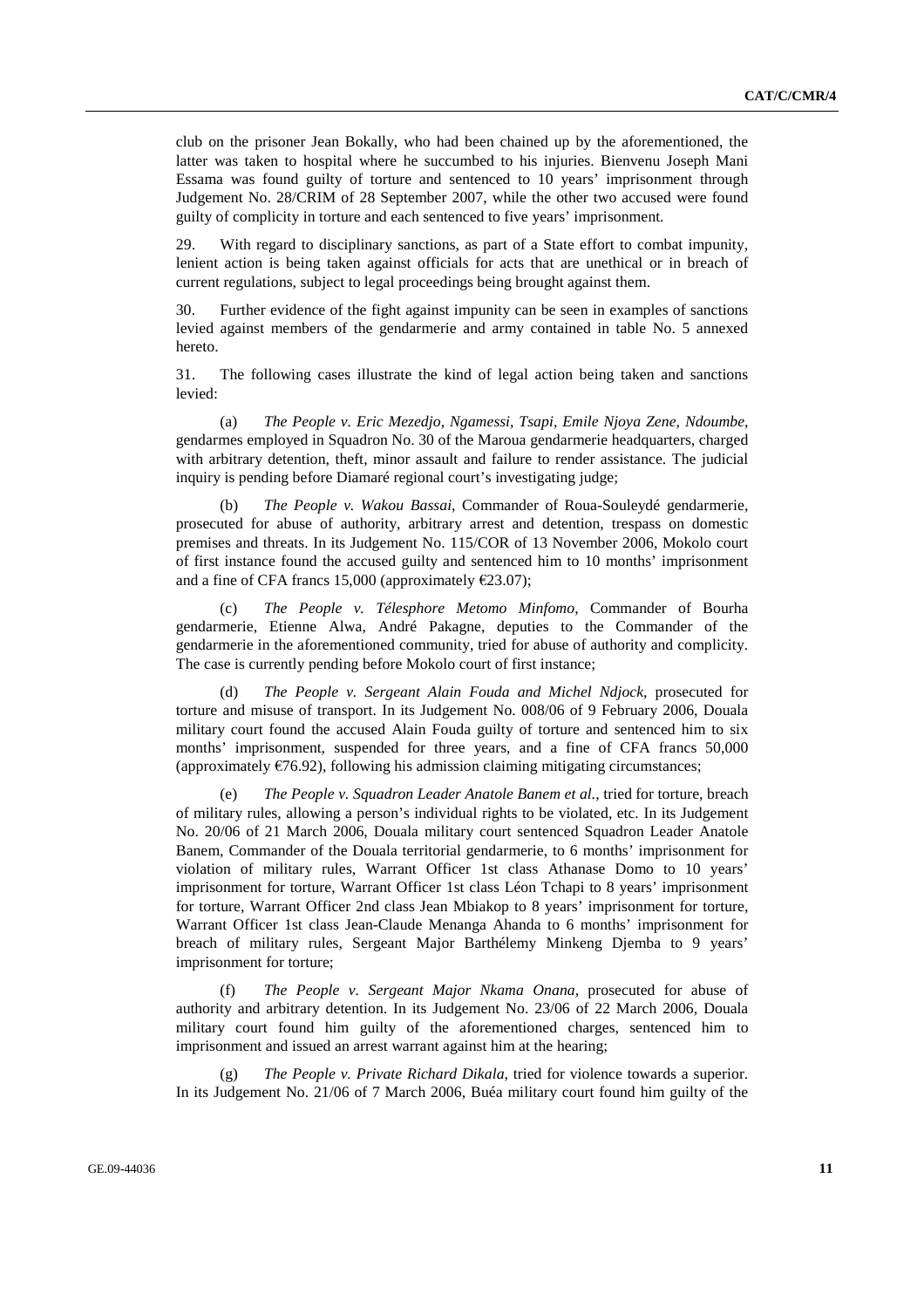charges brought against him, sentenced him to a year's military detention and issued a detention order against him at the hearing; $10$ 

 (h) *The People v. Sergeant Yaya*, prosecuted for violence towards a subordinate. In its Judgement No. 57/06 of 4 July 2006, Buéa military court found him guilty of the charges brought against him and sentenced him to two years' military detention and issued an arrest warrant against him at the hearing;

 (i) *The People v. Maître Victor Wanamou*, tried for violence towards a subordinate and minor assault. In its Judgement No. 60/06 of 4 July 2006, Buéa military court found him guilty of the charges brought against him and sentenced him to pay a fine of CFA francs 100,000 (approximately  $£152,671$ );

 (j) *The People v. Sergeant Jean Paul Mbeng*, prosecuted for violence and assault. In its Judgement No. 62/06 of 4 July 2006, Buéa military court found him guilty of the charges brought against him and sentenced him to a year's military detention, suspended for three years;

 (k) *The People v. Ayissi Atangana (Sergeant Major)*, tried for arbitrary arrest and detention. In its Judgement No. 44/07 of 10 April 2007, the accused was found guilty and sentenced to 10 years' imprisonment and ordered to pay costs;

 (l) *The People v. Jean Marc Matoumb and William Kouamou Seplong* (senior gendarmes), prosecuted for arbitrary arrest and detention. In its Judgement No. 045/07 of 10 April 2007, the former was sentenced to 10 years' imprisonment and ordered to pay a fine of CFA francs 200,000 plus costs and the latter was sentenced to six months' imprisonment and a fine of CFA francs 25,000 plus costs;

 (m) *The People v. Octave Okombo and Vincent Eloundou (Sergeant Major)*, tried for abuse of authority and arbitrary arrest and detention. In its Judgement No. 105/07 of 27 June 2007, they were found guilty and each sentenced to a fine of CFA francs 75,000;

 (n) *The People v. Ayissi Atangana (Sergeant Major) and Christine Ngo Kalga (civilian)*, prosecuted for fraud and complicity in arbitrary arrest and detention. In its Judgement No. 148/07 of 9 October 2007, they were found guilty and sentenced to 10 years' imprisonment and a fine of CFA francs 100,000 plus costs;

 (o) *The People v. Joseph Magloire Ahanda (soldier)*, tried for attempted murder, common assault and torture, as per Investigating Order No. 204 of 8 April 2008.

32. Finally, the State of Cameroon, through the implementation of preventive and repressive measures, is resolutely committed to prohibiting acts of torture in places of detention and in pursuing the fight against impunity.

33. The National Commission on Human Rights and Freedoms, in its capacity as an independent administrative body and in conformity with the provisions of the aforementioned Act No. 2004/016 of 22 July 2004, has kept a record of cases of torture occurring in 2007–2008, as illustrated in table No. 6 annexed hereto.

#### *Effective supervision in places of detention*

34. The National Committee on Human Rights and Freedoms (and later the National Commission) has, from when its activities first began, carried out a number of visits to places of detention, either upon request or on its own initiative. The following prisons have been visited:

 $10$  He has appealed against the decision.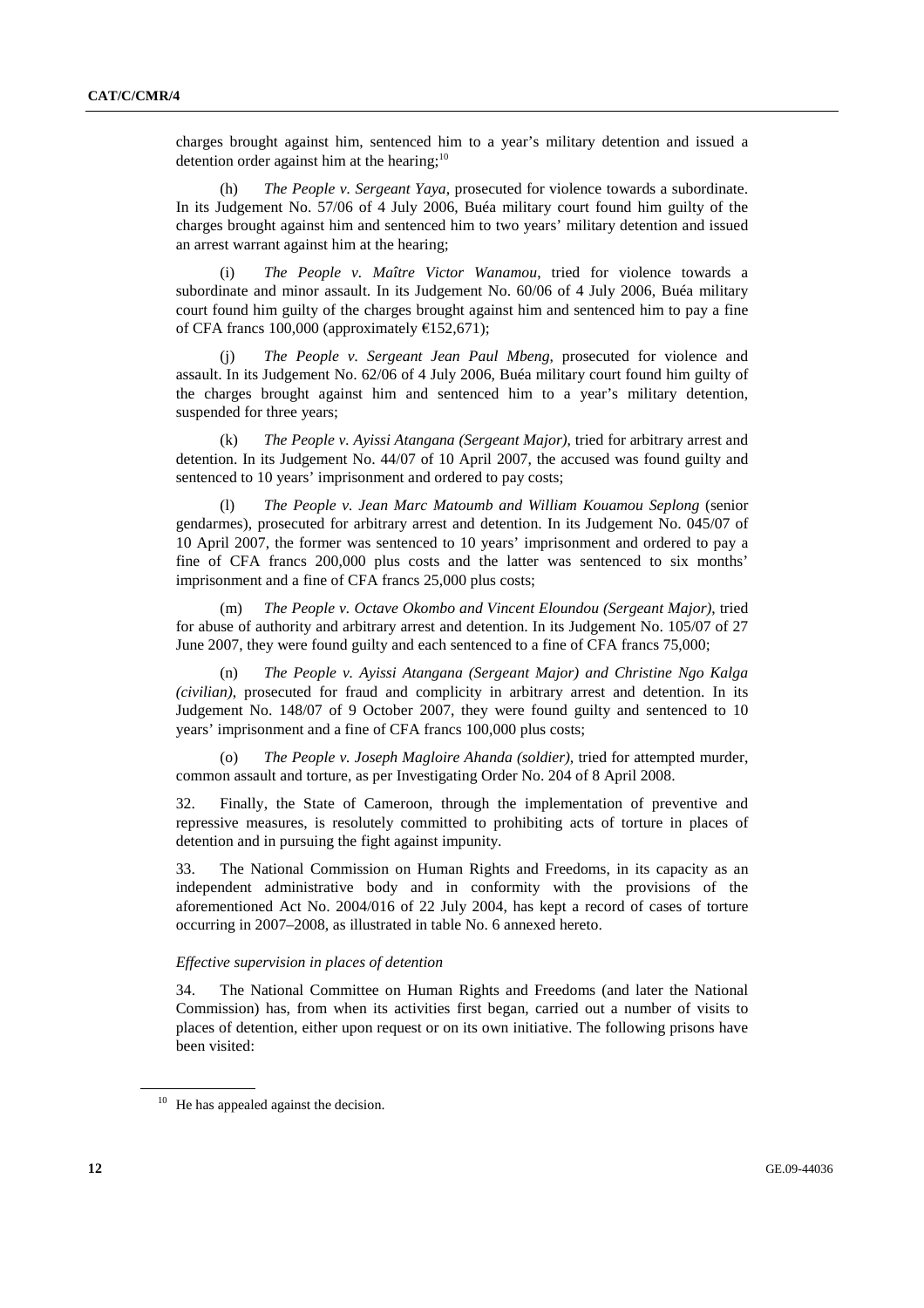(a) April 1992, visit to Kondengui central prison in Yaoundé;

 (b) December 1992, visits to Batouri, Bertoua, Douala, Garoua, Maroua, Ngaoundéré and Tcholliré II prisons;

- (c) March 1993, visit to Bamenda prison;
- (d) July 2003, visit to Yaoundé central prison;
- (e) January 1994, follow-up visit to Douala central prison;
- (f) January 1996, follow-up visit to Bertoua prison;
- (g) March 1996, visit to Buéa prison;

 (h) November 2001, visit to Bafoussam, Bamenda, Douala and Yaoundé central prisons;

 (i) In 2003, the Chair of the National Committee on Human Rights and Freedoms carried out a round of visits to all of Cameroon's central prisons in order to make initial contact;

 (j) On 22 October 2007, the Head of the regional branch of the National Commission on Human Rights and Freedoms for Adamaoua visited places of detention in Tibati. The aim of this visit was to assess the general and specific detention conditions in this community;

 (k) From 1 to 3 December 2007, visit to Kousseri main prison by the Head of the regional branch of the National Commission on Human Rights and Freedoms for the far north region;

 (l) 11 January and 26 February 2008, visit to Yaoundé central prison by the Chair of the National Commission on Human Rights and Freedoms, accompanied by some of his aides;

 (m) March 2008, visit to the places of detention of the eastern province by the Head of the regional branch of the National Commission on Human Rights and Freedoms;

- (n) 28 August 2008, visit to the main prison of Bafia;
- (o) July 2008, visit to Ngaoundéré, Maroua and Garoua central prisons.

35. The National Commission on Human Rights and Freedoms also makes regular visits to cells in police and gendarmerie stations. The chief prosecutors of these units also make routine checks.

36. International bodies, such as the International Committee of the Red Cross (ICRC), make regular visits to prisons and places of detention. In fact, ICRC visited Yaoundé and Bamenda central prisons between 19 and 23 February 2007 after the President's office granted permission to visit.

37. In February 2008, Cameroon experienced riots that ended in the arrest and detention of a number of people. At the request of the Vice-Prime Minister and Minister of Justice, delegates from ICRC visited Youandé, Douala, Bafoussam and Buéa central prisons. Thanks to the positive cooperation of the prison authorities, the delegates were able to interview persons deprived of liberty, as per ICRC usual practice.

38. A number of non-governmental organizations and associations receive accreditations upon request to allow them access to Cameroonian prisons.

39. For example, the organization known as "New Human Rights – Cameroon" conducts a programme of regular visits to Cameroonian provincial prisons to investigate the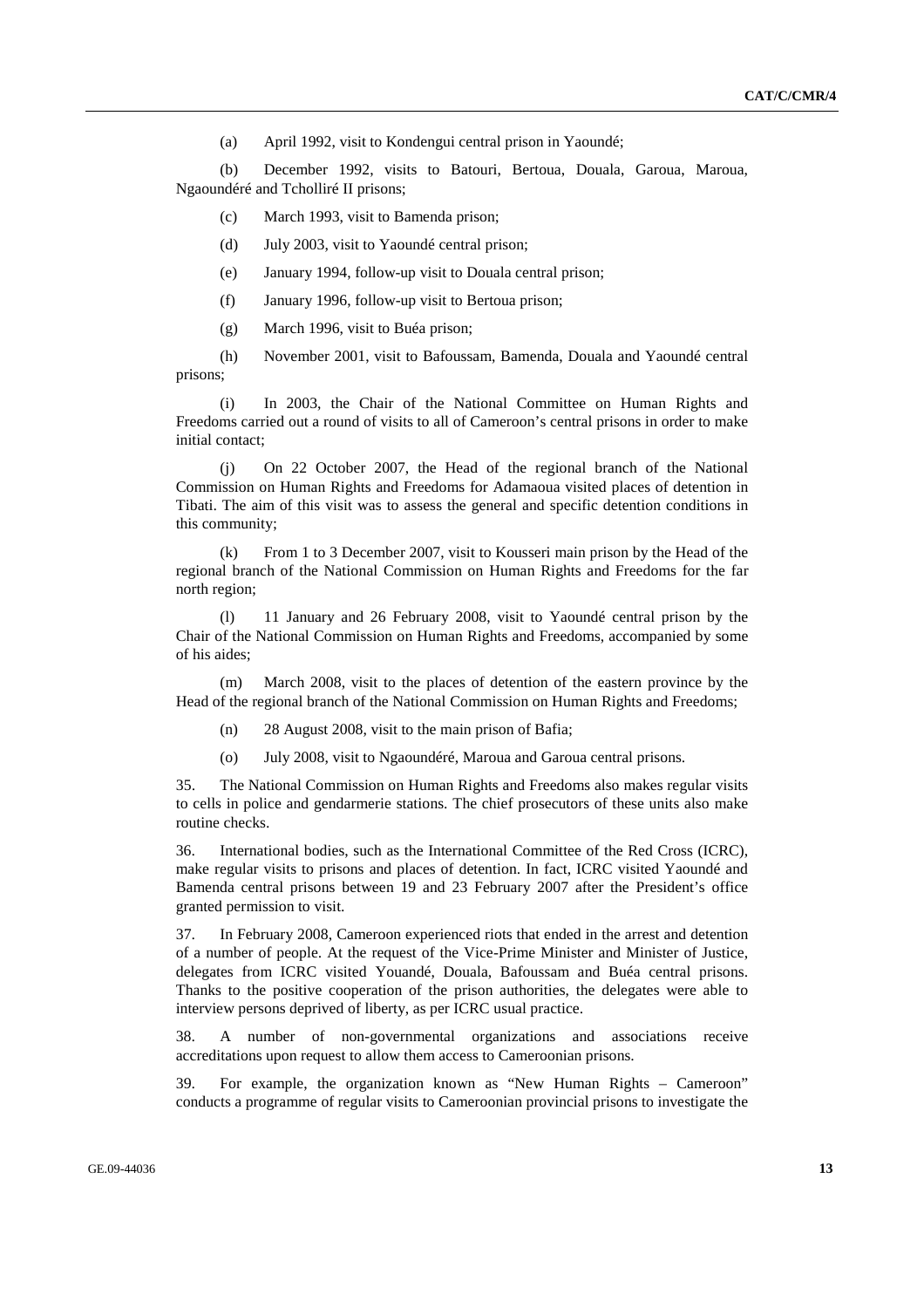conditions in which women and children are held and then submits periodic reports on those visits.

#### **2. Response to the recommendation in paragraph 8 (b)**

40. With respect to the deaths at Douala central prison, the doctor in charge at the prison medical centre and the governor of the establishment have prepared a report showing that a total of 25 prisoner deaths were recorded between January and October 2003, and not 72 as alleged. They are as follows:

- (a) Eighteen deaths attributable to opportunistic diseases related to HIV/AIDS;
- (b) Two deaths attributable to HIV/AIDS;
- (c) Five cases of multidrug-resistant tuberculosis.

41. This report also mentions the names of each of the deceased prisoners, their release date and criminal status. Prison medical services registers and death registers are properly kept. Since these deaths are not due to any prison administration errors or shortcomings, there is no cause to bring anyone to justice.

#### **3. Response to the recommendation in paragraph 8 (c)**

42. In order to take into account the Committee's recommendations, Cameroon, through the adoption of a Code of Criminal Procedure, has reiterated the exceptional nature<sup>11</sup> of pretrial detention by stipulating a maximum duration.

43. Thus, under article 221 (1) of the Code of Criminal Procedure:

"The length of pretrial detention is set by the investigating judge in the warrant. It cannot exceed six months. However, it can be extended by court order, up to twelve months for a serious crime and up to six months for a minor offence."

44. By implementing these provisions, judges handling such cases routinely order the immediate release of any persons unlawfully detained, as illustrated in table No. 6 annexed hereto.

45. It should be noted that current legislation on offences relating to military justice still allows relatively long pretrial detentions. A bill to review the procedure is pending adoption.

46. As for the detention of persons under 18 years of age for minor offences (i.e. following their first offence), the State party would like to emphasize that it has enacted positive legislation in this area to treat such cases as juvenile delinquency, which is subject to special legislation focusing on the supervision, education and resocialization of children in conflict with the law.

47. In this connection, articles 704 to 708 of the Code of Criminal Procedure, which has recently entered into force, regulate the pretrial detention of persons under 18 years of age.

48. Under article 704, "A child of twelve (12) to fourteen (14) years of age can only be subject to a pretrial detention order in the case of murder or manslaughter."

49. Article 705 specifies that "A child of fourteen (14) to eighteen (18) years of age can only be subject to a pretrial detention order if such measure is deemed essential."

 $11$  The exceptional nature of pretrial detention in Cameroonian law derives from the fact that it is only imposed when a crime or offence has actually been committed.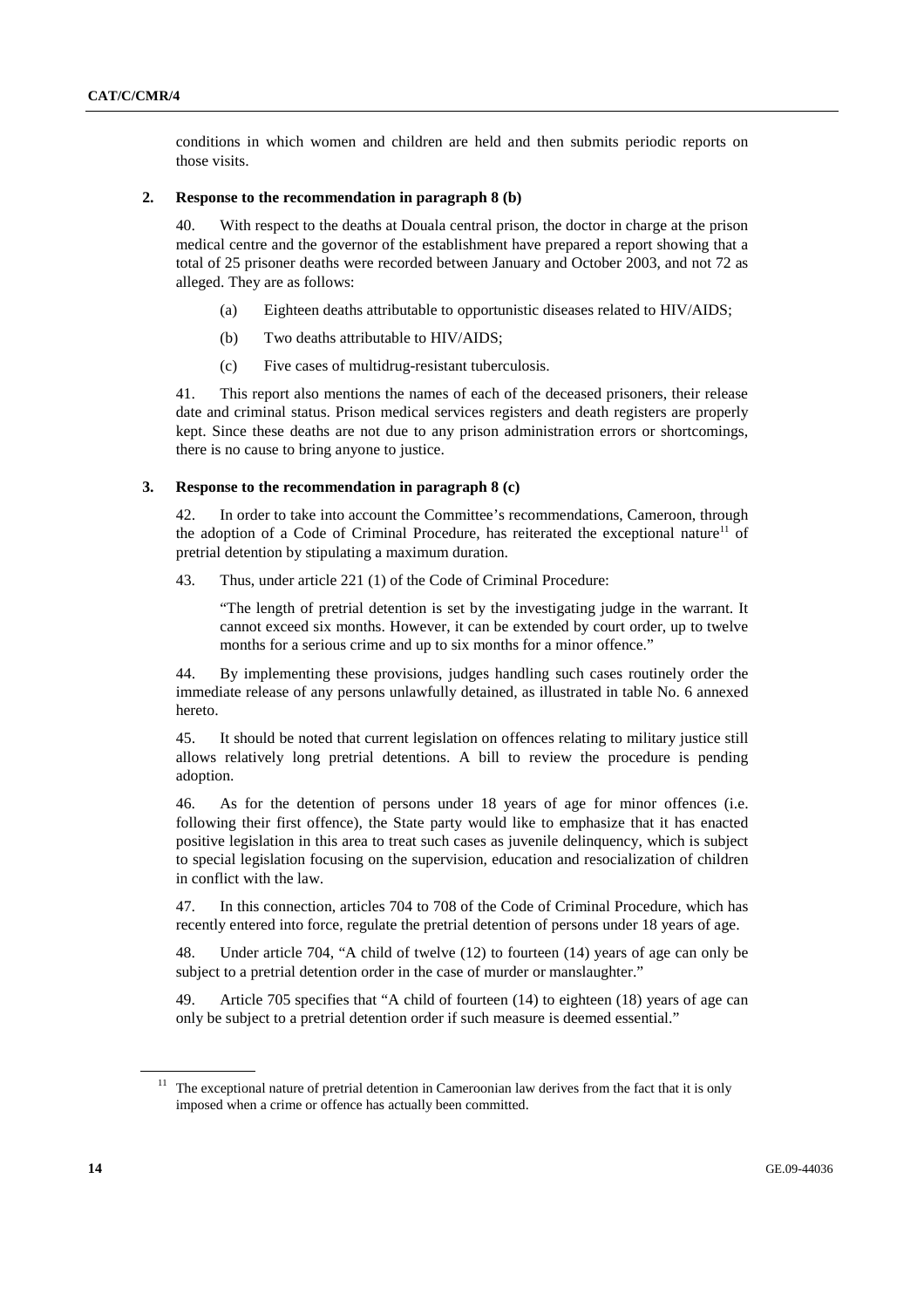- 50. Similarly, article 706 states that "A child can only be detained in:
	- (a) A rehabilitation centre;
	- (b) Separate quarters of a prison adapted to house children."

51. A combined analysis of these various provisions shows that persons under 18 years of age cannot be subject to pretrial detention for minor offences and that, should they be detained, they can only be held in prisons. However, it should be noted that in some prisons, such as Garoua and Ngaoundéré, lack of space does not allow for separate quarters. The State is trying to address this situation.

52. Apart from looking at juvenile delinquency, a major concern of the Government is to improve detention conditions but this is entirely dependent on financial resources, which are not always available. For example, in the 2007 fiscal year lines of credit were opened for alterations and renovations to the following prisons: Yaoundé (central prison), Kousseri, Mora, Moulvoudaye, Edéa, Sangmelima, Garoua, Maroua, Bafang, Betare-Oya, Monatele, Yabassi, Bamenda, Tchollire I, Tignere, Akonolinga, Mantoum, Yoko and Mbalmayo for a total amount of CFA francs 503,565,000 (approximately  $\epsilon$ 774,716).<sup>12</sup> In any event, the State guarantees the minimum conditions demanded by the international community, within its means and in view of its level of development.

53. Significant efforts were also made by the Government in the period 2003–2005. A total of CFA francs 112.9 million (approximately  $E$ 173.692) was invested in the renovation of the following prison establishments:

 (a) Nkambe main prison. Alterations: CFA francs 10 million (approximately €14,350);

 (b) Fundong main prison. Alterations and renovations: CFA francs 25 million (approximately  $€38,461$ );

 (c) Ndop main prison. Alterations and renovations: CFA francs 10 million (approximately  $£15,384$ );

 (d) Mouvouldaye secondary prison. Construction works for the new prison: CFA francs 10 million (approximately  $E$ 15,384).

54. The 2005 budget allocation of CFA francs 148 million for investment in prison administration allowed renovation works to be carried out at a number of prisons, including Yaoundé main prison.

55. Total investment for 2006 in the sector amounted to CFA francs 267.2 million. This investment was mostly directed to the alteration and renovation of the following prisons:

- (a) Ngaoundéré central prison: CFA francs 14 million ( $\epsilon$ 9,230);
- (b) Yaoundé central prison: CFA francs 4 million;
- (c) Bertoua central prison: CFA francs 8.5 million;
- (d) Mora main prison: CFA francs 22 million  $(69,230)$ ;
- (e) Mokolo main prison: CFA francs 3 million;
- (f) Makari secondary prison: CFA francs 8.5 million;
- (g) Douala central prison: CFA francs 69.2 million;

<sup>&</sup>lt;sup>12</sup> See also this year's prison administration budget allocation.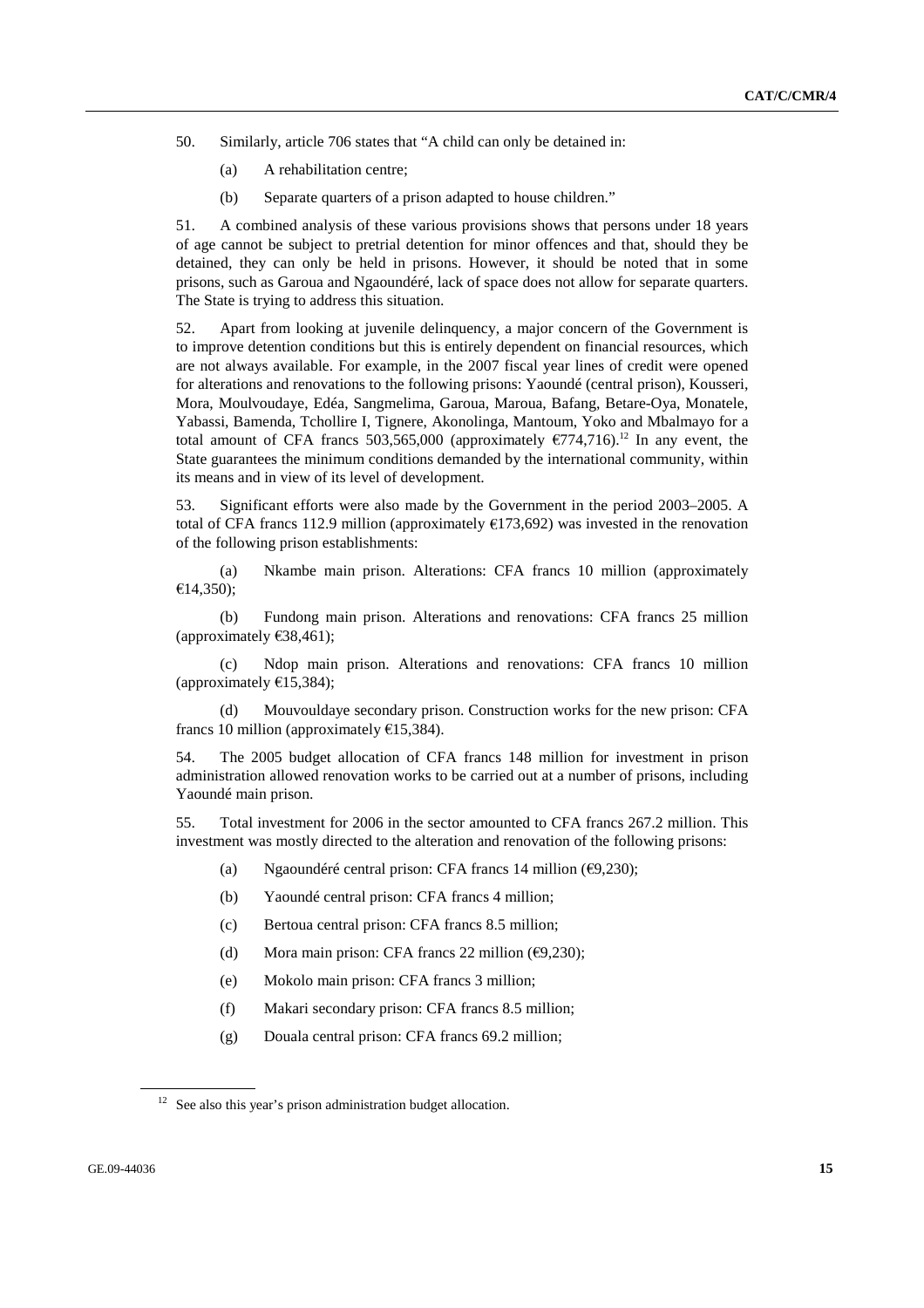- (h) Mbengwi main prison: CFA francs 13 million ( $\epsilon$ 13,846);
- (i) Bazou secondary prison: CFA francs 14 million ( $\epsilon$ 7.692);
- (j) Ambam secondary prison: CFA francs 8 million.
- 56. Works continued in 2007, including the renovation of the following prisons:
	- (a) Sangmélima main prison: CFA francs 25 million;
	- (b) Edéa main prison: CFA francs 15 million;
	- (c) Moulvoudaye secondary prison: CFA francs 25 million;
	- (d) Mora main prison: CFA francs 8.5 million;
	- (e) Yaoundé central prison: CFA francs 51 million.

57. Yaoundé main prison became fully operational in 2008, with the capacity to house 300 inmates.

58. As for the problem of the high number of prisoners held in pretrial detention, the prison population is growing due to a combination of factors, such as a population explosion, growth in urban crime, etc. All countries around the world are affected by this phenomenon and Cameroon is no exception. Existing infrastructures are somewhat inadequate and often unfit for purpose.

59. However, the State has reacted by creating new courts and by increasing the number of courtrooms in the large cities of Douala and Yaoundé. Higher staffing levels (including judges and court clerks) have enabled court personnel to be redeployed, speeding up the handling of legal proceedings in general and of pretrial detention cases in particular.

60. In order to facilitate access to the judicial system and ensure a more efficient distribution of justice, a number of courts have been opened and courthouses built or renovated.

61. Fourteen courts have also been opened in Yaoundé-Ekounou, Yaoundé-Centre, Douala-Ndokoti, Douala-Bonanjo, Ambam, Bangem, Fundong, Ngoumou, Poli, Tcholliré, Tignère, Bengbis, Menji and Ntui.

62. Four courthouses have been built in Yaoundé-Centre, Yaoundé-Ekounou, Douala-Bonanjo and Doula-Ndokoti.

63. In addition, the Supreme Court and the appeal courts of the central, coastal, west, north-west and south-west regions have been extended.

64. This effort has been accompanied by the three-year programmed recruitment of 450 judges and 1,500 prison administration officials, to be allocated to the 2008 fiscal year.

65. Furthermore, within the framework of the 8th European Development Fund, the Government of Cameroon and the European Union signed an agreement on 18 July 2001 for a programme to improve detention conditions and respect for human rights, known as "PACDET" (Programme d'Amélioration des Conditions de Détention et Respect des droits de l'homme). PACDET I was signed in June 2002 between the European Union and Cameroon. It aimed to make improvements in how prisons and the judiciary operate and, more specifically, to reduce defects and abuses prevalent in pretrial detention in Douala and Yaoundé central prisons. This agreement to finance an amount of  $E1$  million matured on 31 December 2005.

66. Positive results were recorded, which enabled the project to be extended to the 10 central prisons, with the signing of a second agreement, PACDET II, on 19 December 2006 between the same partners for  $\epsilon$ 8 million. The project's main aim is to improve detention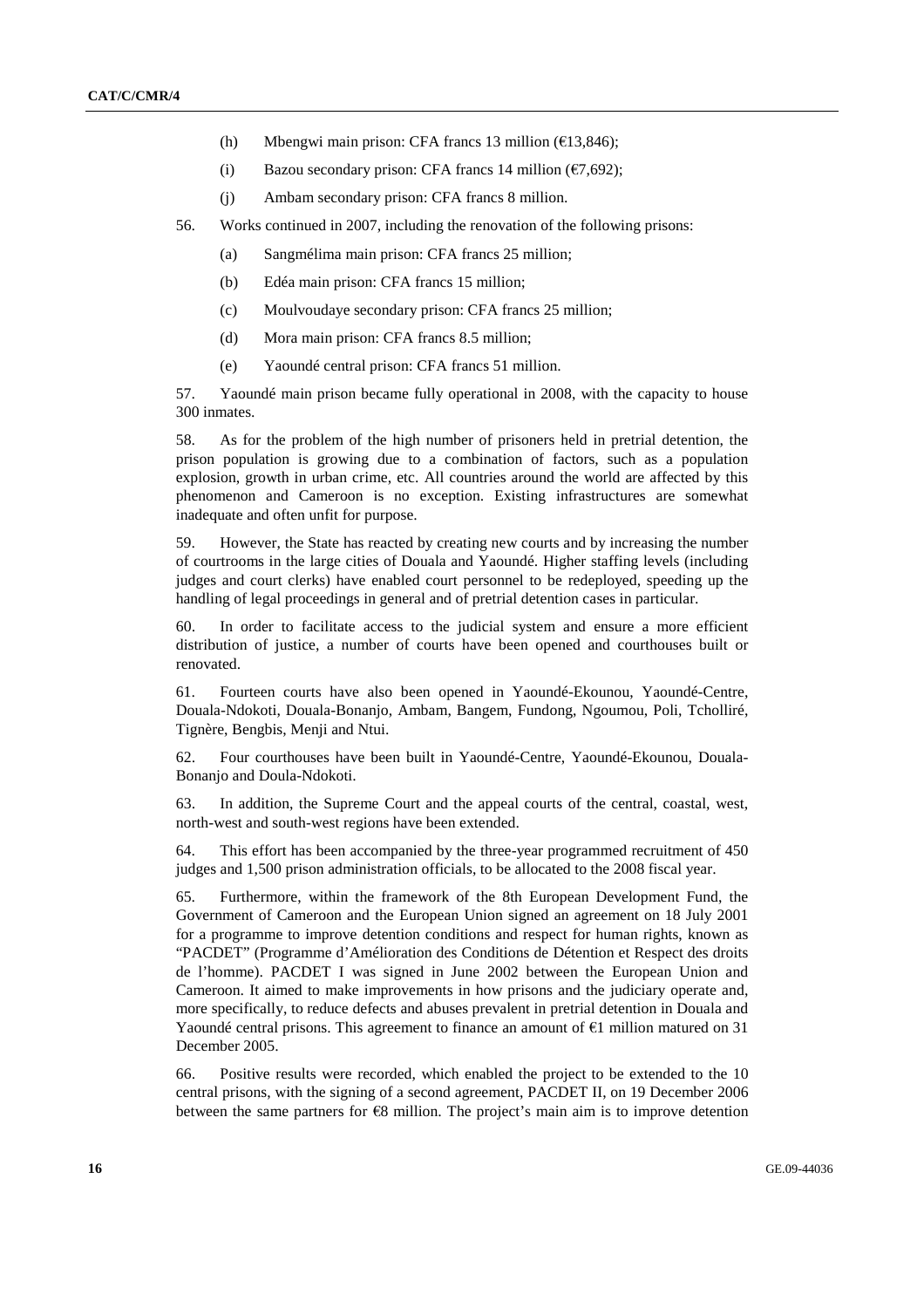conditions from a human rights perspective in the 10 central prisons concerned. The fouryear programme was launched during the first half of 2007 and must be implemented before 31 December 2010. The expected outcome is for significant improvements to court and prison institutions in the areas covered by the project and improvements in detention conditions in the 10 Cameroonian central prisons. The two phases of the programme are as follows:

 (a) Phase one covers improvements in the functioning of court and prison institutions. This phase includes the following activities:

(i) Support for the implementation of the Code of Criminal Procedure;

 (ii) Support for the consideration of alternative sentences and their implementation;

(iii) Improvements in the functioning of court institutions;

 (iv) Support for the design and implementation of a programme for post-training and continuing professional development;

(v) Legal aid for prisoners and the establishment of provincial legal centres;

 (b) Phase two covers improvements in detention conditions. This phase includes the following:

- (i) Support for better prisoner food;
- (ii) Support for disease prevention and care of the sick;
- (iii) Construction of a new medical centre in Yaoundé central prison;
- (iv) Support for infrastructure improvements;
- (v) Promotion of the social reintegration of prisoners;
- (vi) Support for improvements in the functioning of prison institutions;

 (vii) Strengthening of the oversight and monitoring of pretrial detention conditions.

67. A project to modernize prisons and prepare detainees for social reintegration has also been initiated, financed by funds from the Multilateral Debt Relief Initiative.

68. This project was launched in 2008 with a budget allocation of CFA francs 3,931,780,000 ( $\epsilon$ 6,048,892) and will facilitate the following:

- (a) Construction of 6 new prisons, each housing 300 inmates;
- (b) Renovation of 24 existing prisons;
- (c) Construction of 12 fitted water boreholes;
- (d) Acquisition of 8 prisoner transport vehicles;

 (e) Creation of production and training activities in 60 main and secondary prisons.

69. As for the concern over the overcrowding of prisoners in cramped cells, in the State party's opinion this has been exaggerated. Whenever the public authorities have noticed an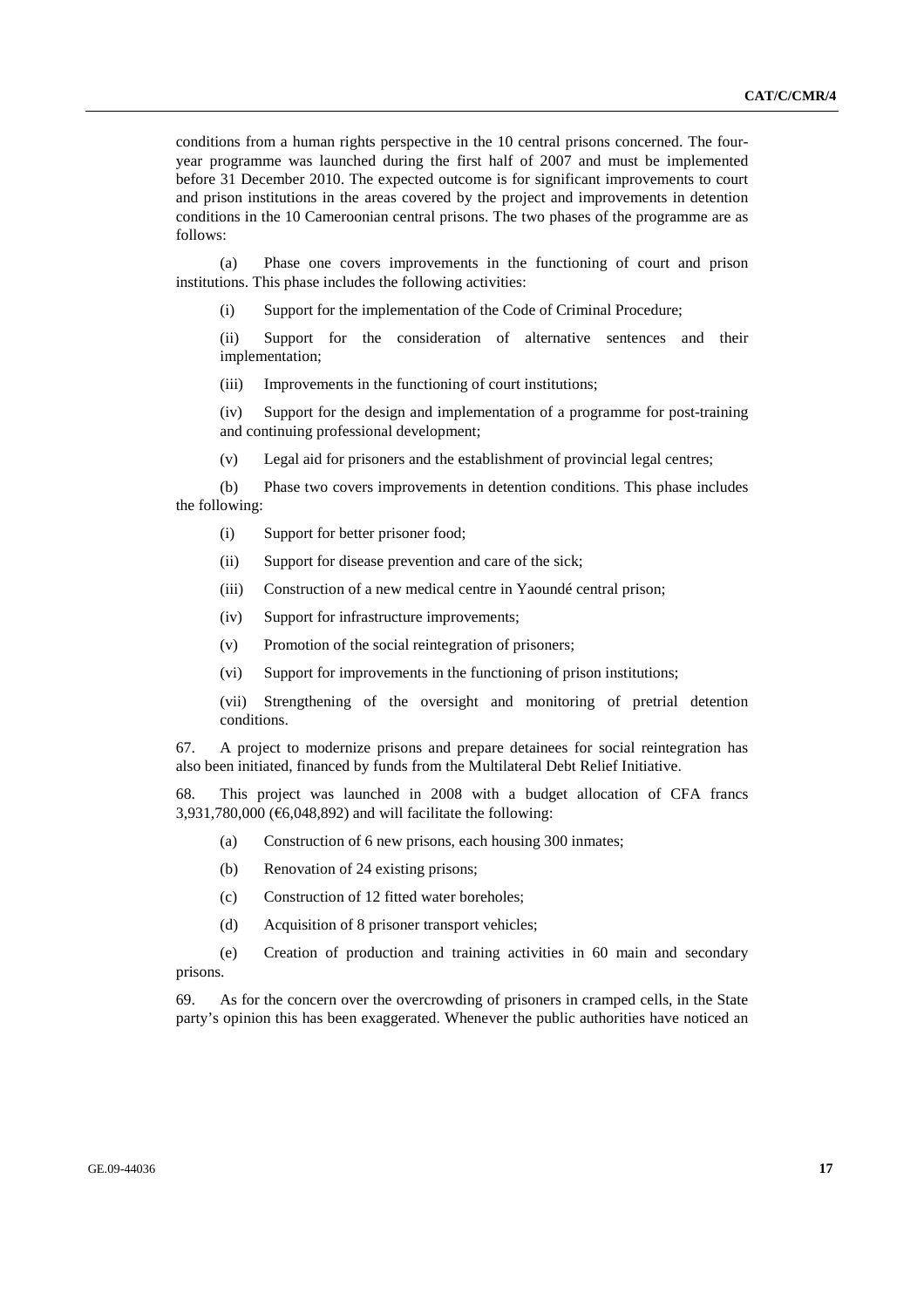increase in prisoner numbers in a particular prison, they have instigated a procedure to alleviate overcrowding by transferring convicted detainees to less-populated prisons.<sup>13</sup>

70. However, these efforts are being hampered by all the constraints of development and adjustment to which Cameroon is subjected.

#### **4. Response to the recommendation in paragraph 8 (d)**

71. To ensure humane detention conditions, the Government, with the assistance of development partners, has taken a number of measures to improve the treatment of prisoners, including in the areas of medical care, food and separating prisoners into different categories.

72. The following action has been taken on medical care:

- (a) Recruitment of medical and paramedical staff;
- (b) Opening of small laboratories in Douala and Yaoundé central prisons;

 (c) Creation of a line of credit for each prison to purchase medicines for prisoners (for 2008, the overall budget for this type of expense is CFA francs 85,413,000 (€131,404.60));

 (d) Establishment of a programme to tackle HIV/AIDS in large prisons (screening and care of the sick);

 (e) Establishment of a programme to tackle tuberculosis in Yaoundé and Douala central prisons;

 (f) Supplying central prisons with medical equipment and consumables and basic necessities.

73. The Government has doubled prisoner food rations since the start of the 2006 budget year. The annual budget allocation for prisoner food has thus increased from CFA francs 900 million in 2005 to CFA francs 1,800 million in 2006. In addition, the PACDET II project and the project to modernize prisons and prepare detainees for social reintegration began in 2008 with the launch of agricultural activities in all prisons with a view to supplementing prisoner food supplies.

74. With respect to separating different categories of prisoners, this is provided for through Decree No. 92/052 of 27 March 1992 concerning the Cameroonian prison regime. This measure has been implemented in all prisons.

75. This need was also taken into account in the Government's prison infrastructure development plan, which has just been put into effect and envisages the construction of new prisons and the renovation of existing old and dilapidated prisons.

#### **5. Response to the recommendation in paragraph 8 (e)**

76. As for the torture, ill-treatment and arbitrary detention perpetrated under the responsibility of the traditional chiefs in the north, in Cameroon the legal status of

<sup>&</sup>lt;sup>13</sup> It is well known that prison overcrowding is more acute in large cities (e.g. Douala and Yaoundé) than in small towns. Until new prisons are built and the new prison policy is properly formulated, the many measures taken in the area of prison administration are also supported by a real desire of the courts to see the situation improve. For example, during the annual meeting of appeal court heads on 16, 17, 18 and 19 October 1997, the main goal of which was to assess how well the Code of Criminal Procedure was being implemented, some relevant recommendations were made on the issue and management of detention orders.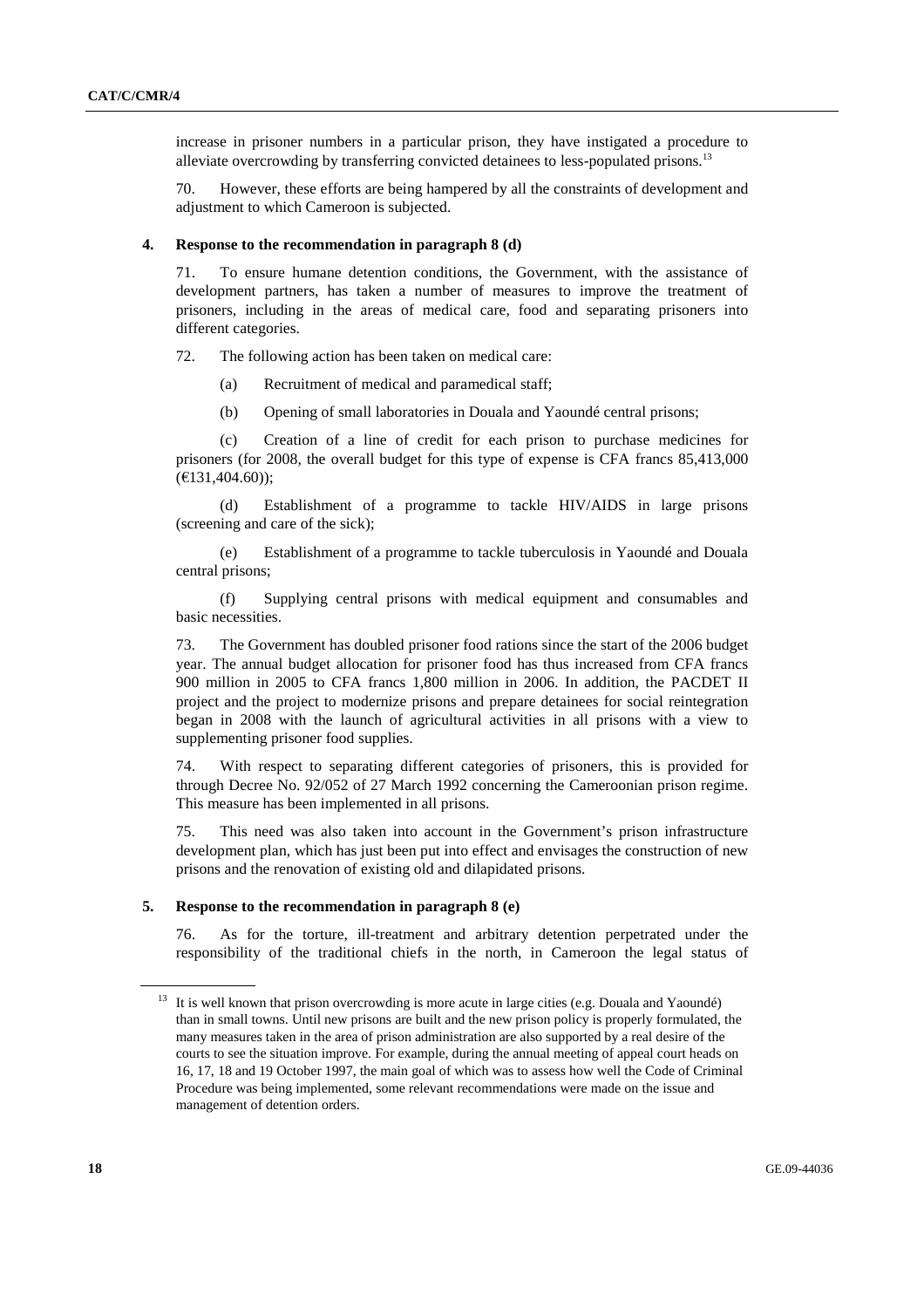traditional chiefdoms is governed by Decree No. 77/245 of 15 July 1977 on the organization of traditional chiefdoms.

77. Traditional chiefs are government auxiliary staff and are subject to a rigorous disciplinary regime. Sanctions vary depending on the offence committed. In order of the seriousness of the offence, they are as follows:

- (a) Call to order;
- (b) Warning;

(c) Simple reprimand;

 (d) Reprimand with suspension of all allowances for a maximum of three months;

(e) Dismissal.

78. Article 29 of the 1977 Decree explicitly prohibits traditional chiefs from punishing their "subjects", any infringement of which will result in their powers being revoked. This article prohibits "abuses by chiefs against the people". The most recent example is the case of the chief of the Foréké-Dschang tribe (in the western province) who was dismissed for "inertia, inefficiency and abuses against the people" through Decision No. 111/CAB/PM of 22 August 2005 handed down by the Prime Minister, Head of Government.

79. In this connection, legal proceedings were brought against the following traditional chiefs in the years prior to 2005:

 (a) Head Chief of Bafoussam was sentenced by Mifi regional court on 6 May 2002 to five years' imprisonment suspended for five years and a fine of CFA francs 1 million (1,000,000) for gang pillaging, arson, trespass and offences against property;

The Lamido<sup>14</sup> of Tchéboa, prosecuted for arbitrary arrest and detention and forced labour, was sentenced to one year's imprisonment, with an arrest warrant issued against him at the hearing on 24 August 1993 at Benoué regional court;

The Lamido of Douroum was tried and sentenced for various abuses against the people, including trespass and destruction of private property and sentenced to two years' imprisonment by Mayo Louti regional court on 13 August 2003.

80. During the 2004/2005 judicial year, legal action was taken against the following traditional chiefs:

 (a) Second Class Chief of Foulou (Lamidat of Mindjivin, province of the far north) was sentenced to six months' imprisonment suspended for three years and ordered to pay CFA francs 50,000 in damages by Maroua court of first instance for complicity in and being an accessory to intimidation, theft and arbitrary arrest and detention;

 (b) The Lamido of Bangana (far northern province) was sentenced to two years' imprisonment suspended for three years and ordered to pay CFA francs 250,000 in damages by Maroua court of first instance for arbitrary arrest and detention and receiving stolen goods;

 (c) The representative of the Lamido of Rey Bouba in Touboro (northern province) was charged with arbitrary arrest and detention, fraud and intimidation as part of a judicial inquiry.

<sup>&</sup>lt;sup>14</sup> Name of traditional chief in the northern provinces of Cameroon.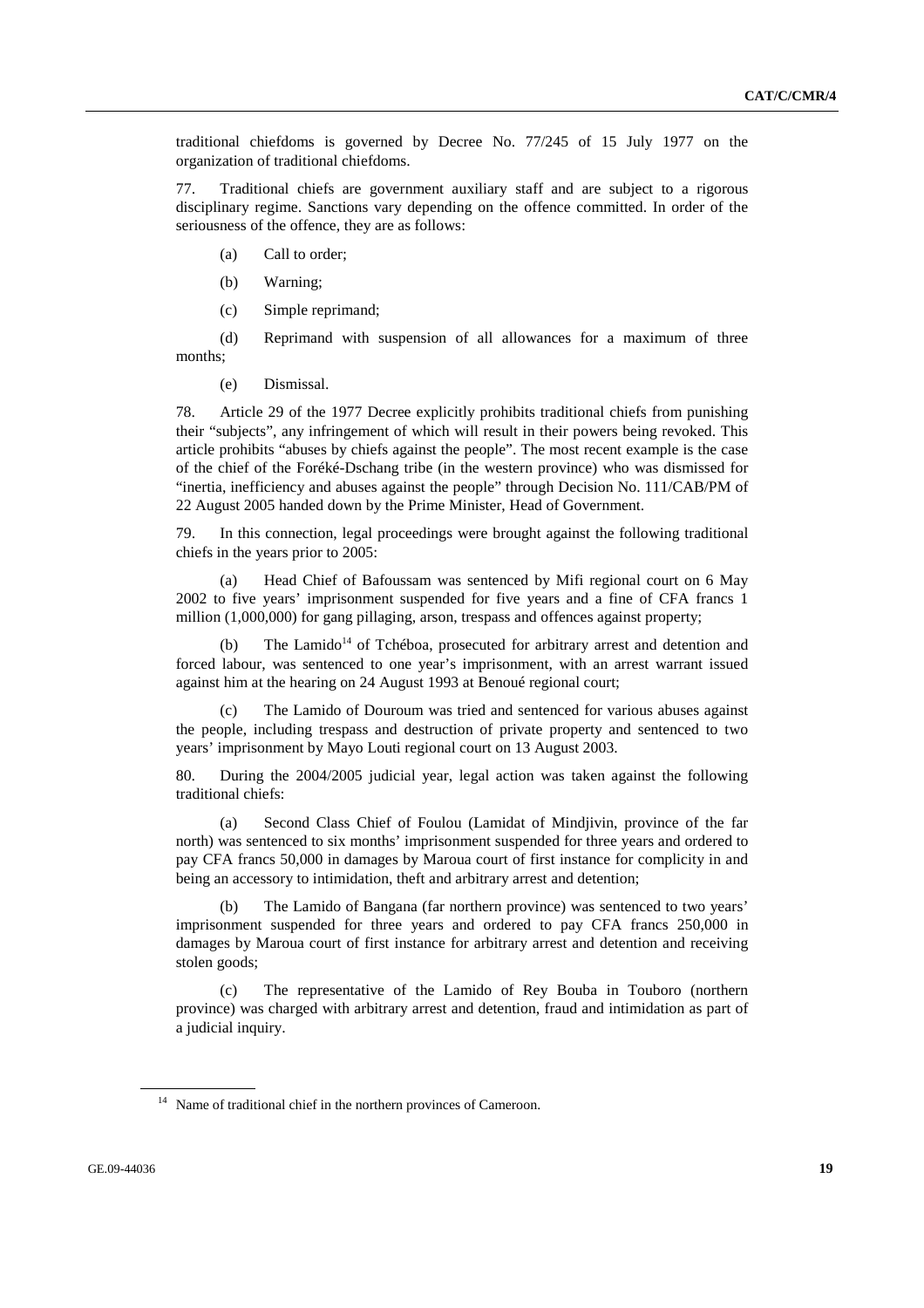(d) The Lamido of Douroum (northern province) was prosecuted for arbitrary arrest and detention.

 (e) The Lamido of Matakan Sud (Mokolo, far northern province) was prosecuted for arbitrary arrest and detention and torture.

81. Torture cannot be justified under any circumstances in Cameroon. The State routinely institutes legal proceedings in cases brought before it, as illustrated below in the, by no means exhaustive list of court cases, which give an overview of the situation in 2006:

 (a) *The People v. Mathias Bidjeke*, Third Class Chief, was tried for abuse of authority by Edéa court of first instance. He was acquitted on 17 October 2007;

 (b) *The People v. Boubakari Hamadou*, Lamido de Dazal (northern province) was prosecuted for arbitrary arrest and detention and theft by Guider court of first instance. He was found not guilty and acquitted on the basis of benefit of doubt through a judgement on 5 April 2006;

 (c) *The People v. Abdou Hamayadji Mayo*, representative of the Lamido of Rey Bouba in Touboro, charged with arbitrary arrest and detention, fraud and intimidation – the case was dismissed following the death of the aforementioned;

 (d) *The People v. Abbo Aboubakar*, traditional chief, tried for arbitrary arrest and detention. The accused was found not guilty and acquitted through Judgement No. 21/CRIM of 21 March 2007 by Tibati regional court;

 (e) *The People v. Moussa Aboubakar*, Lamido of Tchéboa, charged with arbitrary arrest and detention and subsequent physical abuse; the case is pending before the investigating judge of Garoua court of first instance;

 (f) *The People v. Baina Dedaidandi*, Doré-Tongo Village Chief, prosecuted for arbitrary arrest and detention. He was found guilty through judgement No. 13/CRIM of 16 August 2006, sentenced to 10 years' imprisonment and ordered to pay CFA francs 1 million in damages to the complainant by Garoua regional court. A warrant for the arrest of the accused was issued, against which counsel lodged an appeal on 2 February 2007;

 (g) *The People v. Ousseini Hamadou*, Lawan of Babadji, tried for arbitrary arrest and detention. Guider court of first instance found him guilty of complicity in arbitrary arrest and unlawful withholding of property through Judgement No. 101/COR of 29 November 2006, and sentenced him to 12 months' imprisonment suspended for 3 years and ordered him to pay CFA francs 360,000 in damages to the complainant;

 (h) *The People v. the Fon*<sup>15</sup> *Gah Gwanyin* of Balikumbat and 11 others. On 20 August 2003, near Bamenda, John Kohtem, a leader of the opposition party *Social Democratic Front*, was beaten to death by followers of the Fon of Balikumbat, who were arrested and held in pretrial detention for murder. Strong suspicions have fallen on the Fon, for whom the lifting of parliamentary immunity has been ordered. He was sentenced by Ndop regional court on 12 April 2006 to 15 years' imprisonment along with nine other persons. On 18 August 2006, the north-west Court of Appeal ordered the release on bail of Fon Gah Gwanyin and four other co-defendants. Bail was set at CFA francs 4 million (approximately  $\epsilon$ 6,154), to be paid by two persons should he not appear in court. The five other co-defendants, who had their request for bail refused, have lodged appeals;

<sup>&</sup>lt;sup>15</sup> Name of traditional chiefs in the north-western province.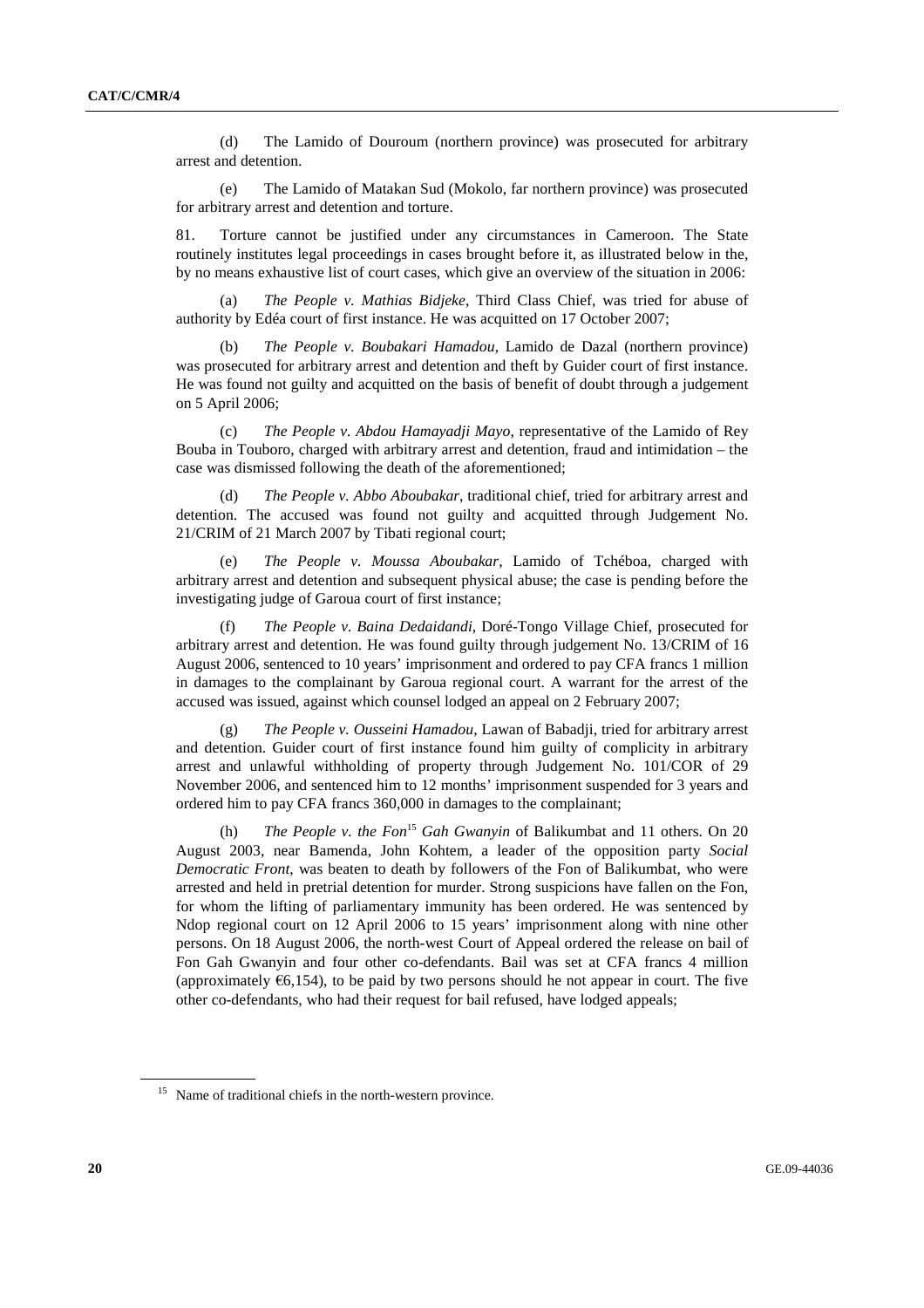(i) *The People v. Djaouro Hamadou*, Village Chief of Nyassar, prosecuted for arbitrary arrest and detention, sentenced to six months' imprisonment suspended for three years by Ngaoundéré court of first instance;

 (j) *The People v. Ousseini Hamadou*, Lawan of Babadji, tried for arbitrary arrest and detention. Guider court of first instance delivered Judgement No. 101/COR of 29 November 2006, finding the accused guilty of complicity in arbitrary arrest and withholding property, and he was sentenced to 12 months' imprisonment suspended for 3 years and ordered to pay CFA francs 360,000 (approximately  $\epsilon$ 554) in damages to the complainant;

 (k) *The People v. Moussa Aboubakar*, Lamido of Tchéboa, charged with arbitrary arrest and detention and subsequent ill-treatment. Legal proceedings are pending before the investigating judge of Garoua court of first instance;

 (l) *The People v. Lawan Youssoufa*, traditional chief of Liri-Mogodé, prosecuted for arbitrary arrest and detention; the case is pending before Garoua court of first instance.

## **B. Response of the State of Cameroon to the recommendations in paragraph 9 of the Committee's concluding observations**

### **1. Response to the recommendation in subparagraph (a) of paragraph 9**

82. With the entry into force of the Code of Criminal Procedure, ensuring protection against restrictions on individual freedom is provided for under the law. This is particularly so in the case of police custody, which is governed by articles 118 et seq. of the Code of Criminal Procedure. The more limited system in force under the Code of Criminal Investigation has been abolished and the entry into force of the Code of Criminal Procedure marks a significant step forward in Cameroonian criminal procedure, especially with regard to guaranteeing individual freedoms. Please note the provisions of articles 118, 119 and 121 attached hereto.

#### **2. Response to the recommendation in subparagraph (b) of paragraph 9**

83. The measure allowing the period of police custody to be extended depending on the distance between the place of arrest and place of custody was introduced because there was a discrepancy between the judicial district map and the administrative and security district map. This should be less of a problem once the judicial district map and the administrative and security district map are combined.

#### **3. Response to the recommendation in subparagraph (c) of paragraph 9**

84. In addition to the responses already given in the previous report (para. 72), the habeas corpus procedure provided for in the Code of Criminal Procedure enables possible abuses linked to unlawful detention in custody to be rectified, regardless of the circumstances or whether it be a case of administrative or military custody.

85. The above procedure is provided for in article 584 of the Code of Criminal Procedure, which states that:

 (a) "The Presiding Judge of the regional court in the place of arrest of a person, or any other judge of that court district nominated by him/her, is authorized to apply for immediate release on grounds of unlawful arrest or detention or failure to observe the formalities prescribed by law;

 (b) He/she also has the power to lodge appeals against administrative custody measures;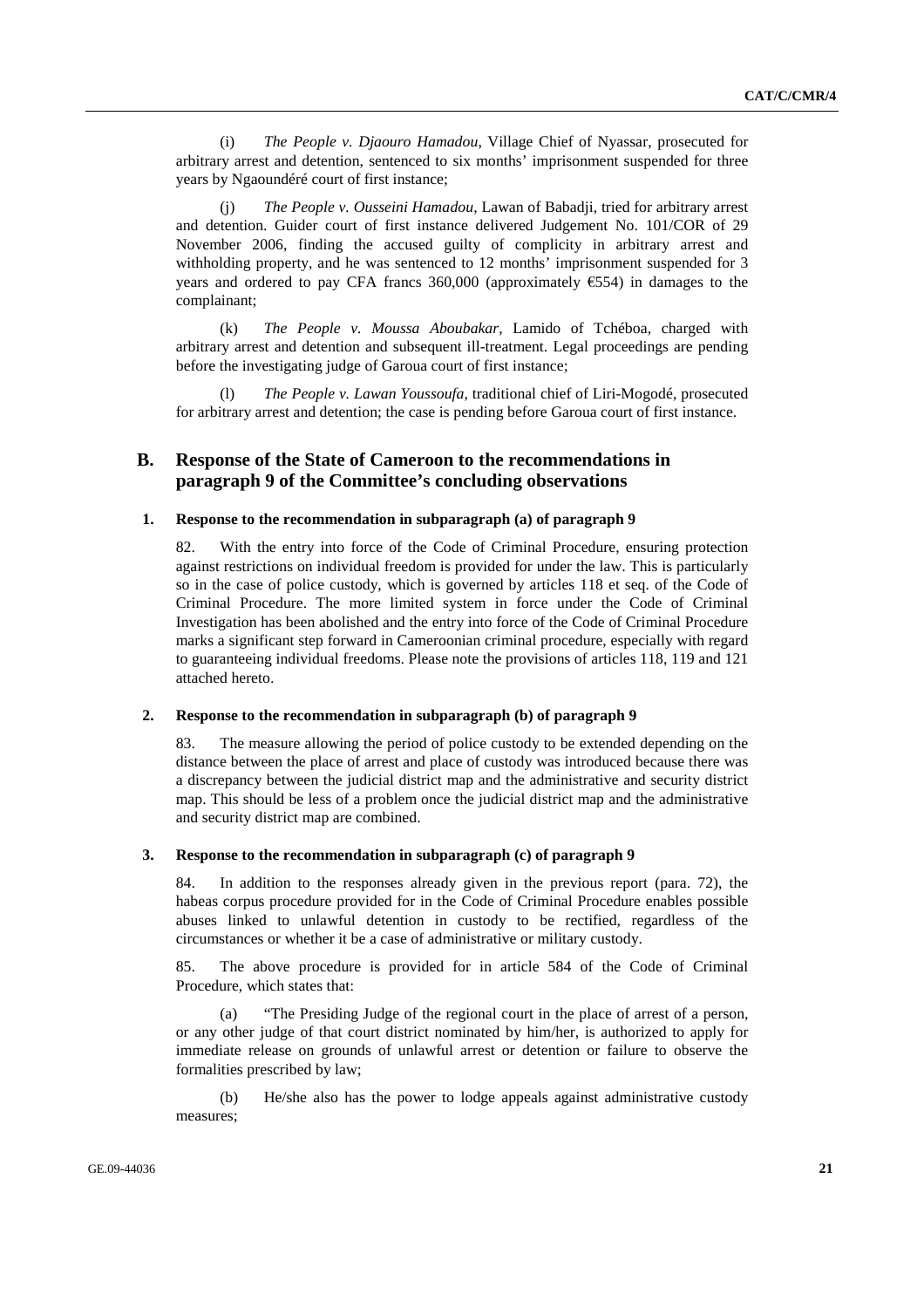(c) The application is made either by the arrested or detained person or by another person on his/her behalf. It does not bear an official stamp."

86. For example, Mfoundi regional court, through its Decision No. 65/PTGI/Ydé of 1 February 2007, ordered the immediate release of Sergeant Didace **Esselebro**, who had been held under a detention order issued by the investigating military judge. The accused was released pursuant to Release Bulletin No. 070092/BCE/MINDEF/DJM/PMY/BG.

#### **4. Response to the recommendation in subparagraph (d) of paragraph 9**

87. At prison administration level, article 16 of Decree No. 92/052 of 27 March 1992 provides that "the prison governor cannot, without it resulting in arbitrary detention, detain a person without an official written release order, warrant, legal decision or administrative document. Any detention must be recorded in a release register".

88. During the current budget year, CFA francs 10 million has been allocated to the Prison Administration Directorate for the purchase of record-keeping materials for prisons (e.g. release registers, indexed data sheets, release files, etc.).

89. The problem of monitoring custody in police and gendarmerie units is provided for in article 124 of the Code of Criminal Procedure, which states that:

 (a) "The investigating officer should note in his report the reasons for custody, rest periods between interviews and the day and time when the detainee was either released or brought before the State Prosecutor;

 (b) The notes mentioned in subparagraph (a) above must be viewed by the suspect as stipulated in article  $90$  (3), (4), (5) and (7). Should the person refuse, the investigating officer should note so in the report;

 (c) The notes must appear in a special register kept in every police station handling criminal investigations where suspects are likely to be detained; this register is monitored by the State Prosecutor;

 (d) Failure to enforce the rules stipulated in the article shall render null and void any subsequent reports and entries without prejudice to disciplinary action against the investigating officer."

#### **5. Response to the recommendation in subparagraph (e) of paragraph 9**

90. On the question of transferring responsibility for prison administration to the Ministry of Justice, the Committee is invited to refer to paragraphs 10 and 16 to 18 above regarding Cameroon's institutional reforms since the submission of its third report and reforms concerning the transfer of responsibility of prison administration to the Ministry of Justice.

### **6. Response to the recommendation in subparagraph (f) of paragraph 9**

91. Notwithstanding the provisions of article 83, in accordance with article 132 bis subparagraph 5 (b) of the Criminal Code, "the order of a superior officer or a public authority may not be invoked to justify torture".

#### **7. Response to the recommendation in subparagraph (g) of paragraph 9**

92. The suspensive effect of appeal in Cameroonian administrative law is a general principle of law reaffirmed by the provisions of article 114 (1) of Act No. 2006/022 of 29 December 2006 specifying the organization and functioning of administrative courts, according to which decisions handed down in the first instance in administrative disputes "may be appealed to the Administrative Chamber ... of the Supreme Court".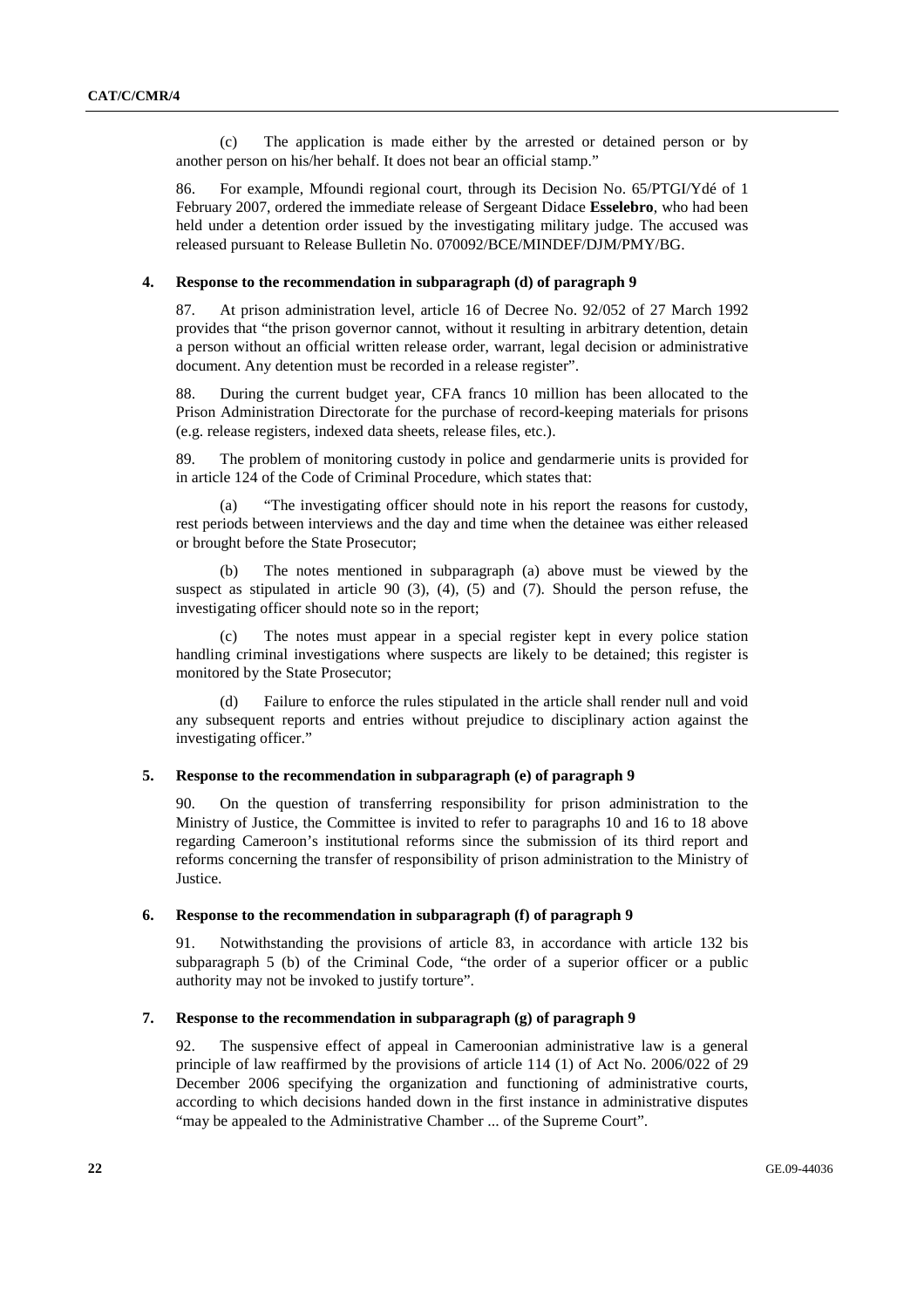93. Subparagraph (2) of that article provides that "The appeal stays execution of the judgement, except in the case of a decision contrary to the Administrative Chamber of the Supreme Court." It is therefore a decision confirming or invalidating a deportation order and any appeal stays its execution. Moreover, the transitional provisions of this act invalidate any previous provisions that are contrary to it.

94. In addition, the act regarding refugee status provides for measures and mechanisms to ensure the legality of any deportations of this category of foreigner.

## **C. Response of the State of Cameroon to the recommendations in paragraph 10**

#### **1. Response to the recommendation in subparagraph (a) of paragraph 10**

95. The option chosen by the Government with respect to criminal policy does not allow for the impunity of gendarmes or military personnel.

96. Court proceedings are conducted by military judges who undergo the same training as their civilian counterparts. The many decisions quoted in the report are evidence of such proceedings.

97. In any event, the Government, mindful of the need to guarantee the rights of victims, has drafted a bill enabling them to notify the courts directly. Thus, the draft bill on State military judicial organization and formulation of rules of procedure applicable to military courts stipulates in article 7 (2) that "Notwithstanding the provisions of article 1 above, the civilian victim of an offence may institute public proceedings before the military court, subject to the conditions specified in articles 157 et seq. of the Code of Criminal Procedure, if the military court has still not been notified three months after the committal of the offence."

### **2. Response to the recommendation in subparagraph (b) of paragraph 10**

98. The case known as "*the disappearance of the Bépanda nine (Douala)*" was a lawsuit to bring the alleged perpetrators before the military court for breach of military rules, complicity in torture and murder and corruption. They were sentenced on 9 July 2002 pursuant to Judgement No. 139/02. Two of the eight accused were found part guilty of the charges brought against them and sentenced in conformity with the law.

99. In the last few years a type of crime known as "*highway robbery*" has emerged in Cameroon. This sharp rise in insecurity has led government authorities to develop strategies to re-establish security by creating special units to stop these heavily-armed bandits rampaging in certain regions. Although these units have a special remit, they are still subject to the laws of the Republic and international conventions. They do not have the power to torture or commit murder.

#### **3. Response to the recommendation in subparagraph (c) of paragraph 10**

100. The numerous prosecutions mentioned in this report were initiated by the courts, whose role is to institute public proceedings when an offence is committed. The operational capacities of existing monitoring mechanisms could be strengthened if extra funding were made available. In addition, the Code of Criminal Procedure allows a victim to file criminal indemnification proceedings with the investigating judge (article 157 of the Code of Criminal Procedure) or to bring a private prosecution directly before the courts (article 290 of the Code of Criminal Procedure).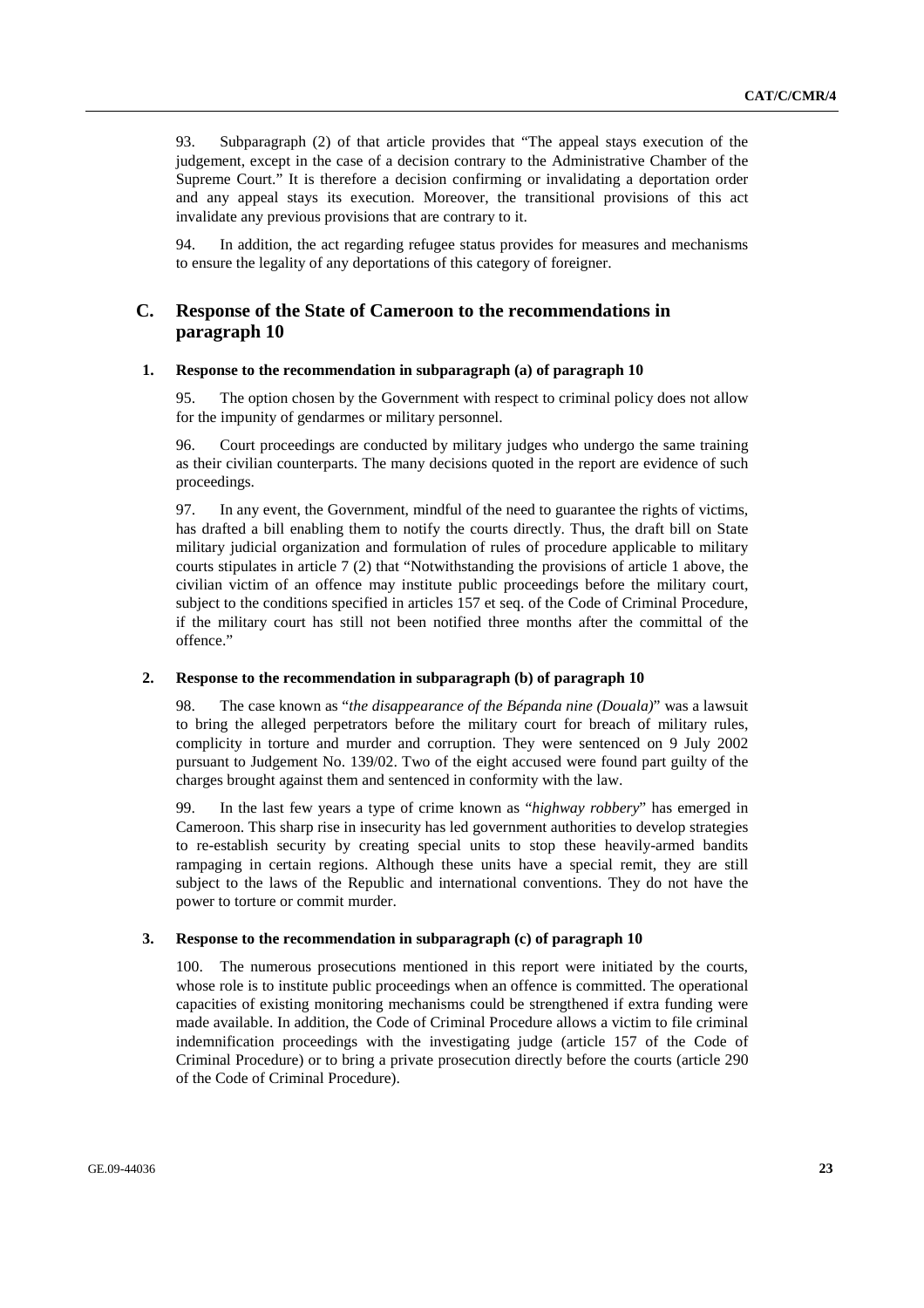#### **4. Response to the recommendation in subparagraph (d) of paragraph 10**

101. The Cameroonian Government ensures that victims, witnesses and generally all citizens living in its territory are protected against any form of violation of their physical integrity. Elements of this protection are contained in the Criminal Code, including the criminalization of acts of torture (see article 132 bis in paragraph 91 above).

102. As for the State's responsibility to inform the public on human rights, it should be noted at this point that the basic values of human rights enshrined in the Convention are provided for in the Code of Criminal Procedure.

103. The Code of Criminal Procedure has been the subject of several campaigns to inform the public of their rights and of the boundaries that may not be breached by law enforcement authorities. All of these initiatives to inform and raise more awareness about the main actors of the criminal system (i.e. gendarmes, police officers, lawyers and judges) formed part of the Government's overall objective to provide human rights education.

104. In order to familiarize the public with the Code of Criminal Procedure, on the instructions of the Head of State, an initial awareness-raising campaign was organized by the Deputy Prime Minister and the Minister for Justice from 3 to 30 May 2006 throughout the country's 10 provinces.

105. This campaign was launched in Yaoundé on 3 May 2006 under the patronage of the Prime Minister, Head of Government.

106. During the preparatory phase of the awareness-raising campaign, the following essential technical tools were produced in English and French:

 (a) Publication of legislation on the Code of Criminal Procedure in the *Official Gazette*;

(b) Publication of the Code in two formats (simple and luxury editions);

 (c) Design of 20,000 posters on the provisions most likely to be of public interest;

 (d) Design of 20,000 leaflets on certain sensitive provisions, directed at the lay public;

- (e) Production of a support video of a simulated prosecution trial;
- (f) Drafting of standardized forms for processing procedural documents;
- (g) Preparation of presentations for use during seminars;
- (h) Drawing up of the seminar schedule and programme;
- (i) Establishment of awareness-raising campaign teams.

107. The operational phase of the campaign involved making visits and holding a number of seminars.

108. Ten seminars were organized in key places in the provinces.<sup>16</sup> The participants, mostly composed of administrative authorities, local MPs, religious and traditional authorities, investigating officers, and members of the judiciary and civil society, showed a real interest in this government initiative by taking an active part in debates.

<sup>16</sup> Yaoundé, from 3 to 4 May 2006; Maroua, from 8 to 9 May 2006; Garoua, from 10 to 11 May 2006; Ngaoundéré, from 12 to 13 May 2006; Ebolowa, from 23 to 24 May 2006; Bafoussam, from 8 to 9 May 2006; Bamenda, from 10 to 11 May 2006; Buéa, from 15 to 16 May 2006; Bertoua, from 23 to 24 May 2006; and Douala, from 29 to 31 May 2006.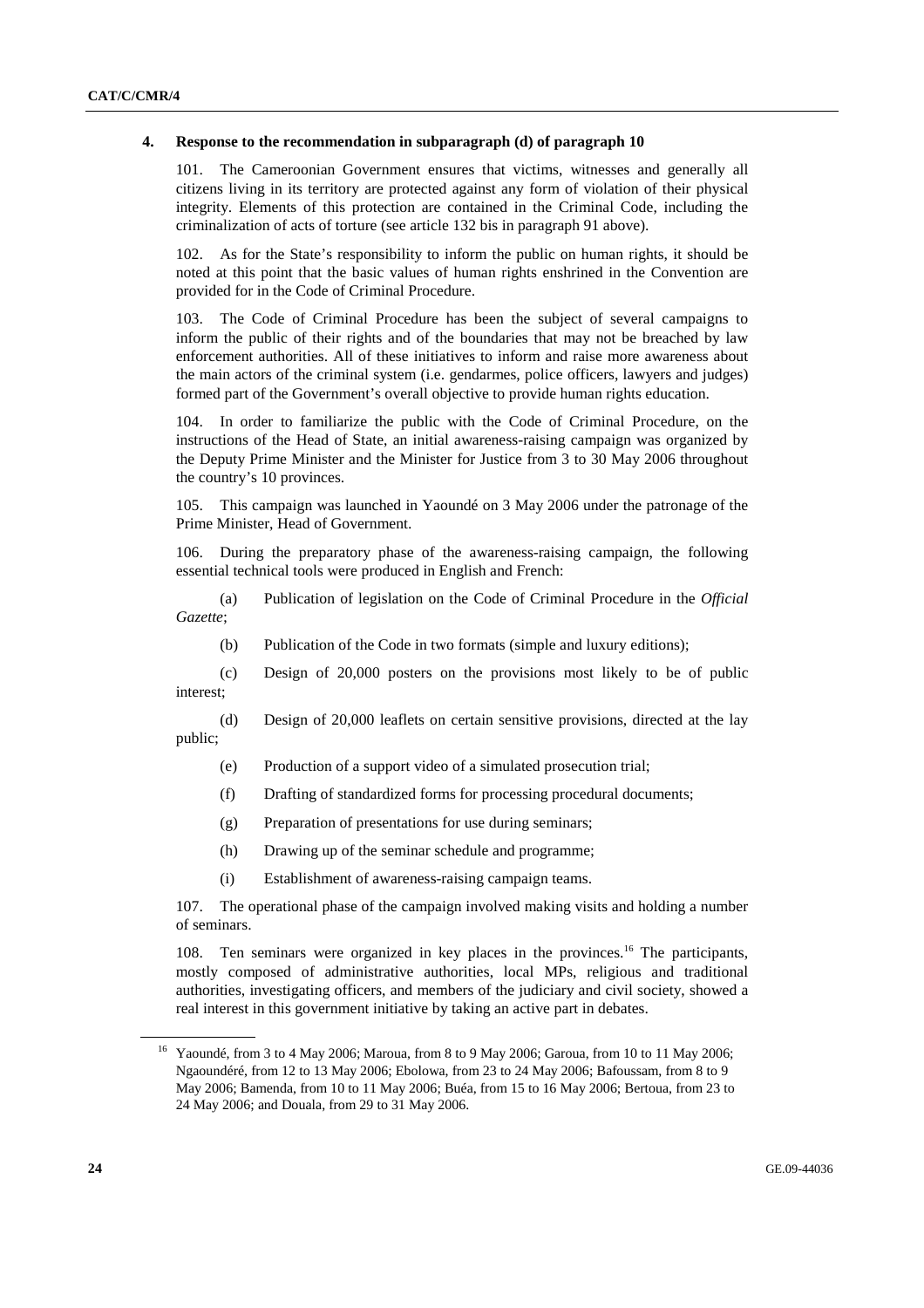109. The seminars were structured around presentations and a demonstration of a simulated trial.

110. Clarification was also given on:

- (a) Government efforts to improve prisoner conditions;
- (b) The constitutional roles of the various powers characterizing a lawful State;

 (c) The need to put the implementation of the Code of Criminal Procedure into a global context, placing humankind at the heart of any action taken by a government official;

 (d) The clean up of conduct within the various bodies of professions involved in the implementation of the Code;

 (e) The need for collaboration between administrative and judicial authorities, since the success of the 27 July 2005 reform will depend on the effective participation of all authorities involved, to ensure that citizens can feel truly governed by law and not by power.

111. The National Commission on Human Rights and Freedoms has taken steps to promote human rights, including the publication of a teaching manual on human rights and a national action plan to promote and protect human rights in Cameroon.

112. In addition, the Commission organized a training workshop on human rights from 14 to 15 October 2008 for judges, lawyers and investigating officers.

113. The René Cassin Cameroon Association for Human Rights conducted an accredited training course in Douala from 8 to 14 April on the Code of Criminal Procedure, sponsored by the Ministry of Justice and with technical support from the African Institute of Human Rights. During this event, police and gendarmerie officials from the coastal province, university lecturers, lawyers and NGO officials had the opportunity to strengthen their capacities.

114. In partnership with the Cameroonian Government, New Human Rights – Cameroon delivered an extensive torture prevention programme over a three-year period under the theme "preventing torture in a nation that respects human rights". As part of this programme:

 (a) 100,000 posters of the Convention were published and strategically placed in police and gendarmerie stations, churches, the offices of associations, etc;

 (b) 200,000 leaflets explaining the Convention were created and distributed throughout Cameroon;

 (c) 100,000 posters of article 132 bis of the Criminal Code relating to torture were printed and displayed in the same places as the posters on the Convention;

 (d) 10,000 copies of a compendium of legal texts on torture were published and disseminated among judges, lawyers, investigating officers, NGO officials, etc.;

(e) Stickers were printed and handed out all over the country;

 (f) 50,000 copies of a comic strip on torture were published and distributed in Cameroon's 10 provinces;

 (g) Five provincial torture prevention committees were established to help communities with torture victims. These committees are comprised of civilians and members of the uniformed services and the clergy and constitute an important pillar of torture prevention in Cameroon;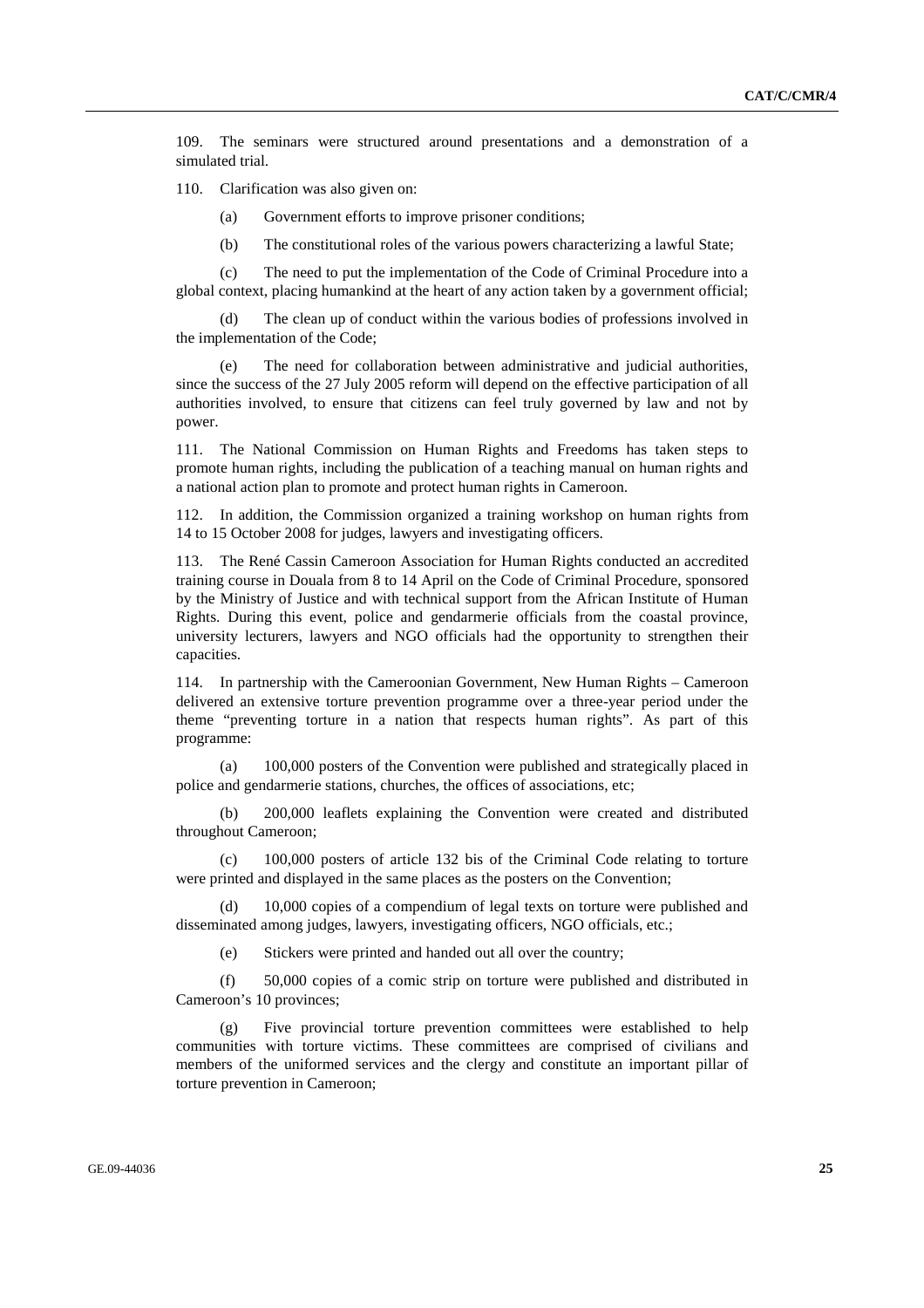(h) A newspaper offering specialized information on human rights was launched under the name "*Libertés News*";

 (i) An emergency and support centre for torture victims, called the "Mandela Centre", has been set up in Cameroon.

#### **5. Response to the recommendation in subparagraph (e) of paragraph 10**

115. A solution to the problem of the inadmissibility of evidence obtained under torture can be found in the provisions of subparagraph 2 of article 315 of the Code of Criminal Procedure, which states that "A confession is not admissible as evidence if it was obtained through force, violence or threat or in exchange for the promise of some kind of advantage or through any other means that violates the free will of the author."

116. Even before the entry in force of the Code of Criminal Procedure, Cameroonian judges declared that, in conformity with international instruments, confessions obtained under torture were inadmissible and would render subsequent proceedings null and void.

117. Please note Judgement No. 182/COR of 24 February 2005 (extract annexed hereto), handed down by Abong-Mbang court of first instance in the case of *the People and Dame Philienne Ekouas v. Junette Mengue and Jean Denis Djessa*, which followed in the wake of Judgement No. 69/00 of 21 September 2000 of Bafoussam military court, as mentioned in paragraph 134 of the third periodic report (CAT/C/34/Add.17).

118. Similarly, article 91 of the Code of Criminal Procedure provides that "The reports prepared by investigating officers are for information purposes only."

## **D. Response of the State of Cameroon to the recommendations in paragraph 11 of the Committee's concluding observations**

#### **1. Response to the recommendation in subparagraph (a) of paragraph 11**

119. The act organizing the functioning of the National Commission on Human Rights and Freedoms was intended to strengthen the operational capacities of this institution. As part of the move towards institutional reform on human rights, the National Commission on Human Rights and Freedoms was created through Act No. 2004/016 of 22 July 2004 (annex 1) to replace the National Committee on Human Rights and Freedoms, established by earlier decree.

120. Under article 2 of this Act "the Commission's remit is to promote and protect human rights and freedoms". In that connection, it:

 (a) "Handles all complaints regarding cases of violations of human rights and freedoms;

 (b) Conducts all necessary inquiries and investigations into cases of violations of human rights and freedoms and reports those to the President of the Republic;

(c) Notifies all authorities of cases of violations of human rights and freedoms;

 (d) Carries out visits to prisons, police and gendarmerie stations, as required, in the presence of the State Prosecutor or his/her representative;

 (e) Suggests measures to be taken in connection with human rights and freedoms to the public authorities;

 (f) Liaises, as appropriate, with the United Nations Organization, international organizations, foreign committees or associations pursuing similar goals."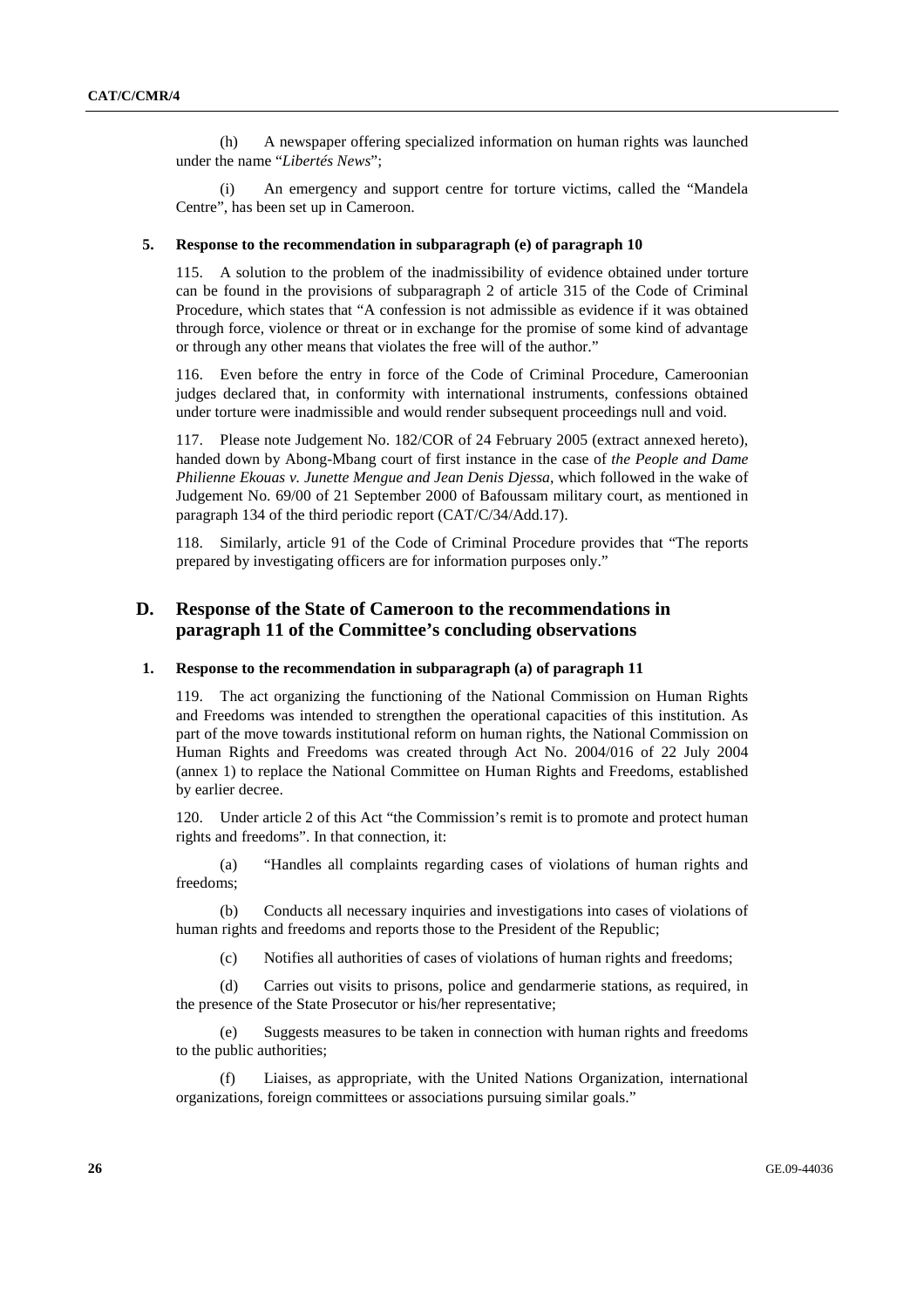121. The responsibilities and functioning of the National Commission on Human Rights and Freedoms are in compliance with the Paris Principles, which emphasize the need to advise the Government on human rights activities.

122. Under article 1 of the Act, "The National Commission on Human Rights and Freedoms is an independent, consultative body on human rights protection.

(a) The Commission has a legal personality and financial autonomy;

 (b) The Commission may establish branches in other communities throughout the Republic."

123. It is financed through State budget allocations, support from national and international partners and donations and legacies (art. 20).

124. The draft annual budget and investment plans of the National Commission on Human Rights and Freedoms are prepared by the Chair, adopted by the Commission and submitted for the Prime Minister's approval as part of the finance legislation drafting process. This budget is subject to specific budgetary provisions (art. 23).

125. The National Commission on Human Rights and Freedoms enjoys a legal personality and financial or operational autonomy (art. 1, subpara. 3). It employs its own directly-recruited staff, government officials on secondment and outside agents with expertise on the Labour Code, who are hired at the request of the Chair of the Commission (art. 26, subpara. 1).

126. The National Commission on Human Rights and Freedoms draws up its own internal set of rules and measures (arts. 3 and 17).

127. Thus, it may, inter alia:

(a) Call upon any party or witness;

 (b) Notify the minister in charge of the Ministry of Justice of any offence falling within its organic act;

- (c) Use mediation and conciliation in non-punitive cases;
- (d) Intervene in the defence of victims of human rights violations.

128. The National Commission on Human Rights and Freedoms is composed of 30 members, including 2 Supreme Court judges, 4 MPs, 2 lawyers, 2 university professors, 3 representatives of religious faiths and members of civil society. A conscious effort to achieve a well-balanced mix of members will guarantee the independence of the institution. Moreover, having a mixed composition of members was specified in Decree No. 2006/276 of 6 September 2006 to ensure its independence.<sup>17</sup> In accordance with domestic regulations, representatives of the Administration do not have the right to vote.

129. Members of the National Commission on Human Rights and Freedoms may not be prosecuted for their personal beliefs or opinions in the exercise of their duties.

130. The National Commission on Human Rights and Freedoms also monitors the activities of a number of associations with which it works in partnership to carry out human rights education projects.

<sup>17</sup> Decree attached.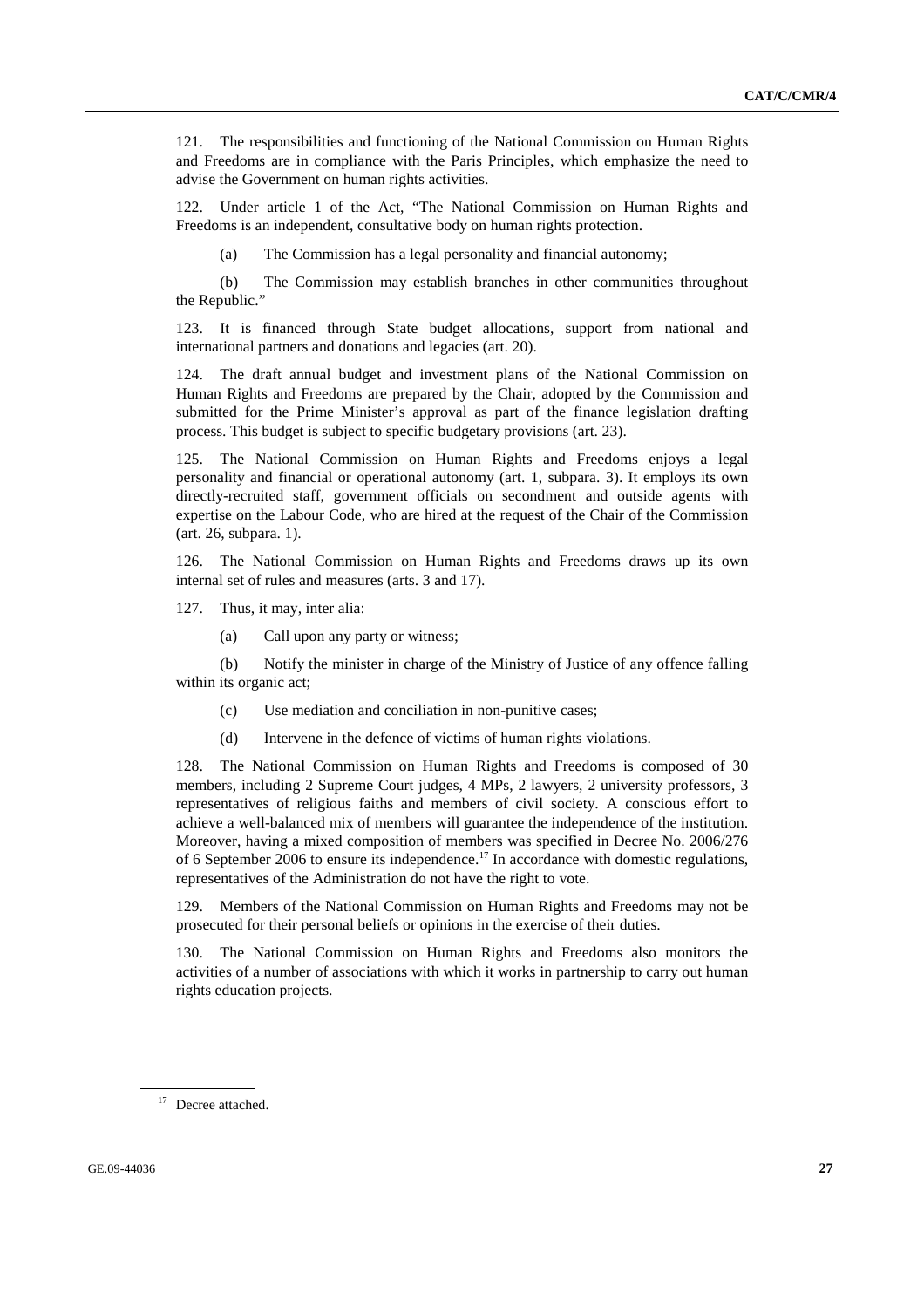#### **2. Response to the recommendation in subparagraph (b) of paragraph 11**

131. Under article 5 of Order No. 75-5 of 26 August 1972 on the organization of the military judiciary, "The military court is the only competent body to prosecute any person aged 18 or over for:

1. Purely military offences specified in the Code of Military Justice;

 2. Any kind of offence committed by military personnel, whether or not civilians are co-defendants or accessories, either inside a military establishment or in the line of duty;

3. Crimes and offences against State security;

 4. (This provision was repealed with the disappearance of the custodial sentence under Cameroonian law);

 5. (This provision was repealed with the disappearance of the offence of subversion under Cameroonian law);

6. Offences under weapons legislation;

 7. Offences of any kind committed by military or comparable personnel in a region that is in a state of emergency."

132. Such offences, which form the basis of military court jurisdiction, are defined as military offences according to three criteria under Cameroonian law:

 (a) The first is that military offences should be reflected in a legal text (e.g. an offence specified in the Code of Military Justice or in weapons legislation);

 (b) The second relates to personnel. Any offence in which military or comparable personnel are implicated is considered a military offence;

(c) The third refers to the place of committal of an offence.

133. Moreover, the requirement for the trial judge to be independent must extend to all levels of court, even the military court.

134. Article 41 of Decree No. 75/7000 of 6 November 1975 concerning the set of regulations on general discipline in the Armed Forces provides that: "Military judges, solely in the exercise of their duties, are independent of the military command system and have their own hierarchy."

135. It is important to emphasize that military judges receive the same training as their civilian counterparts at the Ecole National d'Administration et de Magistrature (National School for Administration and the Judiciary) and are at the forefront in the promotion and protection of rights and freedoms.

136. Furthermore, the structure of the military court lends itself to providing such protection because the position of investigating judge has never disappeared from military courts, even though it was abolished in 1972 in civilian courts and then reintroduced through Act No. 2005/07 of 27 July 2005 on the Code of Criminal Procedure.

137. Appeals on judgements handed down by military courts are referred to the military chamber of the Court of Appeal, which is presided over by a civilian judge. The procedure followed is the same as that in force in the Court of Appeal, ruling on criminal matters.

### **3. Response to the recommendation in subparagraph (c) of paragraph 11**

138. In order to comply with this recommendation, the Cameroonian Government introduced a bill on the issue of genital mutilation. Pending the finalization of this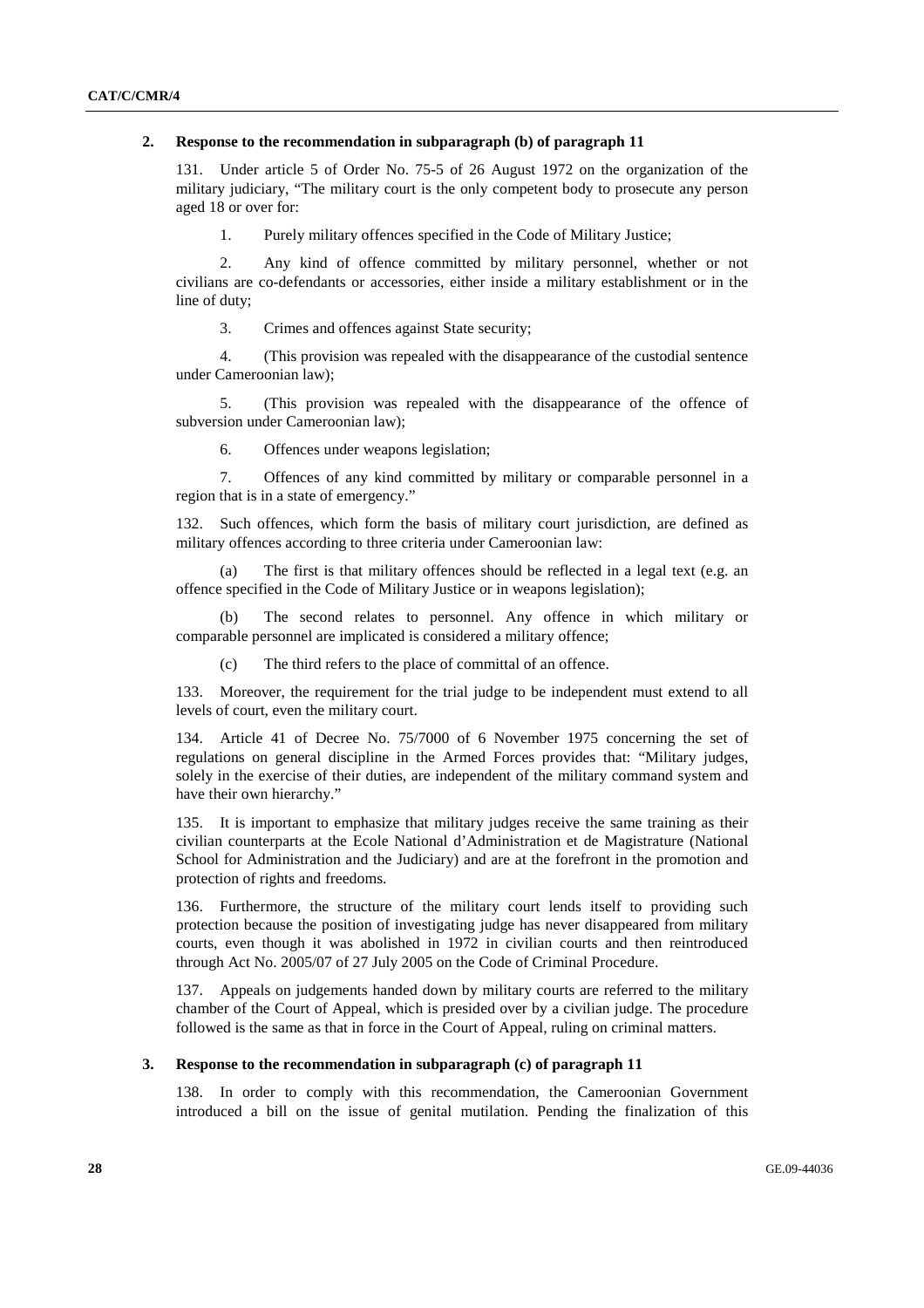legislation, action has been taken to raise awareness among persons who practise these ancestral customs and to offer them retraining opportunities to help them become financially independent.

139. Although legislation specifically criminalizing female genital mutilation no longer exists, perpetrators of such offences are no less likely to be prosecuted when allegations are made against them. In fact, these offences come under the category of offences against the physical integrity of a person and, specifically, constitute serious assault.

140. In addition, if the victim is a child under 15 years of age, the offence of violence against a child is applicable, as provided for in article 350 of the Criminal Code: "The sentences specified in articles 275, 277 and 278 of this Code are death and life imprisonment respectively if the offences referred to in the aforementioned articles were committed against a child under 15 years of age, and the sentences specified in articles 279 (1), 280 and 281 are doubled in such cases."

#### **4. Response to the recommendation in subparagraph (d) of paragraph 11**

141. Exemption from punishment for rapists who marry their victims provided for in article 297 of the Criminal Code is not intended to encourage impunity for rapists. It should be noted that these provisions apply primarily only in cases where "the pubescent victim of the offences", having forgiven her torturer, freely consents to marry him.

142. The article is worded as follows: "The marriage with the free and full consent of the pubescent victim of the offences to the culprit of an offence referred to in the two preceding articles may take place in accordance with the provisions of subparagraphs 1 to 4 of article 73 of this Code."

143. In any event, this issue will certainly be considered during the process of updating the Criminal Code, which has already begun.

#### **5. Response to the recommendation in subparagraph (e) of paragraph 11**

144. The ratification of the Optional Protocol to the Convention against Torture is currently under consideration.

## **E. Response of the State of Cameroon to the recommendation in paragraph 12 of the Committee's concluding observations**

145. A number of steps have been taken to disseminate the Committee's recommendations and raise awareness of international instruments. An effort has been made to translate the conventions into local languages, including the Convention on the Elimination of All Forms of Discrimination against Women, which was the subject of an awareness-raising campaign in local languages by the Institute of Training and Cooperation for Development. This institute, which receives support from the Ministry of Justice and the Ministry of Promotion of Women and the Family, has translated this instrument into the four local languages of Bulu, Fufuldé, Ghom'ala and Pidjin.

## **F. Response of the State of Cameroon to the recommendation in paragraph 13 of the Committee's concluding observations**

146. For an update on the situation with respect to the current minimum safeguards governing court supervision and the rights of individuals in custody, and on how they apply in practice, please see the responses given in paragraphs 42 and 71 to 75 above.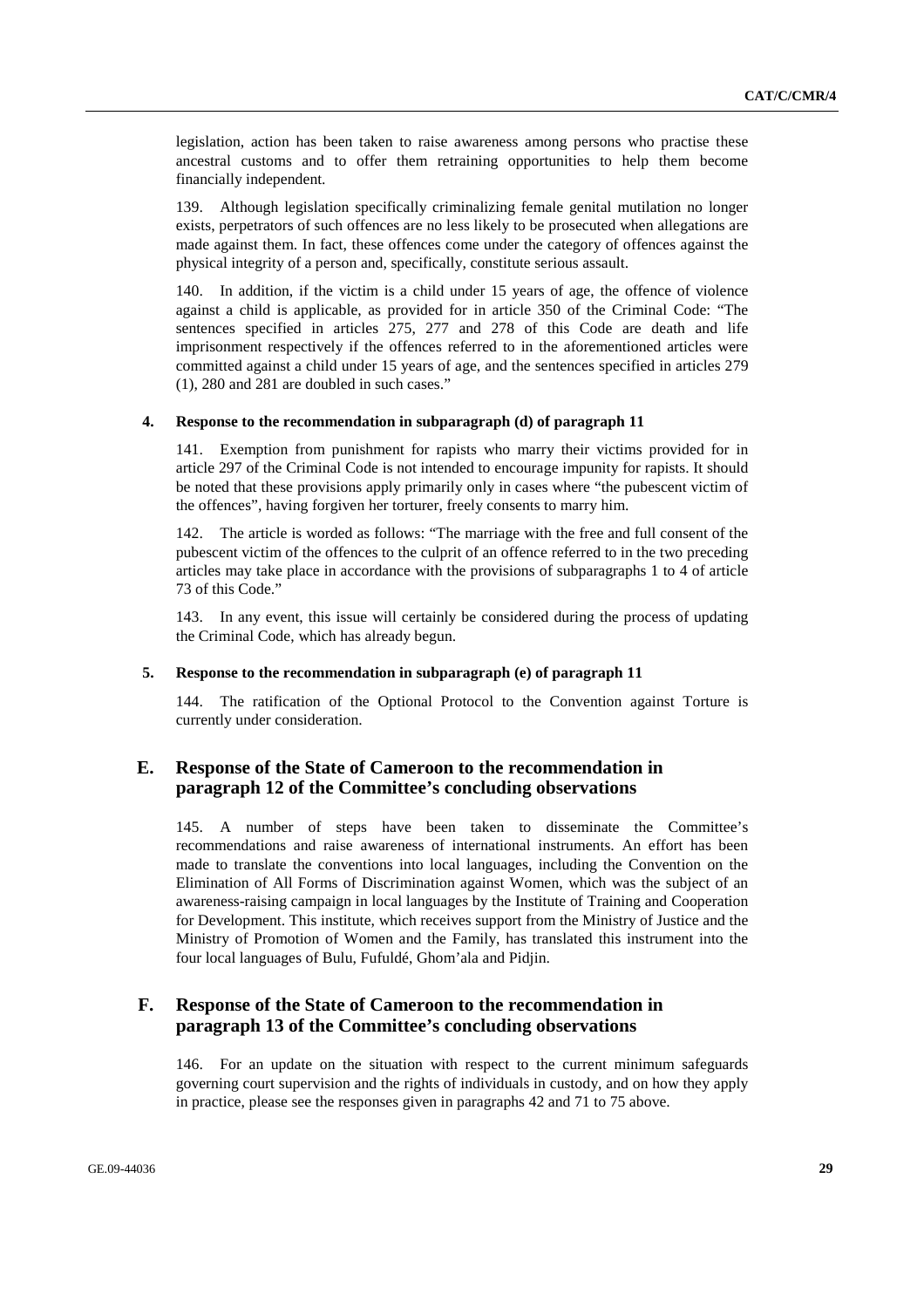## **G. Response of the State of Cameroon to the recommendation in paragraph 14 of the Committee's concluding observations**

147. Please see the responses given above in paragraphs 76 to 81 et seq. and the Government's responses to the recommendations made by the Special Rapporteur, Sir Nigel Rodley.

## **III. Specific information concerning each article of the Convention**

### **Article 1**

148. Article 1 of the Convention defines "torture".

149. In its previous report (para. 23), the State of Cameroon mentioned the entry into force of Act No. 97/009 of 9 January 1997 inserting article 132 bis entitled "Torture" into the Criminal Code. This article criminalizes acts of torture using the definition of torture contained in the Convention.

150. The article enhances the effectiveness of judicial, regulatory and practical measures (see above for judicial measures, paragraphs 24 et seq.).

## **Article 2**

151. According to paragraph 1 of article 2, the State party is responsible for taking all necessary steps to prevent the committal of acts of torture. In order to give effect to this paragraph, the State of Cameroon has taken the measures set out below.

### **1. Legislative measures**

152. After incorporating the provisions of the Convention into domestic law by criminalizing "torture", the Code of Criminal Procedure was promulgated. This Code significantly enhances the guarantee of human rights at all stages in a trial and, in turn, the prohibition of any act of torture and inhuman or degrading treatment.

153. As an illustration of the growth in the effectiveness of the Convention, the aforementioned articles 118, 119, 121 and 122 of the Code of Criminal Procedure are relevant (see annex 10).

154. All of these provisions show that the State of Cameroon has adopted measures to ensure the effective implementation of legislation establishing the right of all persons held in custody to have access from the outset of their detention to a lawyer and a doctor of their choice and to inform their relatives of their detention. These provisions focus on the right of every individual deprived of liberty to humane treatment.

155. In addition to the Code of Criminal Procedure, the State of Cameroon has adopted Act No. 2004/016 of 22 July 2004 concerning the establishment, organization and functioning of the National Commission on Human Rights and Freedoms.

156. The decision to strengthen the National Commission on Human Rights and Freedoms' powers to intervene comes from the desire to implement the provisions of the Convention in recognition of its potential effectiveness. The Commission has published a four-year report on its successful activities over the period 2002 to 2006.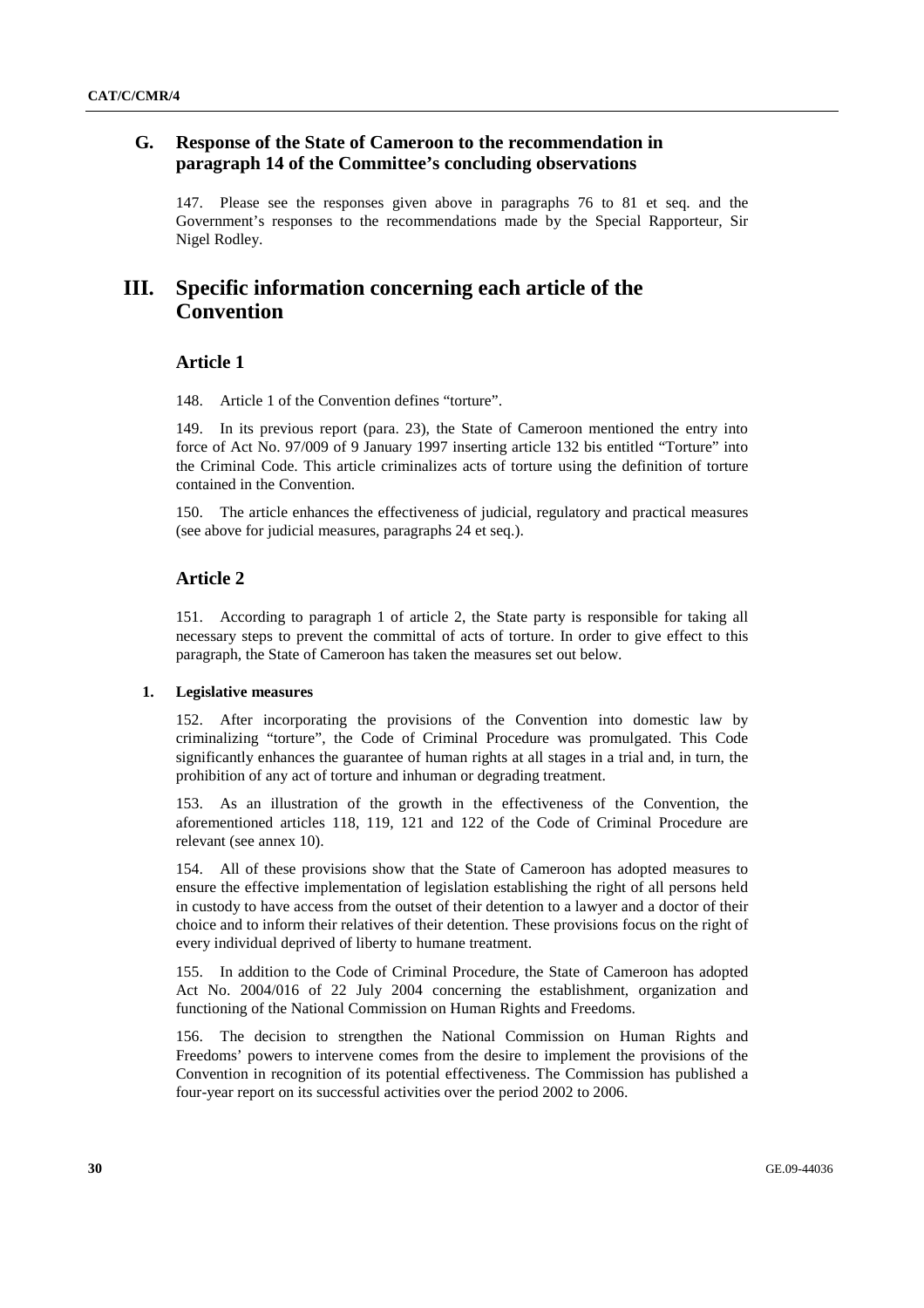#### **2. Regulatory and practical measures**

157. In addition to the institutional developments mentioned above, in order to enhance the effectiveness of the Ministry of Justice, a general inspectorate has been created through Decree No. 2005/122 of 15 April 2005 on the organization of the Ministry of Justice, which provides for two general inspectors, one responsible for monitoring the activities of the judiciary and the other for monitoring the activities of prison administration. The latter has since carried out several checks in places of detention. For example, it carried out checks at Yaoundé prison on 19 and 22 February 2008 and at Douala prison in March 2008.

158. On a practical level, government action is complemented by the role played by NGOs in raising awareness against acts of torture (see paragraphs 101–114, 119, 145 and 185–197).

#### **3. Judicial measures**

159. These measures essentially cover legal decisions handed down by the courts as part of the fight against torture. Some are listed above (para. 24 et seq.).

160. On the specific issue of acts of torture committed or ordered by traditional chiefs, it should be noted that the country's traditional chiefs are subject to the law just as any other citizen.

161. In his circular letter of 17 January 2003, addressed to the State prosecutors of the Cameroonian courts of appeal, the State Minister responsible for justice asked to be informed of any legal action taken against traditional chiefs in respect of offences for which they are likely to be found guilty, including ordering or carrying out arbitrary arrests and detentions.

162. As for paragraphs 2 and 3 of article 2, the information given in the previous report (para. 135) remains relevant.

## **Article 3**

163. In compliance with the Committee's recommendations, the State of Cameroon has taken national legislative and judicial measures to give effect to the substantial provisions of paragraph 1 of article 3 of the Convention, prescribing the non-refoulement and nonextradition of persons to a country where they would be in danger of being subjected to torture. The Code of Criminal Procedure uses the provisions of the 1997 act to extend such provision to prohibition of extradition to countries where there is a danger of being subjected to cruel, inhuman or degrading treatment.

164. First, article 645 (d) of the Code of Criminal Procedure provides that "Extradition is not admissible:

Where the requested State has substantial grounds for believing that the person for whom extradition is being requested will be subjected, in the requesting State, to torture and other cruel, inhuman or degrading treatment or punishment."

165. The Code of Criminal Procedure therefore goes beyond article 3 of the Convention.

166. Second, articles 7, 8, 14 (1) and 15 of Act No. 2005/006 of 27 July 2005 make provisions concerning the status of refugees in Cameroon (annex 2).

167. With respect to the implementation of paragraph 2 of article 3, judges handling requests for extradition check that there are no substantial grounds for believing that the person for whom extradition is requested might be subjected to torture in the country of extradition (Decision No. 96/P of 6 March 1998 handed down by the Coastal Court of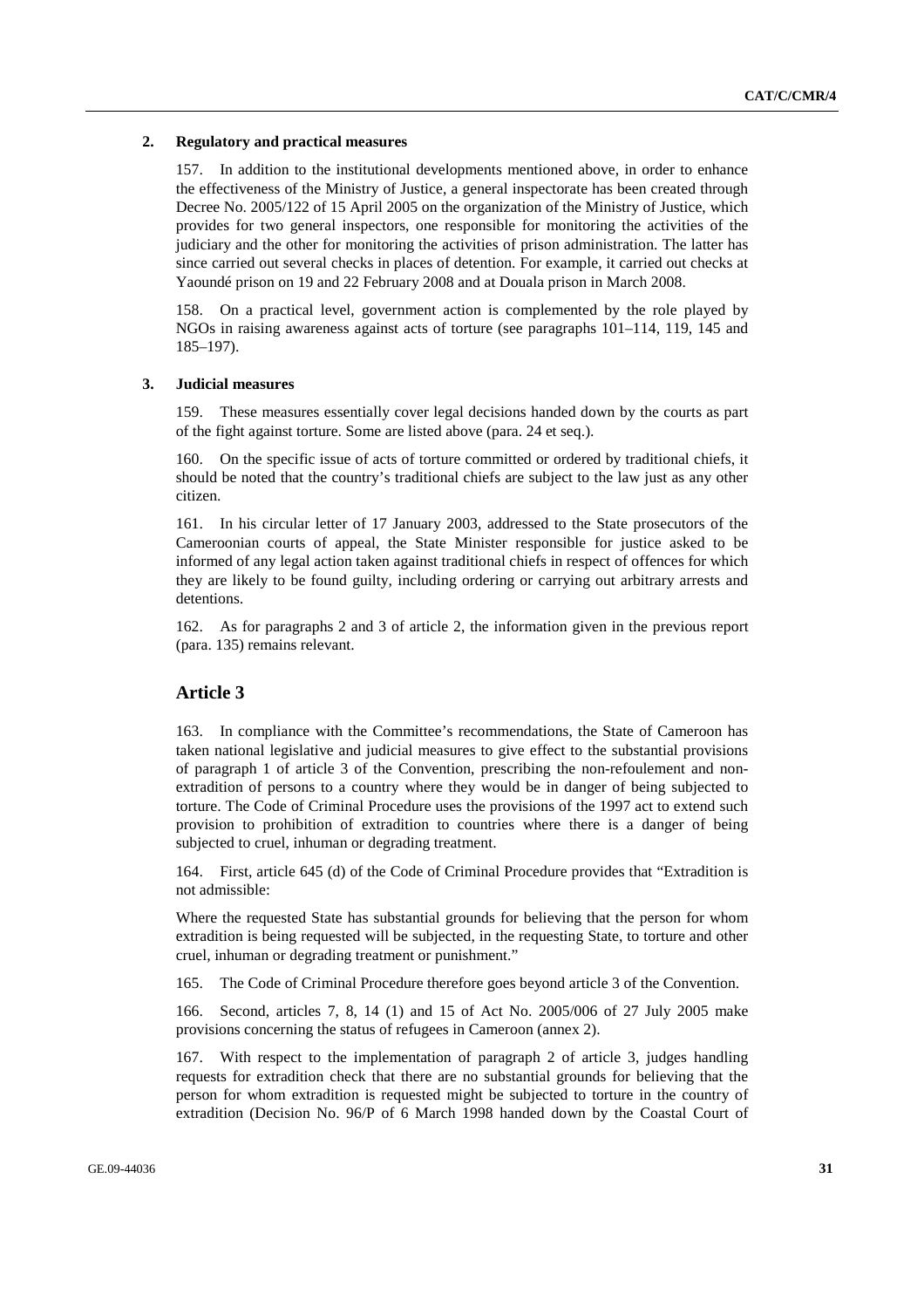Appeal in the case of *the People v. Dominique Angelique and Christian Lengbe*; and Decision No. 297/P of 11 March 1997 handed down by the Coastal Court of Appeal in the case of *the People v. Bigione Vito*).

## **Article 4**

168. The information given in the previous report remains relevant (paras. 141 to 150).

### **Article 5**

169. In addition to the information given on this article in the previous report (para. 149), article 642 (2) (b) of the Code of Criminal Procedure states that "offences subject to universal jurisdiction provided for in the international conventions ratified by Cameroon are comparable to ordinary offences". This provision provides clarification as to the criminal status of the offence of torture in Cameroonian law.

170. In order to establish Cameroon's jurisdiction as provided for in article 5 of the Convention, article 636 of the Code of Criminal Procedure recognizes the jurisdiction of national courts, which reads: "Any person who has been an accessory in Cameroon to a crime or an offence committed abroad may be tried and sentenced in Cameroon ... ."

171. Article 637 of the Code stipulates: "Any person who has been an accessory abroad to a crime or an offence committed in Cameroon may also be tried and sentenced in Cameroon."

172. Article 699 of the Code provides that any offence shall be deemed to have been committed in Cameroon if "an act comprising one of the elements constituting infringement took place in the Republic's territory". This article contains measures recognizing the jurisdiction of national legislation and courts over offences such as torture committed in State territory. On the other hand, articles 636 and 637 recognize jurisdiction founded on the active personality principle when the perpetrator of the acts is a national of the State party or even a foreigner. In any event, these different provisions set forth the general rules concerning the State party's jurisdiction over ordinary offences. As torture is henceforth an ordinary offence in Cameroonian law, it is clear from these provisions that it is subject to the general regime.

#### **Article 6**

#### **1. Paragraphs 1 and 2 of article 6**

173. Persons who are suspected of having committed torture may be ordered to be held in police custody, in pretrial detention (see paragraph 9 above) or placed under court supervision (articles 246 to 250 of the Code of Criminal Procedure).

174. As noted above, in Cameroonian law the rules of criminal procedure provide for the opening of a preliminary inquiry into the facts for ordinary offences. The offence of torture, being an ordinary offence, is subject to this general regime. Thus, article 82, which sets out the rules governing the powers of the criminal investigation police, provides that it is responsible for:

 (a) "Recording the offence, collecting evidence, seeking out the perpetrators and accomplices and, where necessary, referring them to the courts;

(b) Ending requests for judicial assistance to the judicial authorities ... ."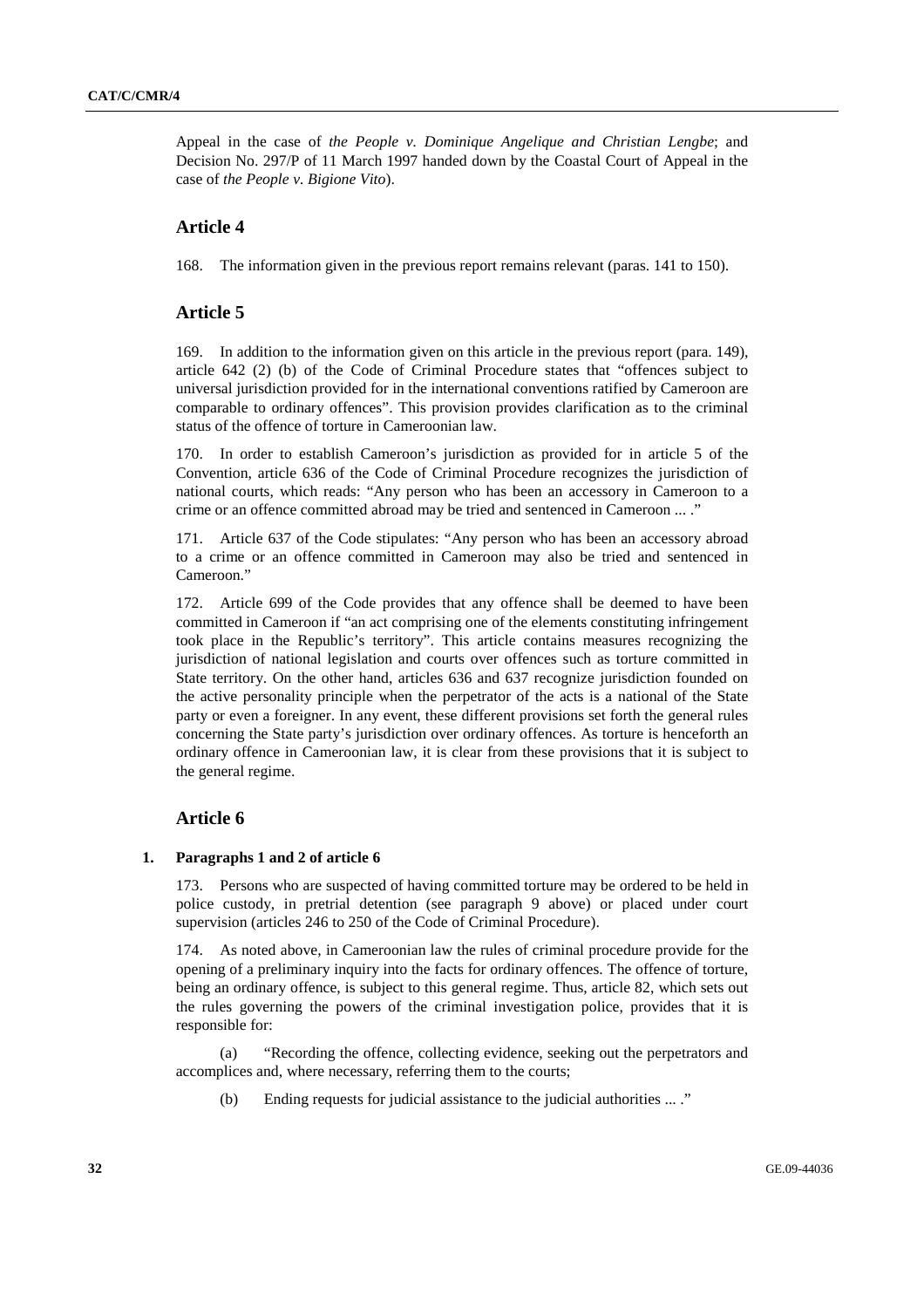175. Article 83 provides in subparagraph (1):

"In addition to the powers defined in article 82, investigating officers handle complaints and allegations. They process preliminary inquiries ... ."<sup>18</sup>

#### **2. Paragraphs 3 and 4 of article 6**

176. The response given in the third report remains relevant, based on the 1997 act (paras. 154–161).

## **Article 7**

### **1. Paragraphs 1 and 2**

177. The information given in the third report remains relevant (para. 156).

### **Paragraph 3 of article 7**

178. As noted in the above footnote (footnote 18), the offence of torture is an ordinary offence in Cameroonian law. Consequently, it is subject to the regime provided for in articles 4, 5 and 6 of the Convention (mentioned above).

179. In addition to the information given in paragraphs 9 and 81 above, the Code of Criminal Procedure provides guarantees of the right to a fair trial during the investigation (arts. 167–176 annexed hereto), pretrial hearing (arts. 307–321 annexed hereto) and proceedings (338–384).

## **Article 8**

180. Under this article, States parties are committed to including the offences stipulated in article 4 of the Convention in any extradition treaty they might conclude between them.

181. In Cameroonian law, all ordinary offences are subject to extradition procedure. Under article 642 (1) (b): "The act forming the basis of the extradition request must be an ordinary offence in Cameroonian law."

182. Similarly, article 642 (2) (b) (quoted above) states: "Offences subject to universal jurisdiction provided for in the international conventions ratified by Cameroon are comparable to ordinary offences."

183. The responses given in the third report remain relevant. Cameroon has, however, signed new regional agreements (see paragraph 6 above).

## **Article 9**

184. Cameroon is a party to a number of international instruments that require judicial cooperation, as shown in the section on the legal framework mentioned above (see developments in paragraphs 5–7).

<sup>&</sup>lt;sup>18</sup> It should be noted that one of the measures taken by the Cameroonian State to implement the provisions of the Convention is not only to criminalize torture in domestic law but also, and more specifically, to classify it as an ordinary offence, with the consequence that torture is subject to the general regime provided for in the Code of Criminal Procedure, at least as far as procedure is concerned.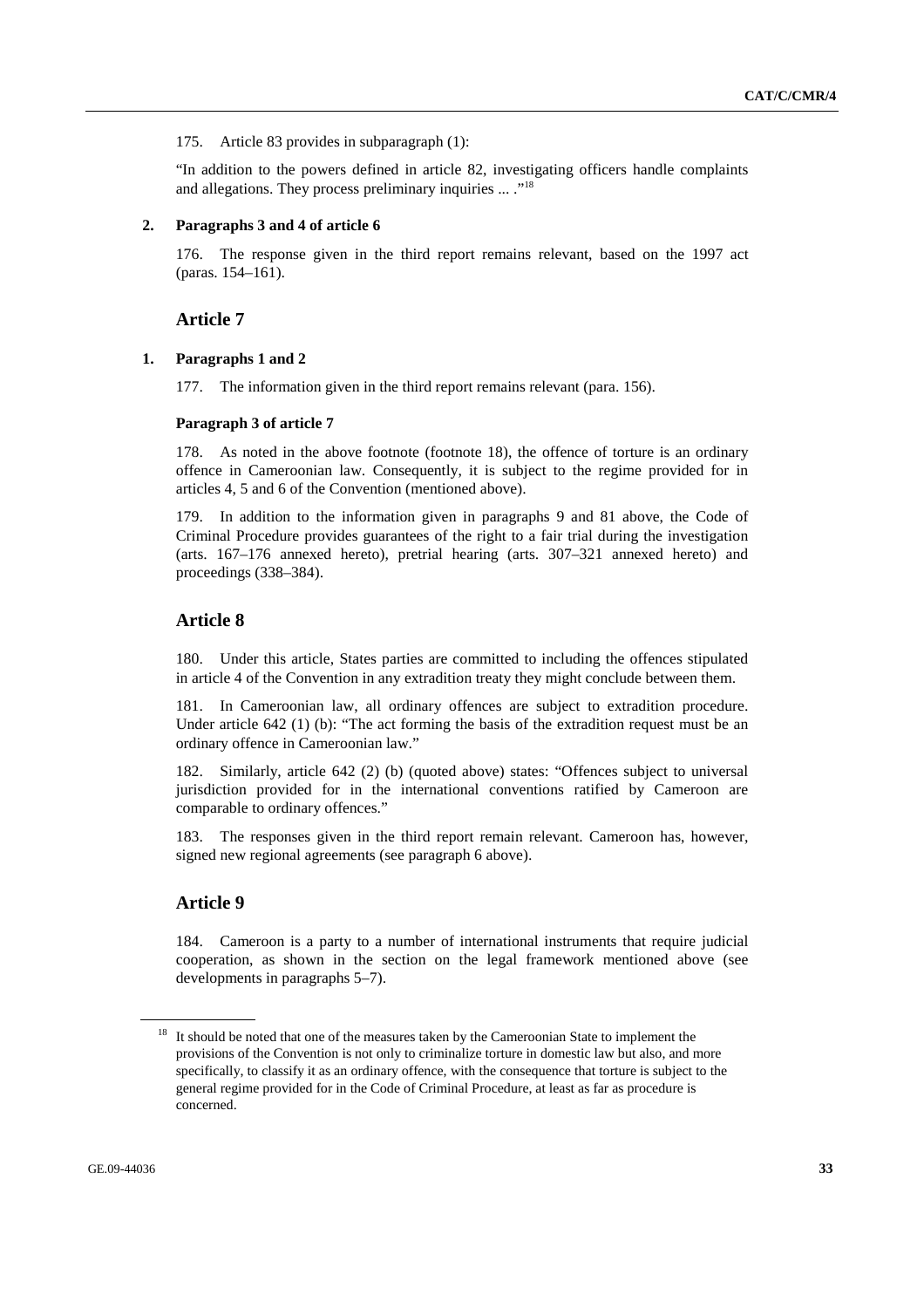### **Article 10**

185. In conformity with the provisions of article 10, and in particular following the Committee's recommendations after consideration of Cameroon's third report, the Government decided to strengthen the capacities of personnel responsible for implementing legislation to ensure that they were adequately trained and informed.

186. Significant action has been taken to strengthen the intellectual and operational capacities of persons responsible for the effective implementation of international and national human rights standards. For example, the following seminars were organized with or without the support of external partners, including the Subregional Centre for Human Rights and Democracy in Central Africa and the International Committee of the Red Cross and the Commonwealth.

187. In this connection, seminars were held in Cameroon:

From 18 to 19 December 2001 in Yaoundé: subregional workshop on the development of national action plans to promote and protect human rights in Central Africa;

 (b) From 13 to 14 June 2002 in Yaoundé: subregional conference of ministers of justice or human rights and Supreme Court justices;

 (c) From 20 to 22 October 2003 in Yaoundé: national seminar for heads of prison establishments, which brought together various administrations and NGOs to discuss the following themes:

- Assessment of the effectiveness of human rights and security in the prison environment
- Respect for detainee rights and the responsibility of prison administration personnel
- Prisons in the face of questioning by human rights organizations
- The influence of the administrative authority on efficient prison management
- Prison community collaboration within the framework of improving living conditions among the prison population
- Preventive risk management inside a prison
- Rationalization of prison establishment credit management
- Profile of a good governor with regard to respecting human rights and security needs

 (d) From 2 to 4 February 2004 in Kribi: subregional workshop on civil society, human rights and the rule of law;

From 12 to 14 July 2004 in Yaoundé: subregional workshop on the role of civil society in the implementation of the Durban Plan of Action against Racism, Racial Discrimination, Xenophobia and Related Intolerance;

 (f) From 14 to 18 March 2005 in Yaoundé: seminar on human rights in the administration of justice, with the support of the *Bar Human Rights Committee of England and Wales* and *Lawyers' Rights Watch Canada*;

 (g) From 14 to 16 November 2005 in Douala: subregional training seminar on human rights in prison administration in Central Africa with the following sub-themes:

• International standards relating to detainee rights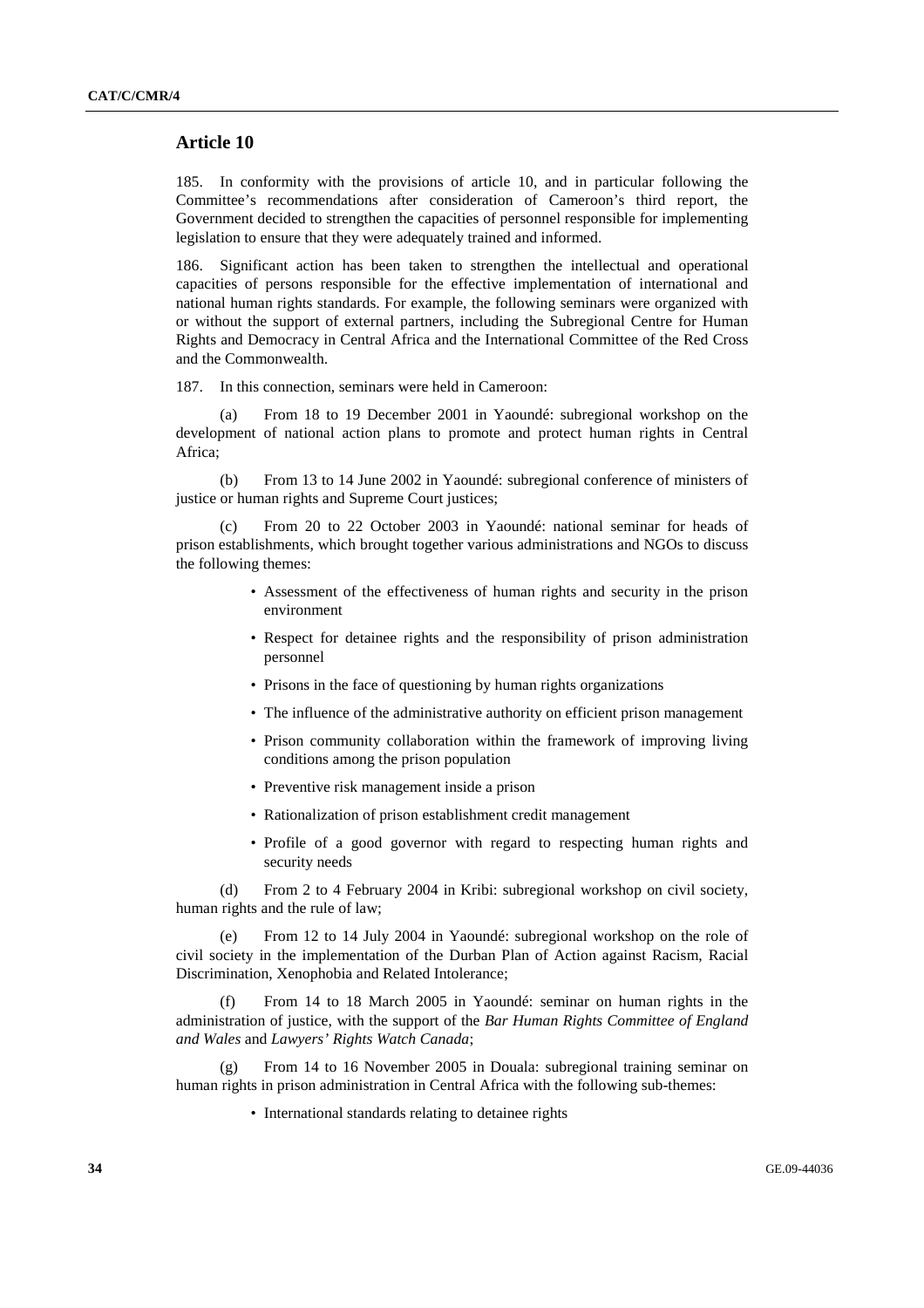- The current situation with regard to detention conditions and obstacles to the implementation of international regulations
- Individual complaint mechanisms and visits to prison establishments
- Vulnerable groups in prison (i.e. women, children and the infirm)
- The law and detention (pretrial detention, sentencing procedure, alternative sentences, overcrowding, reforms, etc.)

 (h) From 21 to 25 November 2005 in Yaoundé: training seminar for 26 superior officers of the Cameroonian armed forces on "The implementation of international humanitarian law in the context of peacekeeping operations";

In Yaoundé, from 8 to 11 May 2006: seminar organized by Commonwealth experts on the training of the trainers of police officers and prison authorities on the rights of detainees.

188. Other seminars attended by Cameroonian personnel responsible for implementing legislation took place as follows:

 (a) From 13 to 15 January 2003, in Libreville (Gabon): workshop on military justice in Central Africa:

 (b) From 20 to 22 May 2003, in Malabo (Equatorial Guinea): workshop on the media, human rights and democracy;

 (c) From 17 to 19 March 2004, in Kigali (Rwanda): subregional workshop on women's rights and national legislation in Central Africa;

 (d) From 29 to 30 March 2004, in Bujumbura (Burundi): workshop on collaboration between military personnel and civilians in Central Africa.

189. More generally, what has been said in the previous report with respect to the training of personnel on human rights and international humanitarian law remains relevant.

190. In order to disseminate information to its target audience, the National Committee on Human Rights and Freedoms has developed a communication strategy using several different communication tools, i.e. the publication of information bulletins such as the magazine "*Born free*", production of radio programmes, publication of special documents and activity reports, preparation of reports on the human rights situation, organization of conferences and seminars.

191. In addition, the gendarmerie and police nowadays focus on the use of new investigation techniques to collect and analyse evidence. With these new techniques, they will no longer be able to claim the need to resort to torture to obtain confessions. It will be a case of the evidence speaking for itself. By way of illustration, an open seminar was held on 28 September 2005 in Yaoundé, on the initiative of the Central Office of Studies and Research into Criminology and with the expertise of the French International Police Technical Cooperation Department, in order to strengthen scientific investigatory capacities.

192. Promotion activities, which are the favourite domain of civil society and NGOs, should also be mentioned.

193. In particular, the following should be noted, although the list is by no means exhaustive:

 (a) The creation within the Bar Association of the Human Rights Commission of a structure responsible for, inter alia, the observance of the establishment of a lawful State,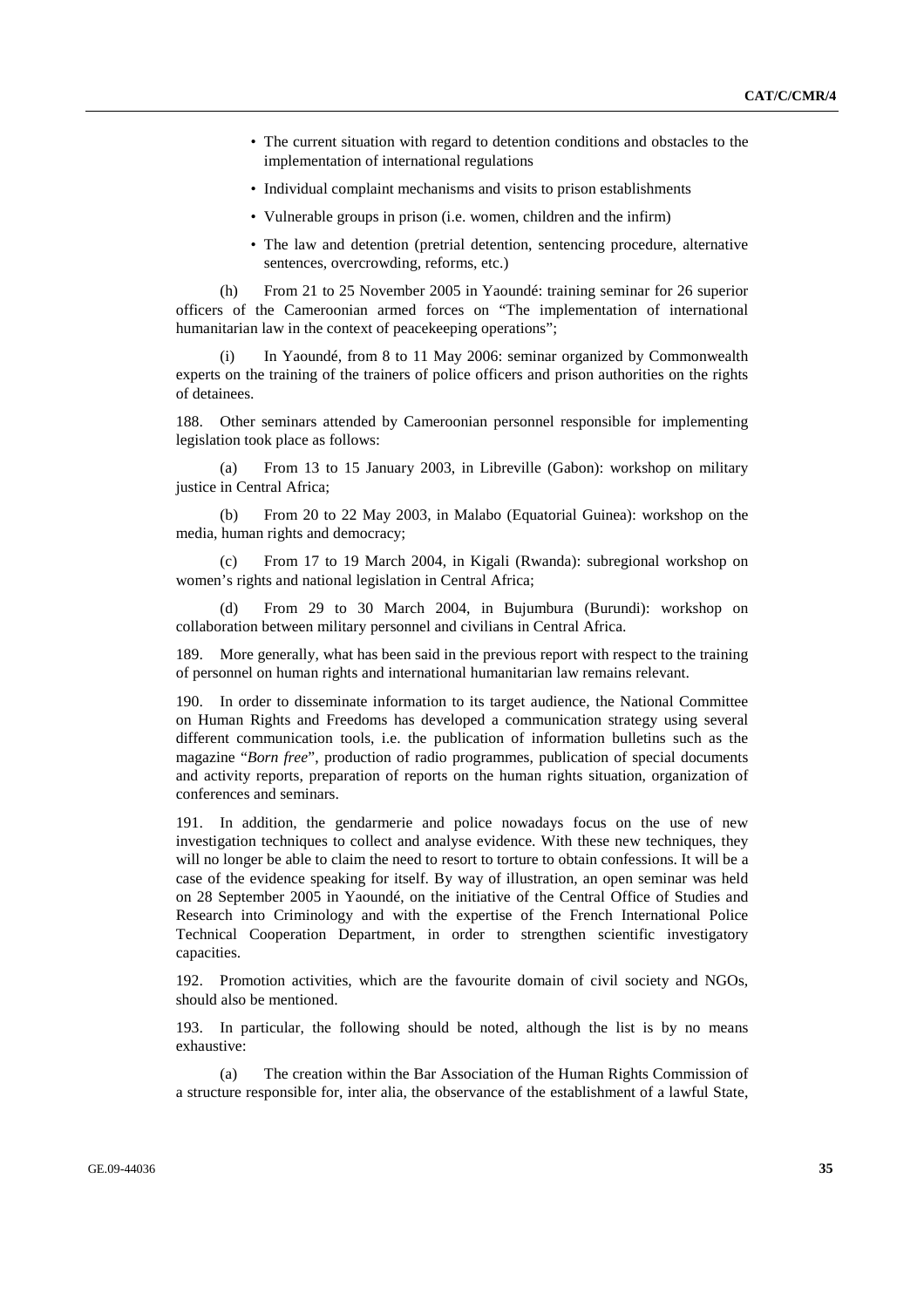the denunciation of human rights violations, and the promotion of human rights (Decision No. 017/BDA/07/99 of 30 July 1999). The activities of this Commission basically entail:

 (i) Delivering a programme to ensure humane detention conditions through coaching activities under the programme to improve detention conditions and respect for human rights (PACDET) and through NGOs involved in promoting and protecting human rights;

 (ii) Participation in the "cultural week" organized by the association called "The Saving Gesture" in Yaoundé, Douala and Edéa prisons under the theme "detention as practised in Cameroon and international human rights law";

 (iii) Participation in the validation of the aforementioned national programme of human rights education in Cameroon initiated by the National Commission on Human Rights and Freedoms;

 (iv) Organization of a competition called "Youth, Human Rights and a Culture of Peace" to mark Human Rights Day 2009 on 10 December.

 (b) The celebration on 26 June of the United Nations International Day in Support of Victims of Torture provides an opportunity to raise awareness on torture, with themes such as the one chosen in 2005 by Christian Action for the Abolition of Torture – Coastal Branch "The persistence of torture and other violations against the person: Cameroon, a lawful State?"

194. Participant recommendations focused on:

- (a) Freedom of access to justice for victims of torture;
- (b) Eradication of private prisons in the north and south-west of Cameroon;

 (c) Reorganization of detention in all of the country's prisons by separating children, women, the elderly and serious criminals.

195. The commemoration of the fifty-seventh anniversary of the Universal Declaration of Human Rights gave rise to a week of events and discussions from 8 to 12 December 2005 on the theme "combating torture", with the following sub-themes:

- (a) International regulations on torture;
- (b) Collective action on the prevention of torture in Cameroon;
- (c) The Code of Criminal Procedure and torture in Cameroon;

 (d) The care of torture victims: experience of the "trauma centre" and the Idolé Foundation;

(e) Case law studies and the Mukong case.

196. In addition, the Cameroonian Government has favourably welcomed the proposal to create the "Sergio Vieira De Mello" prize aimed at encouraging better initiatives and action on human rights. This prize was instigated by "New Human Rights – Cameroon" in partnership with the United Nations Subregional Centre for Human Rights and Democracy in Central Africa, the National Commission on Human Rights and Freedoms, the National Department of Justice and Peace and the Catholic University of Central Africa. The first prize-giving ceremony was held at the Palais des Congrès in Yaoundé on 27 May 2005.

197. Some human rights defence associations, brought together under the name of "The Human Rights House of Cameroon", met in Douala on 10 October 2005 to observe the first World Day against the Death Penalty, organized by the World Coalition Against the Death Penalty.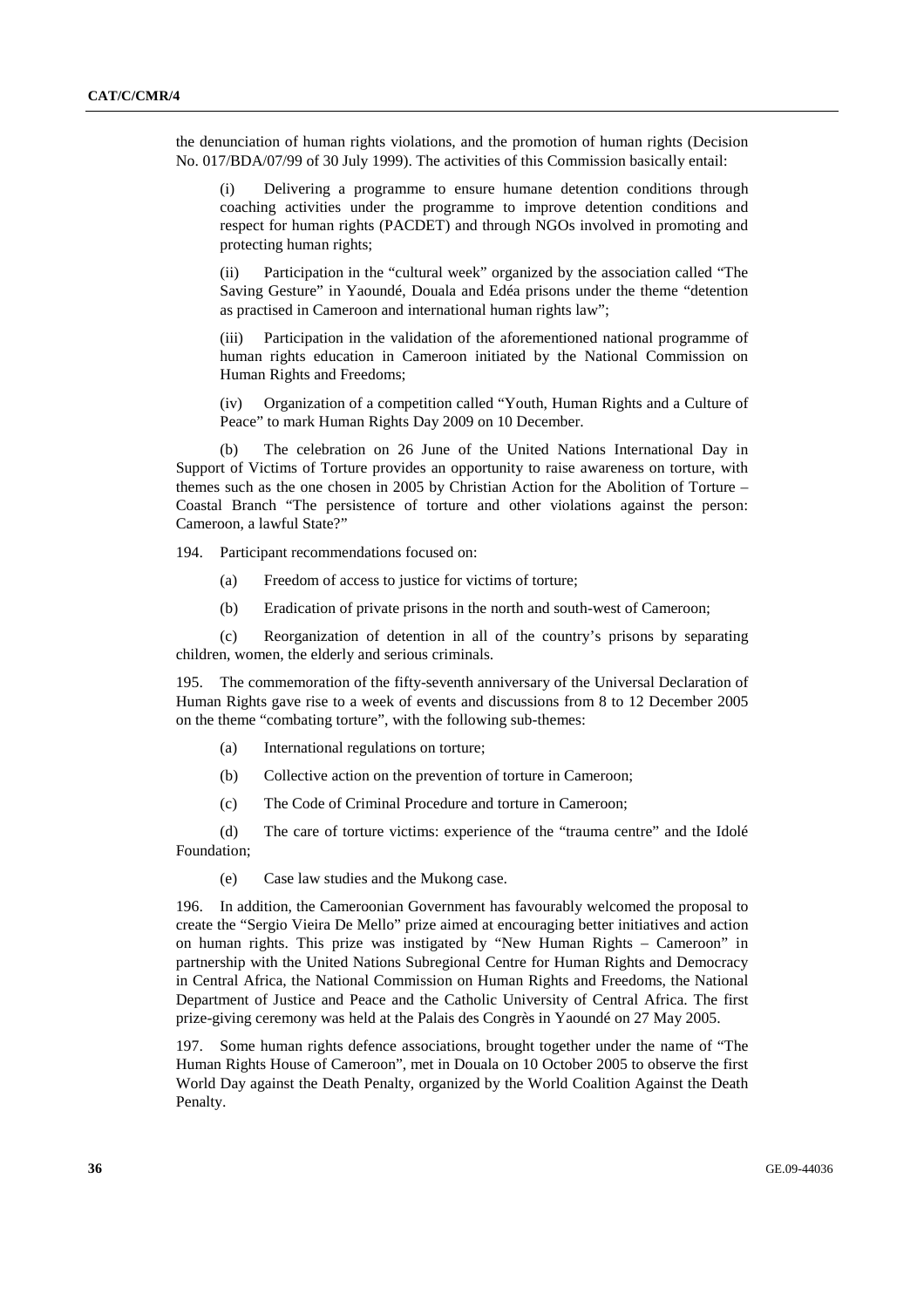## **Article 11**

198. In order to comply with the provisions of this article and the Committee's recommendations, the Government guarantees that places of detention are properly supervised, by allowing NGOs to conduct visits and strengthen the capacities of prison monitoring boards. The National Commission on Human Rights and Freedoms and State prosecutors carry out more frequent visits of all places of detention.

199. It is the duty of State prosecutors to monitor places of detention, which they discharge by regularly viewing custody and custody release registers and pretrial detention records. They may also occasionally order or request problematic situations to be addressed and resolved.

200. While carrying out monitoring of police custody, the State Prosecutor may order the immediate release of persons held in violation of the law. This remit is subject to article 137 (2) of the Code of Criminal Procedure.

201. For information on visits by NGOs and charity organizations or the promotion of the defence of human rights, see paragraph 36 and paragraphs 36–40–2.

## **Article 12**

202. All offences give rise to the opening of a judicial inquiry (article 135 et seq. of the Code of Criminal Procedure).

### **Article 13**

203. In conformity with the provisions of this article, the State of Cameroon protects victims and witnesses against any intimidation or ill-treatment by informing the public of its rights, including in connection with complaints against State officials (see the responses in paragraphs 101 to 115 above).

204. However, the protection of witnesses and victims of crime is still in its infancy in Cameroon.

205. In fact, as far as witnesses are concerned, the Cameroonian Criminal Code only provides for reprimanding any failure on their part to comply, i.e. failure to appear (art. 173) and giving a false statement (art. 176).

206. There are plans, therefore, to bring Cameroonian legislation up to date by taking on board the relevant measures contained in the statutes and rules of procedure of the International Criminal Tribunals for the former Yugoslavia and Rwanda and of the International Criminal Court. The victims of these crimes have the right to have recourse to the criminal courts (claim for criminal indemnification before the investigating officer, judge or court handing down judgement) or civil courts (demand) to claim reparation for psychological and/or physical damage caused by the offence committed. Access to justice may be facilitated through the legal aid system, provided for by Decree No. 76/521 of 9 November 1976, to provide payment in advance of all or part of the costs that they would normally be required to bear.

### **Article 14**

207. Article 59 of the Code of Criminal Procedure stipulates that any offence may lead to public proceedings and possibly to a civil action. Since the ratification by Cameroon of the